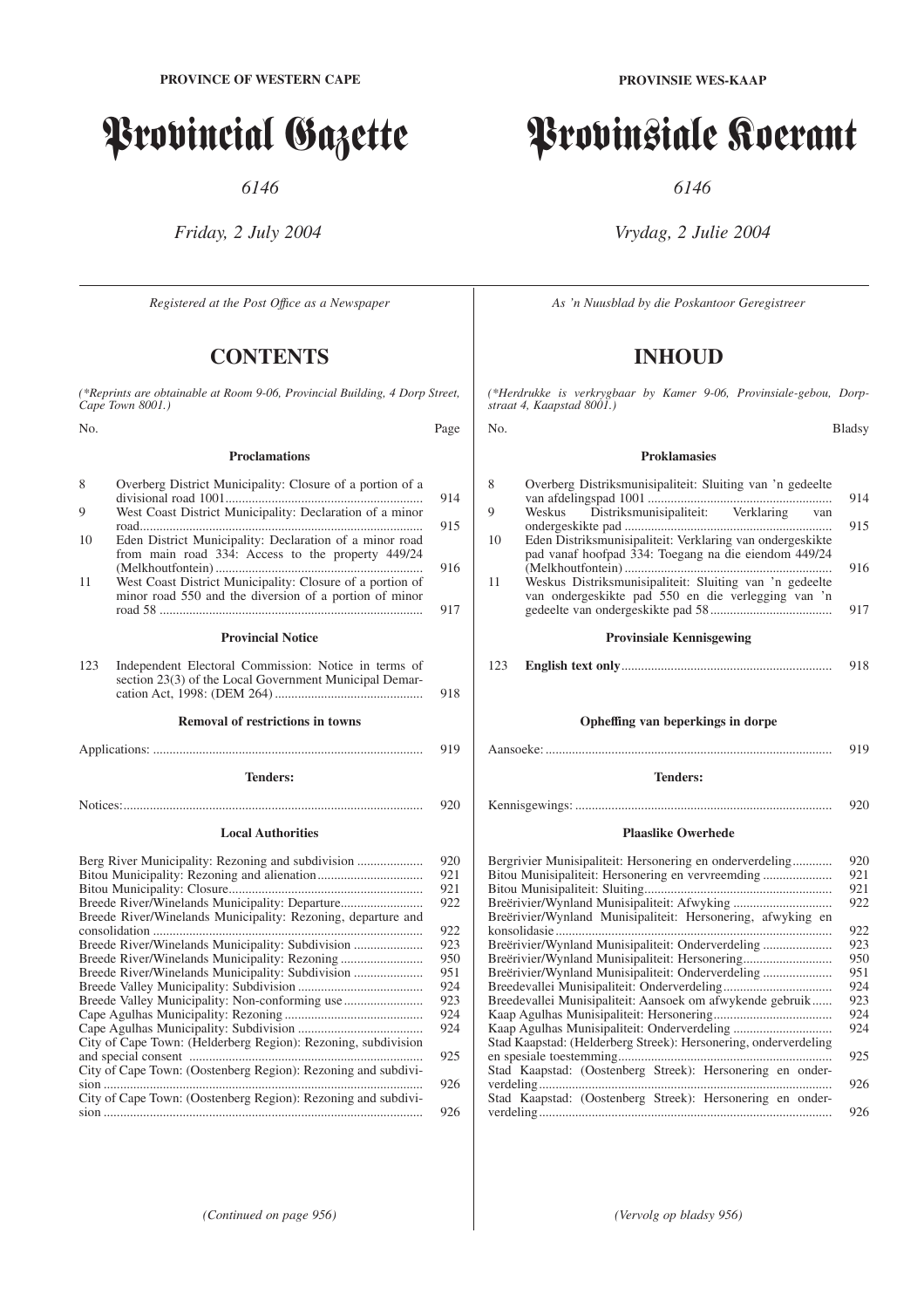### **PROCLAMATIONS**

### PROVINCE OF WESTERN CAPE

### ROADS ORDINANCE, 1976 (ORDINANCE 19 OF 1976)

### NO. 8/2004

### OVERBERG DISTRICT MUNICIPALITY: CLOSURE OF A PORTION OF DIVISIONAL ROAD 1001

Under section 3 of the Roads Ordinance, 1976 (Ordinance 19 of 1976), and section 7 of the Advertising on Roads and Ribbon Development Act, 1940 (Act 21 of 1940), I hereby declare that:—

- 1. the portion of the existing public road described in the Schedule and situated within the Overberg District Municipality area, the location and route of which is as indicated by means of an unbroken green line marked A-B on plan RL. 51/6, shall be closed, and
- 2. withdraw Proclamation 318 of 1979, dated 9 November 1979, in so far as it applies to the proclamation as building restriction road of the public road mentioned in paragraph 1 above and marked A-B on the said plan RL. 46/33.

Plan RL. 51/6 is filed in the offices of the Deputy Director-General: Transport, 9 Dorp Street, Cape Town, and the Municipal Manager, Overberg District Municipality, 26 Long Street, Bredasdorp.

Dated at Cape Town this 19th day of June 2004.

MR. M. SKWATSHA, MINISTER OF TRANSPORT, PUBLIC WORKS AND PROPERTY MANAGEMENT

### **Schedule**

The portion of Divisional Road 1001, from a point 559/109 at the boundary common thereto and the property 559/110 to a point on the property 559/108 at the boundary common thereto and the property 559/107: a distance of about 1,8 km.

### **PROKLAMASIES**

### PROVINSIE WES-KAAP

### ORDONNANSIE OP PAAIE, 1976 (ORDONNANSIE 19 VAN 1976)

### NO. 8/2004

### OVERBERG DISTRIKSMUNISIPALITEIT: SLUITING VAN 'N GEDEELTE VAN AFDELINGSPAD 1001

Kragtens artikel 3 van die Ordonnansie op Paaie, 1976 (Ordonnaise 19 van 1976), en artikel 7 van die Wet op Adverteer langs en Toebou van Paaie, 1940 (Wet 21 van 1940), verklaar ek hierby dat:—

- 1. die gedeelte van die bestaande openbare pad in die Bylae beskrywe en binne die gebied van die Overberg Distrikraad geleë, waarvan die ligging en roete is soos aangedui deur middel van 'n ongebroke groen lyn gemerk A-B op plan RL. 51/6, gesluit is; en
- 2. trek ek hierby Proklamasie 319 van 1979, gedateer 9 November 1979, terug in vir sover dit betrekking het op die proklamering tot boubeperkingspad van die gedeelte van die openbare pad in paragraaf 1 hierbo genoem en A-B gemerk op genoemde plan Rl. 51/6.

Plan RL. 51/6 is geliasseer in die kantore van die Adjunk Direkteur-generaal: Vervoer, Dorpstraat 9, Kaapstad, en die Munisipale Bestuurder, Distriksmunisipaleit Overberg, Langstraat 26, Bredasdorp.

Gedateer te Kaapstad op hede die 19de dag van Junie 2004.

MNR. M. SKWATSHA, MINISTER VAN VERVOER, OPENBARE WERKE EN EIENDOMSBESTUUR

### **Bylae**

Die gedeelte van Afdelingspad 1001, vanaf 'n punt op die eiendom 559/109 by die gemeenskaplike grens daarvan en die eiendom 559/110 tot by 'n punt op die eiendom 59/108 by die gemeenskaplike grens daarvan en die eiendom 559/107: 'n afstand van ongeveer 1,8 km.

### **ISIBHENGEZO**

### IPHONDO LWENTSHONA KOLONI

### UMTHETHO WEZENDLELA, 1976 (UMTHETHO 19 WE 1976)

### INOMBOLO 8/2004

### OVERBERG DISTRICT MUNICIPALITY: UKUVALWA KWENXALENYE YE DIVISIONAL ROAD 1001

Phantsi kwecandelo lwe 3 loMthetho weZendlela, 1976 (uMthetho 19 we 1976), kunye necandelo lesi 7 lokwazisa ngokwasezindleleni kwananjalo ne Ribbon Development Act, 1940 (Act 21 of 1940), apha ndibhengeza ukuba:—

1. Inxalenye yendlela esele ikhona echaziweyo kwiShedyuli nephakathi kummandla we Overberg District Municipality, indawo ekuyo nalapho isingisa khona nebonakaliswe ngomgca oluhlaza iphawulwe ngo A-B kwi plani u RL. 51/6, iyakuthi ivalwe, kwaye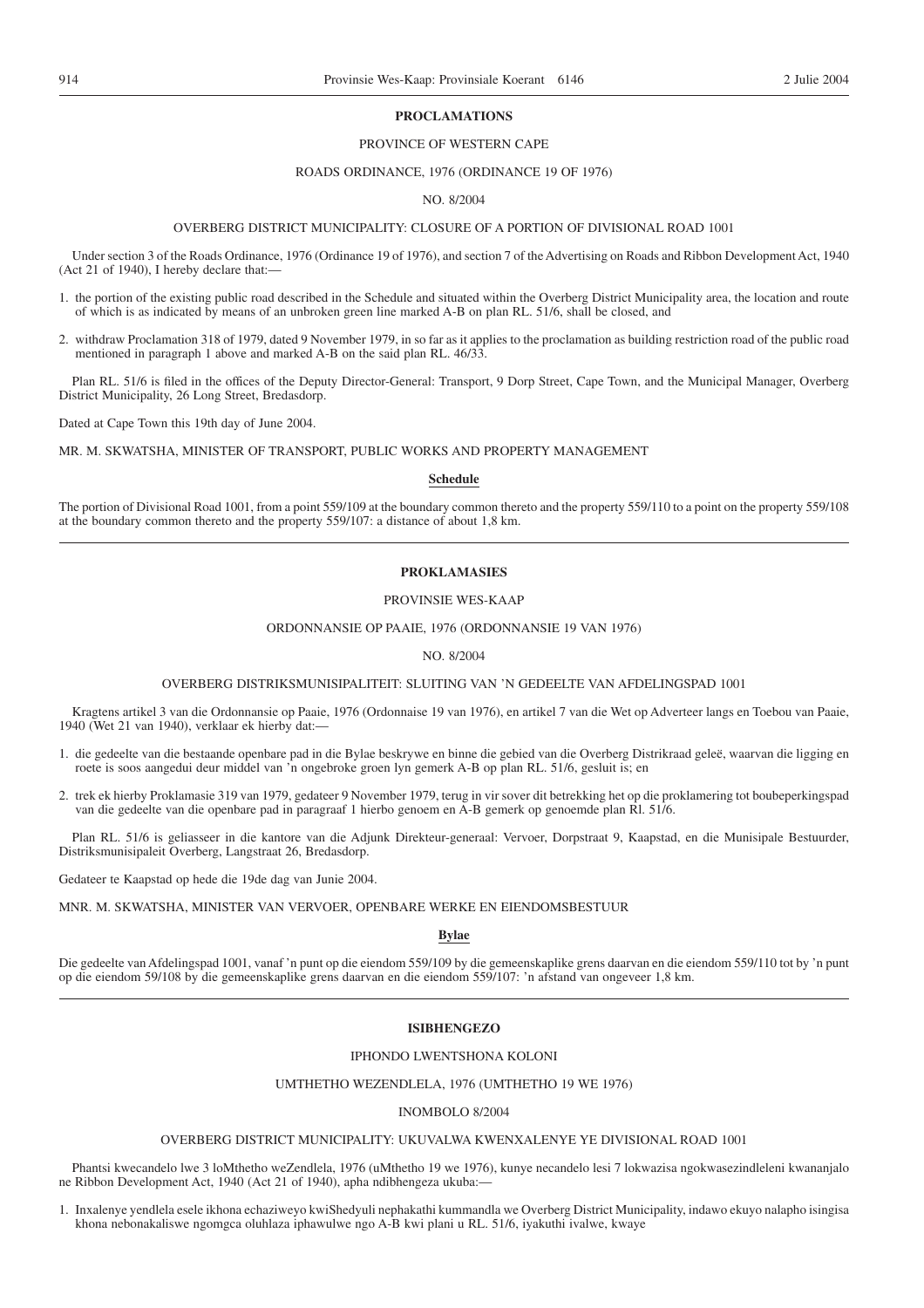2. Ndirhoxisa iSibhengezo sama 318 sika 1979, somhla we 9 ku Novemba 1979, nanjengokwenkqubo saso isibhengezo sokuba indlela ibe nezithintelo zokwakha ecaleni kwendlela echaziweyo kwisiqwengana sokuqala esingentla nesiphawulwe ngo A-B kwiplani echaziweyo u RL. 46/33.

Iplani u RL. 51/6, igcinwe kwii-ofisi zoSekela Mphathi Jikelele: Transport, 9 Dorp Street, Cape Town, nakwezoMphathi oMkhulu kaMasipala, Overberg District Municipality, 26 Long Street, Bredasdorp.

Igxifiswe eKapa ngalo mhla 19 ku Juni 2004.

M. SKWATSHA, UMPHATHI WEZOTHUTO, IMISEBENZI, NOLAWULO LWEMIHLABA

### **Ishedyuli**

Inxalenye ye Divisional road 1001, ukusuka kwindawo u 559/109 kumda owahlulelanayo apho nakumhlaba u 559/110 ukuya kwindawo kumhlaba u 559/108 kumda owahlulelanayo apho nakumhlaba u 559/107: umgama ongange 1,8 km.

### PROVINCE OF WESTERN CAPE

### ROADS ORDINANCE, 1976 (ORDINANCE 19 OF 1976)

NO. 9/2004

### WEST COAST DISTRICT MUNICIPALITY: DECLARATION OF A MINOR ROAD

Under sections 3 and 4 of the Roads Ordinance, 1976 (Ordinance 19 of 1976), I hereby declare that the road described in the Schedule and situated in the West Coast District Municipality area, shall be a public road and that the location and route thereof shall be as indicated by means of a broken blue line marked A-B on plan RL. 50/5, which is filed in the offices of the Deputy Director-General: Roads Infrastructure, 9 Dorp Street, Cape Town and the Municipal Manager, West Coast District Municipality, 56 Long Street, Moorreesburg, and I hereby classify such public road as a minor road.

Dated at Cape Town this 19th day of June 2004.

M. SKWATSHA, MINISTER OF TRANSPORT, PUBLIC WORKS AND PROPERTY MANAGEMENT

### **SCHEDULE**

From Minor Road 17/2CL on the property 64/3 Nardouw to Minor Road 8/2CL on the property 126/3: a distance of about 6 km.

### PROVINSIE WES-KAAP

### ORDONNANSIE OP PAAIE, 1976 (ORDONNANSIE 19 VAN 1976)

NO. 9/2004

### WESKUS DISTRIKSMUNISIPALITEIT: VERKLARING VAN 'N ONDERGESKIKTE PAD

Kragtens artikels 3 en 4 van die Ordonnansie op Paaie, 1976 (Ordonnaise 19 van 1976), verklaar ek hierby dat die pad in die Bylae beskrywe en binne die gebied van die Weskus Distriksmunisipaliteit geleë, 'n openbare pad is en dat die ligging en roete daarvan is soos aangedui deur middel van 'n gebroke blou lyn gemerk A-B op plan RL. 50/5 wat geliasseer is in die kantore van die Adjunk Direkteur-Generaal: Padinfrastruktuur, Dorpstraat 9, Kaapstad, en die Munisipale Bestuurder, Weskus Distriksmunisipaleit, Langstraat 56, Moorreesburg, en deel ek sodanige pad as 'n ondergeskikte pad in.

Gedateer te Kaapstad op hede die 19de dag van Junie 2004.

M. SKWATSHA, MINISTER VAN VERVOER, OPENBARE WERKE EN EIENDOMSBESTUUR

**BYLAE**

Vanaf Ondergeskikte Pad 17/2CL op die eiendom 64/3 Nardouw na Ondergeskikte Pad 8/2CL op die eiendom 126/3: 'n afstand van ongeveer 6 km.

### IPHONDO LWENTSHONA KOLONI

### UMTHETHO WEZENDLELA, WE-1976 (UMTHETHO 19 WE-1976)

### INOMBOLO 9/2004

### UMASIPALA WESITHILI SASE-WEST COAST: UKUBHENGEZWA KWE-MINOR ROAD

Phantsi kwecandelo 3 nolwe 4 loMthetho weeNdlela, ka-1976 (uMthetho 19 we-1976), ndivakalisa ukuba indlela echaziweyo kwiShedyuli nekwisithili soMasipala wase-West Coast, iyakuba yindlela egunyazisiweyo kwaye indawo ekuyo nesingakuyo iyakuthi ibonakaliswe ngomgca oshunqu-shunqulweyo oblowu ophawulweyo ngo A-B kwipani engu RL. 50/5, ingcinwe kwii-ofisi zoSekela Mlawuli-Jikelele: Icandelo leZibonelelo lwezeeNdlela, 9 Dorp Street, eKapa nakwezo Manejala kaMasipala, uMasipala wesithili sase-West Coast, 56 Long Street, Moorreesburg, kwaye ndihlela yona lendlela igunyazisiweyo ukuthi ibe yi-minor road.

Igxifiswe eKapa nge 19 ku Juni 2004.

M. SKWATSHA, UMPHATHISWA WEZOTHUTO, IMISEBENZI YAKWARHULUMENTE NOLAWULO LWEMIHLABA

### **ISHEDYULI**

Ukusuka kwi-Minor Road engu 17/2CL kumhlaba ongu 64/3 Nardouw ukuya kwi-Minor Road engu 8/2CL kumhlaba ongu 126/3: okumgama ongange 6 km.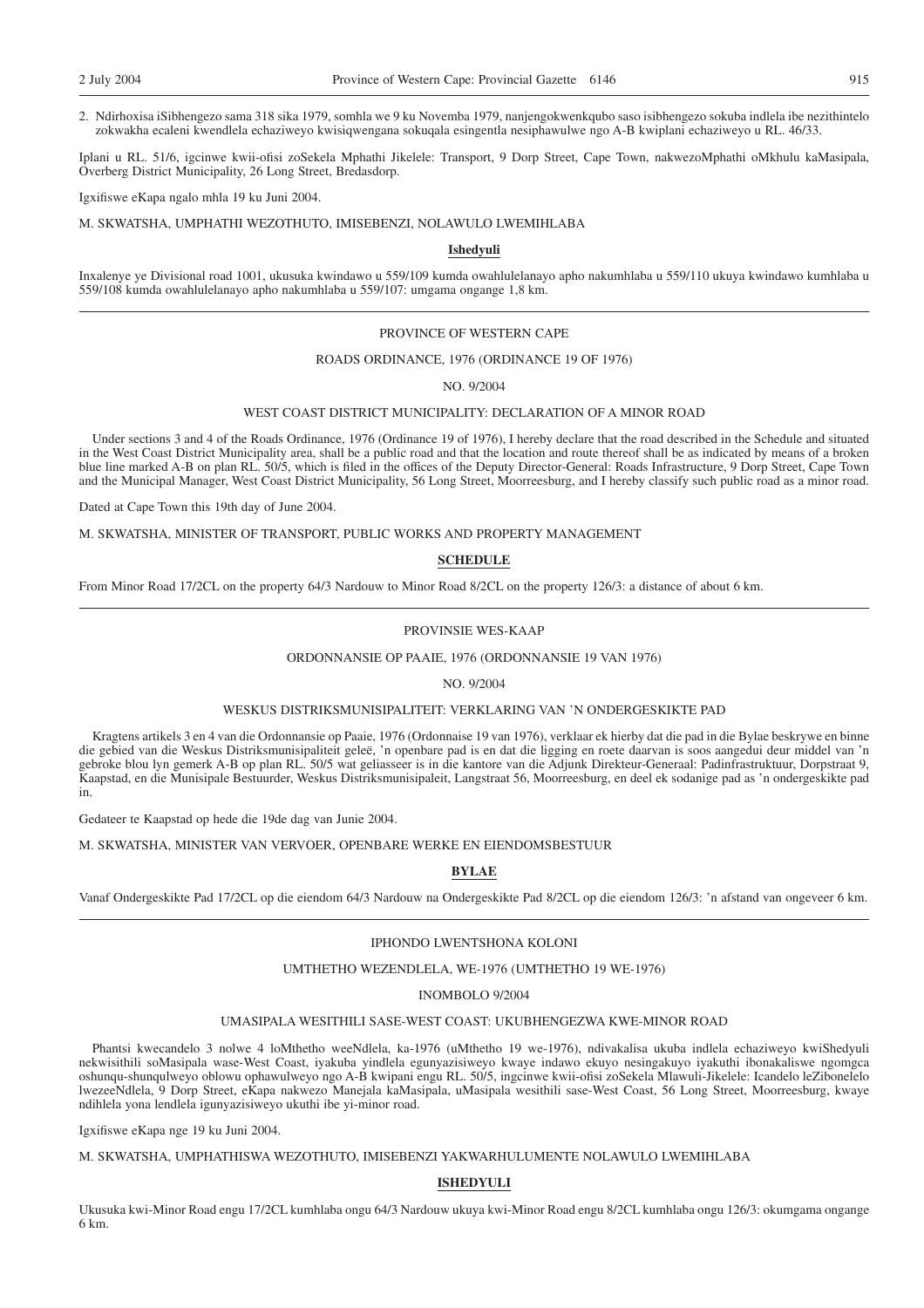### PROVINCE OF WESTERN CAPE

### ROADS ORDINANCE, 1976 (ORDINANCE 19 OF 1976)

NO. 10/2004

### EDEN DISTRICT MUNICIPALITY: DECLARATION OF A MINOR ROAD FROM MAIN ROAD 334: ACCESS TO THE PROPERTY 449/24 (MELKHOUTFONTEIN)

In terms of sections 3 and 4 of the Roads Ordinance, 1976 (Ordinance 19 of 1976), I hereby declare that the road described in the Schedule and situated within the Eden District Municipality area shall be a public road and that the location and route thereof shall be as indicated by means of a broken blue line marked A-B on plan RL. 50/11, which is filed in the offices of the Deputy Director-General: Roads Infrastructure, 9 Dorp Street, Cape Town and the Executive Municipal Manager, Eden District Municipality, 54 York Street, George, and I hereby classify such public road as a minor road.

Dated at Cape Town this 19th day of June 2004.

M. SKWATSHA, MINISTER OF TRANSPORT, PUBLIC WORKS AND PROPERTY MANAGEMENT

### **SCHEDULE**

From Main Road 334 on the property 449/5 and at the boundary common thereto and the said property 449/5: a distance of about 450 m.

### PROVINSIE WES-KAAP

### ORDONNANSIE OP PAAIE, 1976 (ORDONNANSIE 19 VAN 1976)

NO. 10/2004

### EDEN DISTRIKSMUNISIPALITEIT: VERKLARING VAN 'N ONDERGESKIKTE PAD VANAF HOOFPAD 334: TOEGANG NA DIE EIENDOM 449/24 (MELKHOUTFONTEIN)

Kragtens artikels 3 en 4 van die Ordonnansie op Paaie, 1976 (Ordonnaise 19 van 1976), verklaar ek hierby dat die pad in die Bylae beskrywe en binne die gebied van die Eden Distriksmunisipaliteit geleë, 'n openbare pad is en dat die ligging en roete daarvan is soos aangedui deur middel van 'n gebroke blou lyn gemerk A-B op plan RL. 50/11, wat geliasseer is in die kantore van die Adjunk Direkteur-Generaal: Padinfrastruktuur, Dorpstraat 9, Kaapstad, en die Uitvoerende Munisipale Bestuurder, Eden Distriksmunisipaliteit, Yorkstraat 54, George, en deel ek hierby sodanige pad in as 'n ondergeskikte pad.

Gedateer te Kaapstad op hede die 19de dag van Junie 2004.

M. SKWATSHA, MINISTER VAN VERVOER, OPENBARE WERKE EN EIENDOMSBESTUUR

### **BYLAE**

Vanaf Hoofpad 334 op die eiendom 449/5 tot by 'n punt op die eiendom 449/24 by die gemeenskaplike grens daarvan en die genoemde eiendom 449/5: 'n afstand van ongeveer 450 m.

### IPHONDO LWENTSHONA KOLONI

### UMTHETHO WEZENDLELA, 1976 (UMTHETHO 19 WE 1976)

INOMBOLO 10/2004

### EDEN DISTRICT MUNICIPALITY: ISIBHENGEZO SE MINOR ROAD UKUSUKELA KWI MAIN ROAD 334: UKUNGENELELA KWI PROPERTY U 449/24 (MELKHOUTFONTEIN)

Phantsi kwecandelo lwe 3 nolwe 4 loMthetho weZendlela (uMthetho 19 we 1976), apha ndibhengeza ukuba indlela echaziweyo kwiShedyuli nephakathi kummandla we Eden District Municipality iyakuthi ibeyi Public Road kwaye indawo ekuyo nalapho isingisa khona iyakutli ibonakaliswe ngomgca oshunqu-shunquliweyo oblowu nophawulwe ngo A-B kwi plani u RL. 50/11, negcinwe kwii-ofisi zoSekela Mphathi Jikelele: Roads Infrastructure, 9 Dorp Street, Cape Town nakwezoMphathi oMkhulu kaMasipala, Eden District Municipality, 54 York Street, George, kwaye apha ndihlela le public road njenge minor road.

Igxifiswe eKapa ngalo mhla 19 ku Juni 2004.

### M. SKWATSHA, UMPHATHI WEZOTHUTO, IMISEBENZI NOLAWULO LWEMIHLABA

### **ISHEDYULI**

Ukusuka Main Road 334 kumhlaba u 449/5 kumda owahlulelanayo apho nakumhlaba osele uchaziwe u 449/5: umgama ongama 450 m.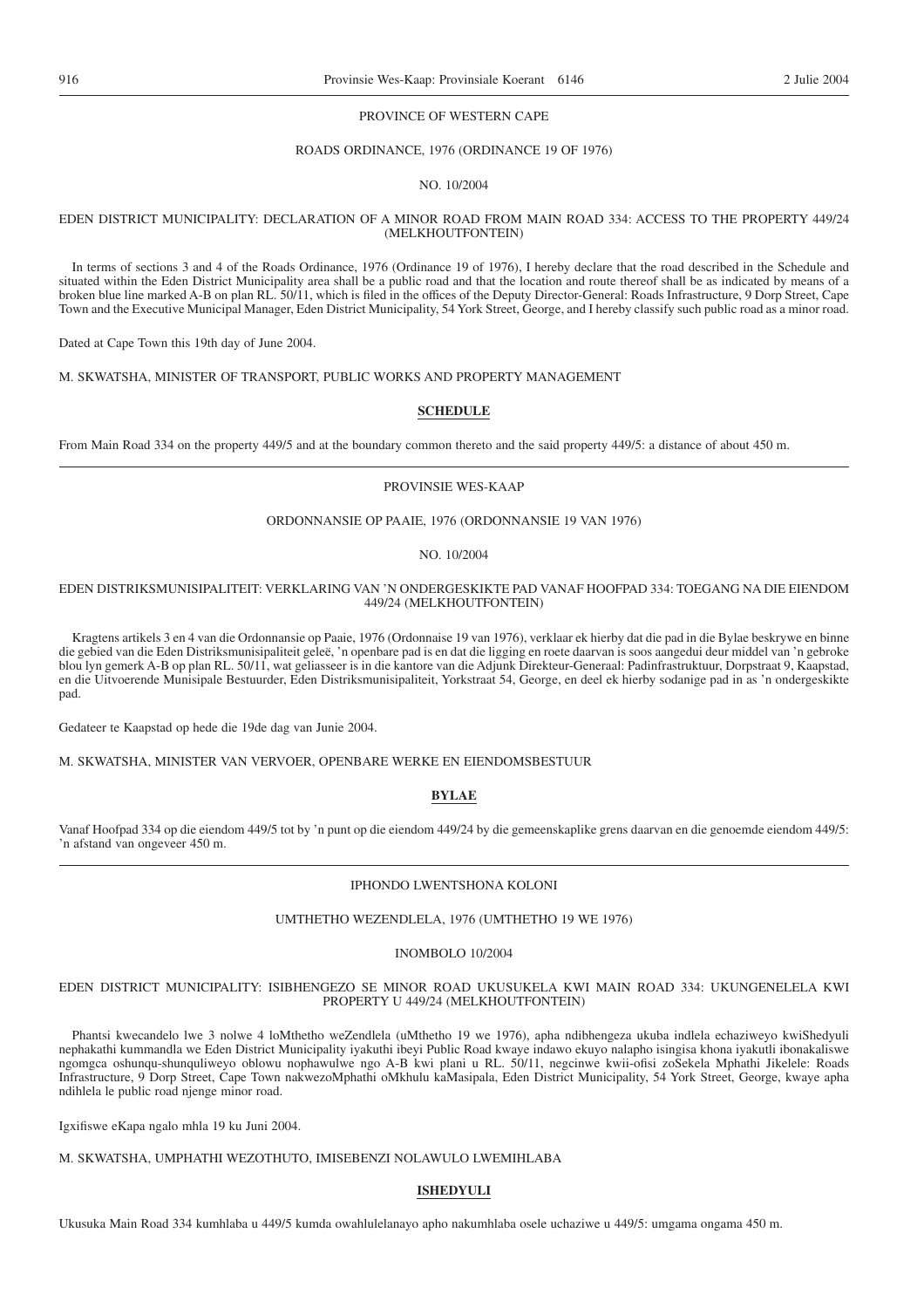### PROVINCE OF WESTERN CAPE

### ROADS ORDINANCE, 1976 (ORDINANCE 19 OF 1976)

### NO. 11/2004

### WEST COAST DISTRICT MUNICIPALITY: CLOSURE OF A PORTION OF MINOR ROAD 550 AND THE DIVERSION OF A PORTION OF MINOR ROAD 58

Under section 3 of the Roads Ordinance, 1976 (Ordinance 19 of 1976), I hereby declare that:—

- 1. the portion of the existing public road (Minor Road 550) described in Schedule I and situated within the West Coast District Municipality area, the location and route of which is as indicated by means of an unbroken blue line marked A-B-C on plan RL. 49/15 shall be closed, and
- 2. the portion of the existing public road (Minor Road 58), situated within the said District Municipality area, the location and route of which are indicated by means of an unbroken blue line marked D-B on plan RL. 49/15, shall be diverted and that the location and route of the diversion shall be as described in Schedule II and indicated by means of a broken blue line marked D-E on the said plan.

The said plan RL. 49/15 is filed in the offices of the Deputy Director-General: Roads Infrastructure, 9 Dorp Street, Cape Town and the West Coast District Municipality, 56 Long Street, Moorreesburg.

Dated at Cape Town this 19th day of June 2004.

M. SKWATSHA, MINISTER OF TRANSPORT, PUBLIC WORKS AND PROPERTY MANAGEMENT

### **Schedule I**

The portion of Minor Road 550, from a point on the property 23/5 Greater Uitkomst at the boundary common thereto and the property 23/6 Greater Gelukwaard to Minor Road 91 on the property 1048: a distance of bout 3,6 km.

### **Schedule II**

From a point on the property 23/5 Greater Uitkomst to Minor Road 91 on the property 1049: a distance of about 1,8 km.

### PROVINSIE WES-KAAP

### ORDONNANSIE OP PAAIE, 1976 (ORDONNANSIE 19 VAN 1976)

### NO. 11/2004

### WESKUS DISTRIKSMUNISIPALITEIT: SLUITING VAN 'N GEDEELTE VAN ONDERGESKIKTE PAD 550 EN DIE VERLEGGING VAN 'N GEDEELTE VAN ONDERGESKIKTE PAD 58

Kragtens artikel 3 van die Ordonnansie op Paaie, 1976 (Ordonnaise 19 van 1976), verklaar ek hierby dat:—

- 1. die gedeelte van die bestaande openbare pad (Ondergeskikte Pad 550) soos in Bylae I beskrywe en geleë binne die gebied van die Weskus Distriksmunisipaliteit, waarvan die ligging en roete is soos aangedui deur middel van 'n ongebroke groen lyn gemerk A-B-C op plan RL. 49/15 gesluit is; en
- 2. die gedeelte van die bestaande openbare pad (Ondergeskikte Pad 58) geleë binne die gebied van die Weskus Distriksmunisipaliteit, waarvan die ligging en roete is soos aangedui deur middel van 'n ongebroke blou lyn gemerk D-B op plan RL. 49/15, hiermee verlê word na die ligging en roete soos in Bylae II beskrywe en aangedui deur middel van 'n gebroke blou lyn gemerk D-E op die genoemde plan.

Genoemde plan RL. 49/15 is geliasseer in die kantore van die Adjunk Direkteur-Generaal: Padinfrastruktuur, Dorpstraat 9, Kaapstad, en die Weskus Distriksmunisipaliteit, Langstraat 56, Moorreesburg.

Gedateer te Kaapstad op hede die 19de dag van Junie 2004.

M. SKWATSHA, MINISTER VAN VERVOER, OPENBARE WERKE EN EIENDOMSBESTUUR

### **Bylae I**

Die gedeelte van Ondergeskikte Pad 550, vanaf 'n punt op die eiendom 23/5 Greater Uitkomst by die gemeenskaplike grens daarvan en die eiendom 23/6 Greater Gelukwaard na Ondergeskikte Pad 91 op die eiendom 1048: 'n afstand van ongeveer 3,6 km.

### **Bylae II**

Vanaf 'n punt op die eiendom 23/5 Greater Uitkomst na Ondergeskikte Pad 91 op die eiendom 1049: 'n afstand van ongeveer 1,8 km.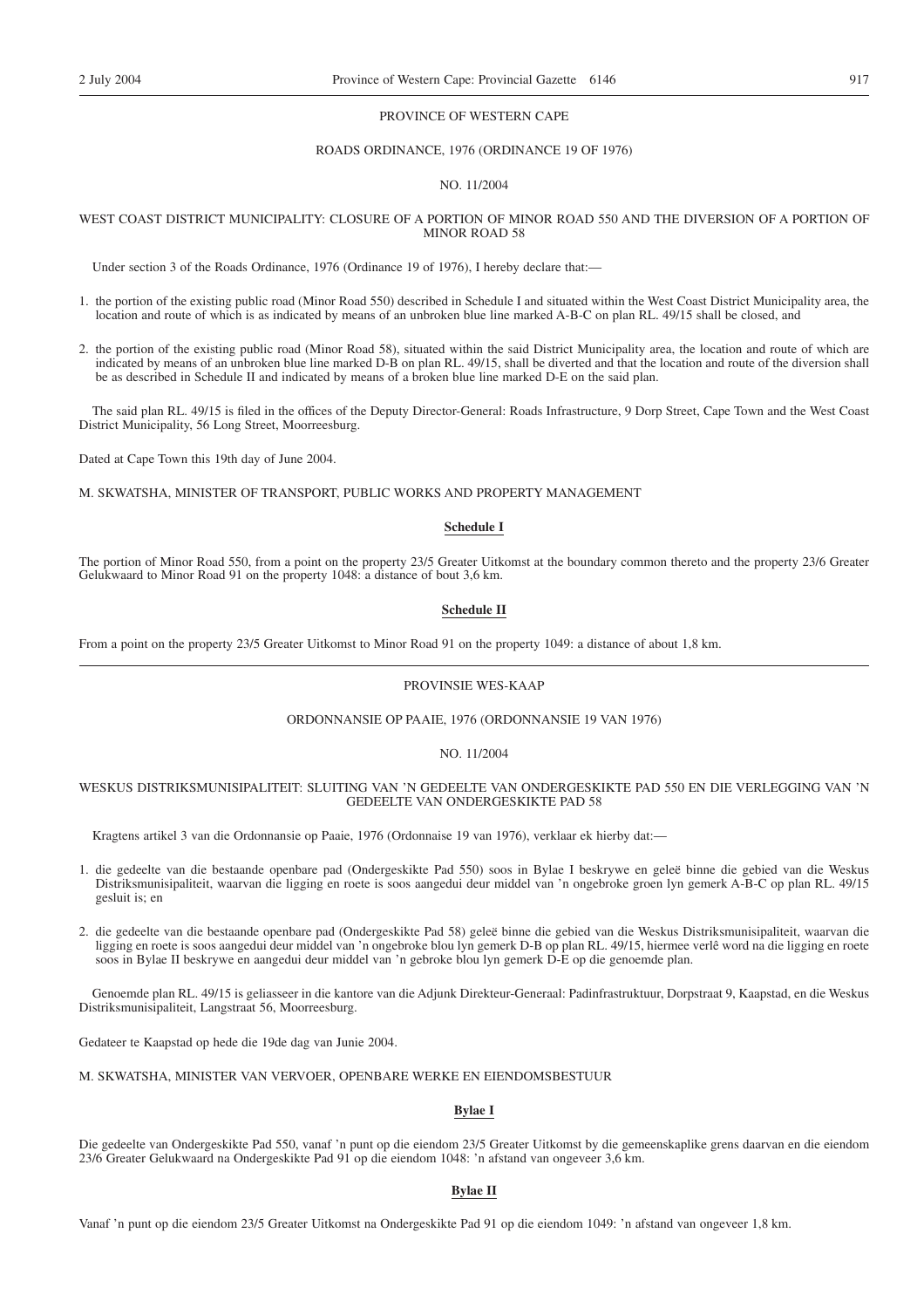### IPHONDO LWENTSHONA KOLONI

### UMTHETHO WEZENDLELA, WE-1976 (UMTHETHO 19 WE-1976)

### INOMBOLO 11/2004

### UMASIPALA WESITHILI SASE-WEST COAST: UKUVALWA KWENDAWO KWINXALENYE YE MINOR ROAD 550 KWAKUNYE NOKUPHAMBUKA KWENXENYE YENDAWO YE MINOR ROAD 58

Phantsi kwecandelo 3 loMthetho wezeNdlela, ka-1976 (uMthetho 19 we-1976), ndivakalisa ukuba:—

- 1. inxalenye yendlela kawonke-wonke esele ikho (i-Minor Road 550) echazwe kwi Shedyuli I, nekummandla kaMasipala weSithili saseWest Coast, indawo ekuyo kwanalapho isingisa khona ibonakaliswe ngomgca ongashunqu-shunqulwanga oblowu nophawulwe ngo A-B-C kwiplani u-RL. 49/15 iyakuthi ngoko ivalwe, kwaye
- 2. inxalenye yendlela kawonke-wonke esele (i Minor road 58), ekummanndla kaMasipala osele uchaziwe, indawo ekuyo kwanalapho isingisa khona ibonakaliswe ngomgca ongashunqu-shunqulwanga oblowu nophawilwe ngo D-B kwiplani u-RL. 49/15, iyakuthi iphambukiswe kwaye indawo ekuyo nalapho isingisa khona iyakuba ngokohlobo olu kwiShedyuli-II nephawulwe ngomgca oshunqu-shunqulweyo oblowu nophawulwe ngo D-E kwiplani esele ichaziwe.

Le plani kuthethwe ngayo nengu-RL. 49/15 iselungcinweni Kwii-ofisi zoSekela Mphathi-Jikelele: Roads Infrastructure, 9 Dorp Street, eKapa nakwezika-Masipala weSithili sase West Coast, 56 Long Street, Moorreesburg.

Igxifiswe eKapa ngalo mhla 19 ku Juni 2004.

M. SKWATSHA, UMPHATHI WEZOTHUTO, IMISEBENZI NOLAWULO LWEMIHLABA

### **Ishedyuli I**

Inxalenye yendlela iMinor Road 550, esuka kumhlaba ngu 23/5 Greater Uitkomst kumda osetyenziswayo apho kunye nomhlaba ongu 23/6 Greater Gelukwaard ukuya ku Minor Road 91 kumhlaba ongu 1048: umgama ongange 3,6 km.

### **Ishedyuli II**

Ukusuka kumhlaba ongu 23/5 Greater Uitkomst ikuya kwi Minor Road 91 kumhlaba ongu 1049: umgama ongange 1,8 km.

| <b>PROVINCIAL NOTICES</b>                                           | <b>PROVINSIALE KENNISGEWINGS</b>                                   |
|---------------------------------------------------------------------|--------------------------------------------------------------------|
| The following Provincial Notices are published for general informa- | Die volgende Provinsiale Kennisgewings word vir algemene inligting |
| tion.                                                               | gepubliseer.                                                       |
| G. A. LAWRENCE,                                                     | G. A. LAWRENCE,                                                    |
| DIRECTOR-GENERAL                                                    | DIREKTEUR-GENERAAL                                                 |
| Provincial Building,                                                | Provinsiale-gebou,                                                 |
| Wale Street,                                                        | Waalstraat,                                                        |
| Cape Town.                                                          | Kaapstad.                                                          |
|                                                                     |                                                                    |

P.N. 123/2004 2 July 2004

### **ELECTORAL COMMISSION**

### **NOTICE IN TERMS OF SECTION 23(3) OF THE LOCAL GOVERNMENT: MUNICIPAL DEMARCATION ACT, 1998 (ACT NO. 27 OF 1998)**

### **[DEM 264]**

The Electoral Commission hereby gives notice in terms of section 23(2) of the Local Government: Municipal Demarcation Act, 1998 (Act No. 27 of 1998), that it is of the view that the re-determination of the boundaries of the Cape Agulhas Local Municipality [WC033] and Overstrand Local Municipality [WC032], as published in Provincial Notice number P.N. 17 of 2004 in the Western Cape Provincial Gazette No. 6104 dated 30 January 2004, will not materially affect the representation of voters in the councils of any of the affected municipalities.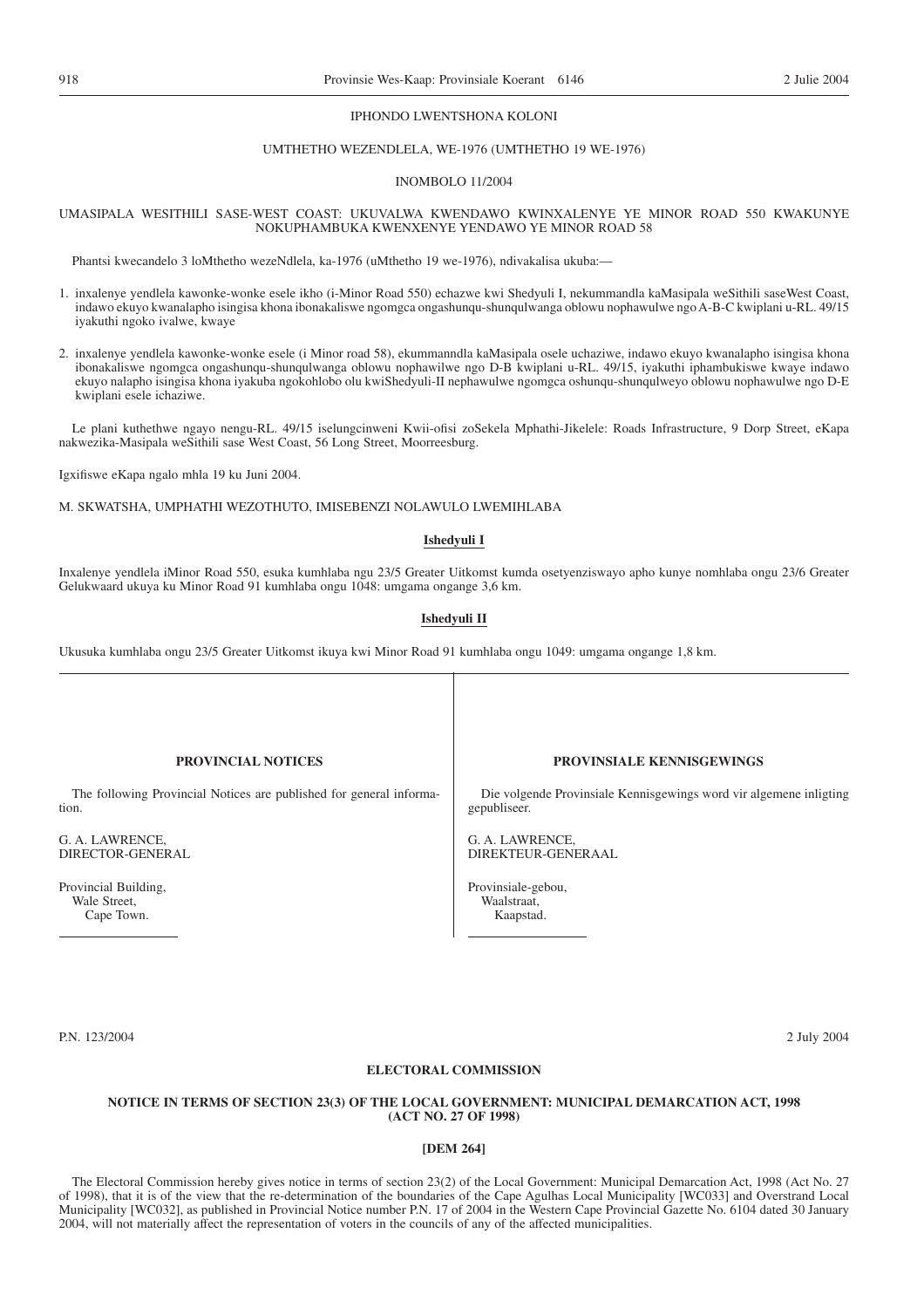### CITY OF CAPE TOWN (CAPE TOWN REGION)

### AMENDMENT OF RESTRICTIONS AND DEPARTURES: ERF 1066, FRESNAYE

Notice is hereby given in terms of Section 3(6) of the Removal of Restrictions Act (Act 84 of 1967) and in terms of Section 15(2)(a) of the Land Use Planning Ordinance 15 of 1985 that the undermentioned application has been received and is open for inspection at the office of the Manager: Land Use Management Branch, City of Cape Town, 14th Floor, Tower Block, Civic Centre, 12 Hertzog Boulevard, Cape Town from 08:30-12:30 (Monday to Friday) and at the office of the Director: Land Development Management, Provincial Administration of the Western Cape, at Room 601, 27 Wale Street, Cape Town from 08:00-12:30 and 13:00-15:30 (Monday to Friday). Telephonic enquiries in this regard may be made at (021) 483-4589. The Directorate's fax number is (021) 483-3633. Any objections, with full reasons, should be lodged in writing at the office of the abovementioned Director: Land Development Management, Private Bag X9083, Cape Town 8000, with a copy to the office of the Manager: Land Use Management Branch, City of Cape Town, PO Box 4529, Cape Town 8000 faxed to (021) 421-1963 or e-mailed to trevor.upsher@capetown.gov.za on or before 2 August 2004, quoting the above Act, and the objector's erf and phone numbers. Any comments received after the aforementioned closing date may be disregarded.

*Erf 1066, Fresnaye*

*File no:* SG18/1066 & LM1618

*Owner:* A Piha

*Erf:* 1066, Fresnaye

*Location:* 2A Avenue De Berrange

*Suburb:* Fresnaye

*Nature:*Amendment of a restrictive title condition applicable to Erf 1066, 2A Avenue De Berrange, Fresnaye, to enable the owner to extend an existing garage on the property. The street building line restriction will be encroached.

A Departure in terms of Section 47(1) of the Zoning Scheme Regulations is also required to permit an extension to an existing garage to be positioned 0,0 m in lieu of 4,50 m from Avenue De Berrange.

WA Mgoqi, City Manager

### STELLENBOSCH MUNICIPALITY

REMOVAL OF RESTRICTIONS ACT, 1967 (ACT 84 OF I967):

### ERF 1032, 4 DORPSIG STREET, STELLENBOSCH

It is hereby notified in terms of section 3(6) of Act 84 of 1967 that the under-mentioned application has been received and is open for inspection at the office of the Chief Town Planner, Department of Planning and Development, Town Hall, Plein Street, Stellenbosch from 8:00-13:00 (Monday to Friday) and at the office of the Director: Land Development Management, Provincial Administration of the Western Cape, at Room 601, 27 Wale Street, Cape Town, from 08:00-12:30 and 13:00-15:30 (Monday to Friday). Telephonic enquiries in this regard may be made at 021-4838780 and the Directorate's fax number is 021-4833633. Any objections with full reasons therefore, should be lodged in writing at the office of the above-mentioned Director: Land Development Management, Private Bag X9086, Cape Town, 8000, with a copy to the Municipal Manager on or before 2004-08-02 quoting the above Act and the objector's erf number.

### *Applicant Nature of Application*

Mrs E Champanis Removal of a restrictive title condition

applicable to erf 1032, 4 Dorpsig Street, Stellenbosch, to enable the owner to erect a second dwelling on the property.

Municipal Manager

Notice no 83 dated 2004-06-25.

File 6/2/2/5 Erf 1032 14/3/2/5

### STAD KAAPSTAD (KAAPSTAD-STREEK)

### WYSIGING VAN BEPERKINGS EN AFWYKINGS: ERF 1066, FRESNAYE

Kennis geskied hiermee ingevolge artikel 3(6) van die Wet op Opheffing van Beperkings (Wet 84 van 1967) en artikel 15(2)(a) van die Ordonnansie op Grondgebruikbeplanning, nr 15 van 1985 dat die onderstaande aansoek ontvang is en tussen 08:30-12:30 (Maandag tot Vrydag) by die kantoor van die Bestuurder: Grondgebruikbestuurstak, Stad Kaapstad, 14de Verdieping, Burgersentrum, Hertzogboulevard 12, Kaapstad 8001 ter insae beskikbaar is en ook vanaf 08:00-12:30 en 13:00-15:30 (Maandag tot Vrydag) by die kantoor van die Direkteur: Grondontwikkelingsbestuur, Provinsiale Administrasie van die Wes-Kaap, kamer 601, Waalstraat 27, Kaapstad. Telefoniese navrae in hierdie verband kan gerig word aan (021) 483-4589 en die Direktoraat se faksnommer is (021) 483-3633. Enige besware moet skriftelik, tesame met volledige redes, voor of op 2 Augustus 2004 by die kantoor van die bogemelde Direkteur: Grondontwikkelingsbestuur, Privaat Sak X9083, Kaapstad 8000, met 'n afskrif aan die Bestuurder: Grondgebruikbestuur, Stad Kaapstad, Posbus 4529, Kaapstad 8000 ingedien word of per faks gerig word aan (021) 421-1963 of e-pos trevor.upsher@capetown.gov.za, met vermelding van bogenoemde Wet en Ordonnansie en die beswaarmaker se erf- en telefoonnommers. Enige kommentaar wat na die voormelde sluitingsdatum ontvang word, mag buite rekening gelaat word.

*Erf 1066, Fresnaye*

*Lêer nr:* SG 18/1066 & LM1618

*Eienaar:* A Piha

*Erf:* 1066, Fresnaye

*Ligging:* 2A Avenue De Berrange

*Voorstad:* Fresnaye

*Aard:* Wysiging van 'n beperkende titelvoorwaarde van toepassing op erf 1066, 2A Avenue De Berrange, Fresnaye, om die eienaar in staat te stel om 'n bestaande motorhuis op die eiendom te vergroot. Die straatboulynbeperking sal oorskry word.

'n Afwyking van die soneringskemaregulasies ingevolge artikel 47(1) van die soneringskemaregulasies word ook verlang om 'n vergroting van 'n bestaande motorhuis toe te laat 0,0 m in plaas van 4,50 m vanaf Avenue De Berrange.

WA Mgoqi, Stadsbestuurder

### MUNISIPALITEIT STELLENBOSCH

### WET OP OPHEFFING VAN BEPERKINGS, 1967 (WET 84 VAN 1967):

### ERF 1032, DORPSIGSTRAAT 4, STELLENBOSCH

Kragtens artikel 3(6) van bostaande Wet word hiermee kennis gegee dat die onderstaande aansoek ontvang is en ter insae lê by die kantoor van die Hoofstadsbeplanner, Departement Beplanning en Ontwikkeling, Stadhuis, Pleinstraat, Stellenbosch, vanaf 8:00-13:30, en by die kantoor van die Direkteur: Grondontwikkelingsbestuur, Provinsiale Administrasie van die Wes-Kaap, by Kamer 601, Waalstraat 27, Kaapstad, vanaf 8:00-12:30 en 13:00-15:30 (Maandag tot Vrydag). Telefoniese navrae in hierdie verband kan gerig word aan 021-4838780 en die Direktoraat se faksnommer is 021-4833633. Enige besware, met die volledige redes daarvoor, moet skriftelik by die kantoor van bogenoemde Direkteur: Grondontwikkelingsbestuur, Privaatsak X9086, Kaapstad, 8000, met 'n afskrif aan die bogenoemde plaaslike owerheid by die Munisipale Bestuurder, Posbus 17, Stellenbosch ingedien word voor of op 2004-08-02 met vermelding van bogenoemde Wet en beswaarmaker se erfnommer.

### *Aansoeker Aard van Aansoek*

Mev E Champanis Opheffing van 'n beperkende titelvoorwaarde van toepassing op erf 1032,

Dorpsigstraat 4, Stellenbosch, ten einde die eienaar in staat te stel om 'n tweede woning op te rig op die eiendom.

Munisipale Bestuurder

Kennisgewing Nr 83 gedateer 2004-06-25.

Lêer 6/2/2/5 Erf 1032 14/3/2/5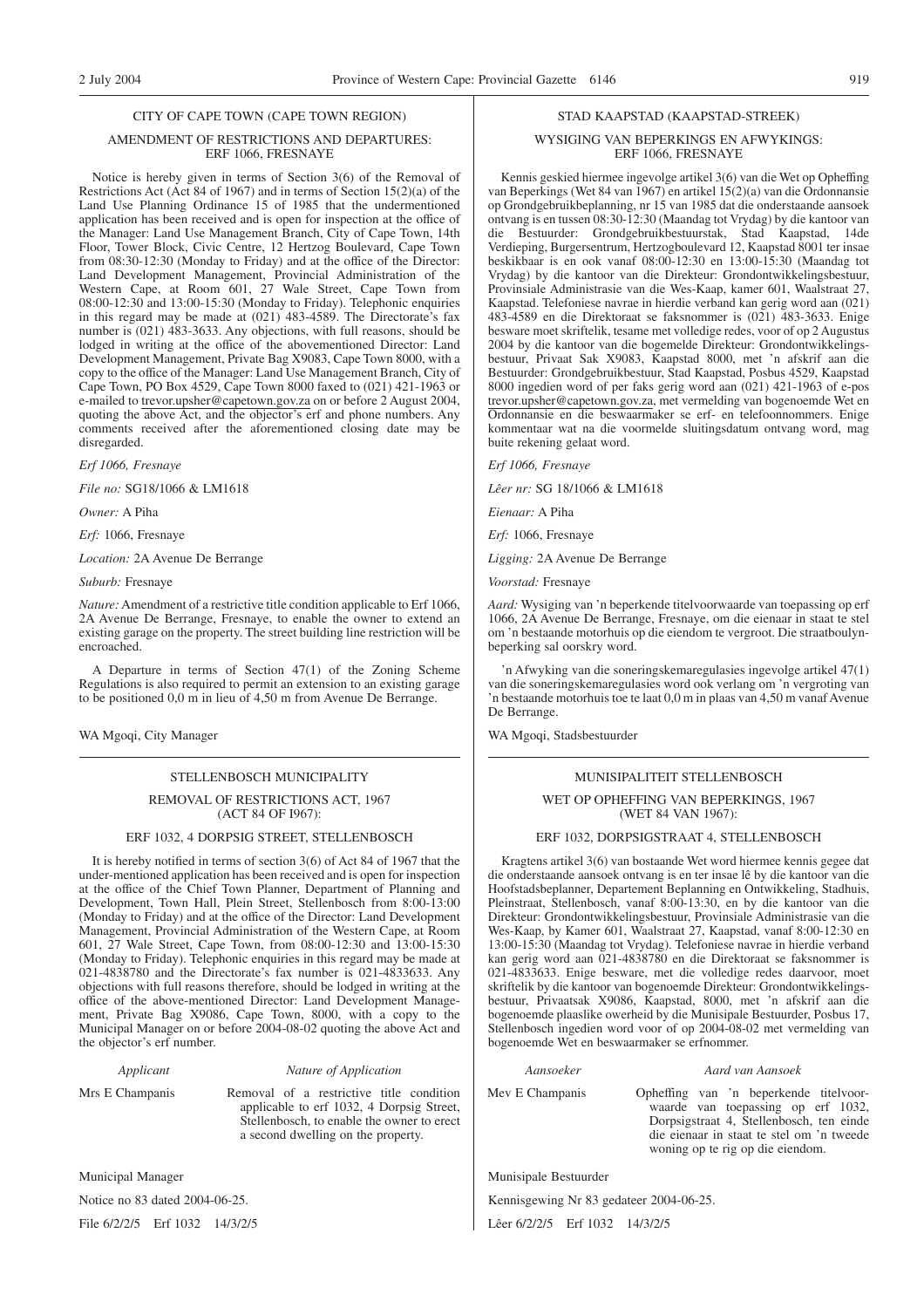### REMOVAL OF RESTRICTIONS AND SUBDIVISION: ERF 1886, BERGVLIET

1) Notice is hereby given in terms of Section 3(6) of the Removal of Restrictions Act, Act 84 of 1967 that the undermentioned application is being considered:

### *Applicant:* Matz Watermeyer Attorneys (on behalf of ER & TE Rogers)

*Nature of application:* Removal of restrictive title conditions applicable to Erf 1886, 13 Krom Road, Bergvliet to enable the owner to subdivide the property into two portions (Portion  $A \pm 541$  m<sup>2</sup> and Remainder  $\pm$  977 m<sup>2</sup>) for single residential purposes. Details are available for inspection from 08:00-12:30 at the City of Cape Town, 1st Floor, 3 Victoria Road, Plumstead 7800 (tel. (021) 710-8202) and at the Hout Bay libraries. Details are also available for inspection at Provincial Administration of the Western Cape, Land Development Management, 27 Wale Street, Cape Town (Room 601) from 08:00-12:30 and 13:00-15:30, tel. (021) 483-8783. Any objections, in respect of the removal of restriction, with full reasons, should be lodged in writing at the office of the abovementioned Director: Land Development Management, Private Bag X9086, Cape Town 8000 with a copy to the abovementioned local authority on or before 30 July 2004, quoting the above Act and the objector's erf number.

2) Notice is hereby given in terms of Section 24(2)(a) of the Land Use Planning Ordinance 15 of 1985 that the under-mentioned application is being considered:

*Nature of application:* Proposed subdivision of the property into two portions (Portion A  $\pm$  541 m<sup>2</sup> and Remainder  $\pm$  977 m<sup>2</sup>) for single residential purposes.

### *Ref:* LUM/18/1886

Opportunity is given for public participation in respect of application 2 under consideration by the Council. Any comment or objection together with reasons, must be lodged in writing, preferably by registered mail, with reference quoted, to the City Manager, Private Bag X5, Plumstead 7801 or forwarded to fax (021) 710-8283 (M Barnes) by no later than 30 July 2004. In terms of Section 21(4) of the Municipal Systems Act, Act 32 of 2000 any person who cannot write may come during office hours to the above office and will be assisted to transcribe his/her comment or representations.

WA Mgoqi, City Manager

### **TENDERS**

**N.B.** Tenders for commodities/services, the estimated value of which exceeds R20 000, are published in the Government Tender Bulletin, which is obtainable from the Government Printer, Private Bag X85, Pretoria, on payment of a subscription.

### BERG RIVER MUNICIPALITY

### APPLICATION FOR REZONING AND SUBDIVISION: ERF 741, LAAIPLEK

It is hereby notified in terms of Section 17 and 24 of the Land Use Planning Ordinance (Ordinance 15 of 1985), that the undermentioned application has been received, which is open to inspection at the Offices of the Local Authority. Any objections to the application, with reasons therefore, should be lodged in writing with the Municipal Manager, Church Street, Piketberg (P O Box 60, Piketberg, 7320) or fax (022) 913 1380 by no later than 12:00 on 26 July 2004, quoting the above Ordinance as well as the objector's erf number.

*Applicant:* CK Rumboll & partners on behalf of Absolutely Estates (Lty)

*Nature of Application:* Rezoning of Erf 741, Laaiplek from Business Zone I (Hotel and Business Zone to Residential Zone I, as well as subdivision of the site into eight erven.

Enquiries: Mr W Wagener, Piketberg, Telephone (022) 913 1126.

A.J. Bredenhann, Municipal Manager, Municipal Offices, P O Box 60, Piketberg, 7320.

MN 44/2004 2 July 2004 7168

### STAD KAAPSTAD (SUIDSKIEREILAND-STREEK)

### OPHEFFING VAN BEPERKINGS EN ONDERVERDELING: ERF 1886, BERGVLIET

1) Kennis geskied hiermee ingevolge artikel 3(6) van die Wet op Opheffing van Beperkings (Wet 84 van 1967) dat die onderstaande aansoek oorweeg word:

*Aansoeker:* Matz Watermeyer Attorneys (namens ER & TE Rogers)

*Aard van aansoek:* Beperkende titelvoorwaarde van toepassing op erf 1886, Kromweg 13, Bergvliet om die eienaar in staat te stel om die eiendom in twee gedeeltes te onderverdeel (gedeelte  $A \pm 541$  m<sup>2</sup> en restant ± 977 m2 ) vir enkelresidensiëledoeleindes. Besonderhede is vanaf 08:00- 12:30 ter insae beskikbaar by die Stad Kaapstad, 1ste Verdieping, Victoriaweg 3, Plumstead 7800 (tel. (021) 710-8202) en by die Houtbaaibiblioteke. Besonderhede is ook beskikbaar by die Provinsiale Administrasie van die Wes-Kaap, Grondontwikkelingsbestuur, Waalstraat 27, Kaapstad (kamer 601) vanaf 08:00-12:30 en 13:00-15:30, tel. (021) 483-8783. Enige besware teen die opheffing van beperking moet skriftelik, met redes, ingedien word by die kantoor van bogenoemde Direkteur: Grondontwikkelingsbestuur, Privaat Sak X9086, Kaapstad 8000 met 'n afskrif aan bogenoemde plaaslike owerheid voor of op 30 Julie 2004, met vermelding van die Wet en die beswaarmaker se erfnommer.

2) Kennis geskied hiermee ingevolge artikel 24(2)(a) van die Ordonnansie op Grondgebruikbeplanning 15 van 1985 dat die onderstaande aansoek oorweeg word:

*Aard van aansoek:* Voorgestelde onderverdeling van die eiendom in twee gedeeltes (gedeelte A  $\pm$  541 m<sup>2</sup> en restant  $\pm$  977 m<sup>2</sup>) vir enkelresidensiëledoeleindes.

*Verw:* LUM/18/1886

Geleentheid word gebied vir openbare deelname ten opsigte van aansoek 2 wat deur die Raad oorweeg word. Enige kommentaar of beswaar moet skriftelik, met redes en verwysing, verkieslik per aangetekende pos gestuur word aan die Stadsbestuurder, Privaat Sak X5, Plumstead 7801 of per faks (021) 710-8283 (M Barnes) teen nie later nie as 30 Julie 2004. Ingevolge artikel 21(4) van die Wet op Munisipale Stelsels, Wet 32 van 2000, kan enige persoon wat nie kan skryf nie, gedurende kantoorure na bogenoemde kantoor kom waar hy/sy gehelp sal word om sy/haar kommentaar of vertoë neer te skryf.

WA Mgoqi, Stadsbestuurder

### **TENDERS**

**L.W.** Tenders vir kommoditeite/dienste waarvan die beraamde waarde meer as R20 000 beloop, word in die Staatstenderbulletin gepubliseer wat by die Staatsdrukker, Privaatsak X85, Pretoria, teen betaling van 'n intekengeld verkrygbaar is.

### **NOTICES BY LOCAL AUTHORITIES KENNISGEWINGS DEUR PLAASLIKE OWERHEDE**

### BERGRIVIER MUNISIPALITEIT

### AANSOEK OM HERSONERING EN ONDERVERDELING: ERF 741, LAAIPLEK

Kragtens Artikel 17 en 24 van die Ordonnansie op Grondgebruikbeplanning, 1985 (Ordonnansie 15 van 1985), word hiermee kennis gegee dat die onderstaande aansoek ontvang is en ter insae lê by die Kantore van die Plaaslike Owerheid. Enige besware, met die volledige redes daarvoor, moet skriftelik by die Munisipale Bestuurder, Kerkstraat, Piketberg (Posbus, Piketberg, 7320) of per faks (022) 913 1380 ingedien word voor 12:00 op 26 Julie 2004, met vermelding van bogenoemde Ordonnansie asook die beswaarmaker se erfnommer.

*Aansoeker:* CK Rumboll & Vennote namens Absolutely Estates (Lty)

*Aard van Aansoek:* Hersonering van Erf 741, Laaiplek vanaf Sakesone I (Hotel en Sakesone Residensiële Sone I, asook onderverdeling van die perseel in ag erwe.

Navrae: Mnr W Wagener, Piketberg, Telefoon (022) 913 1126.

A.J. Bredenhann, Munisipale Bestuurder, Munisipale Kantore, Posbus 60, Piketberg, 7320.

MK 44/2004 2 Julie 2004 7168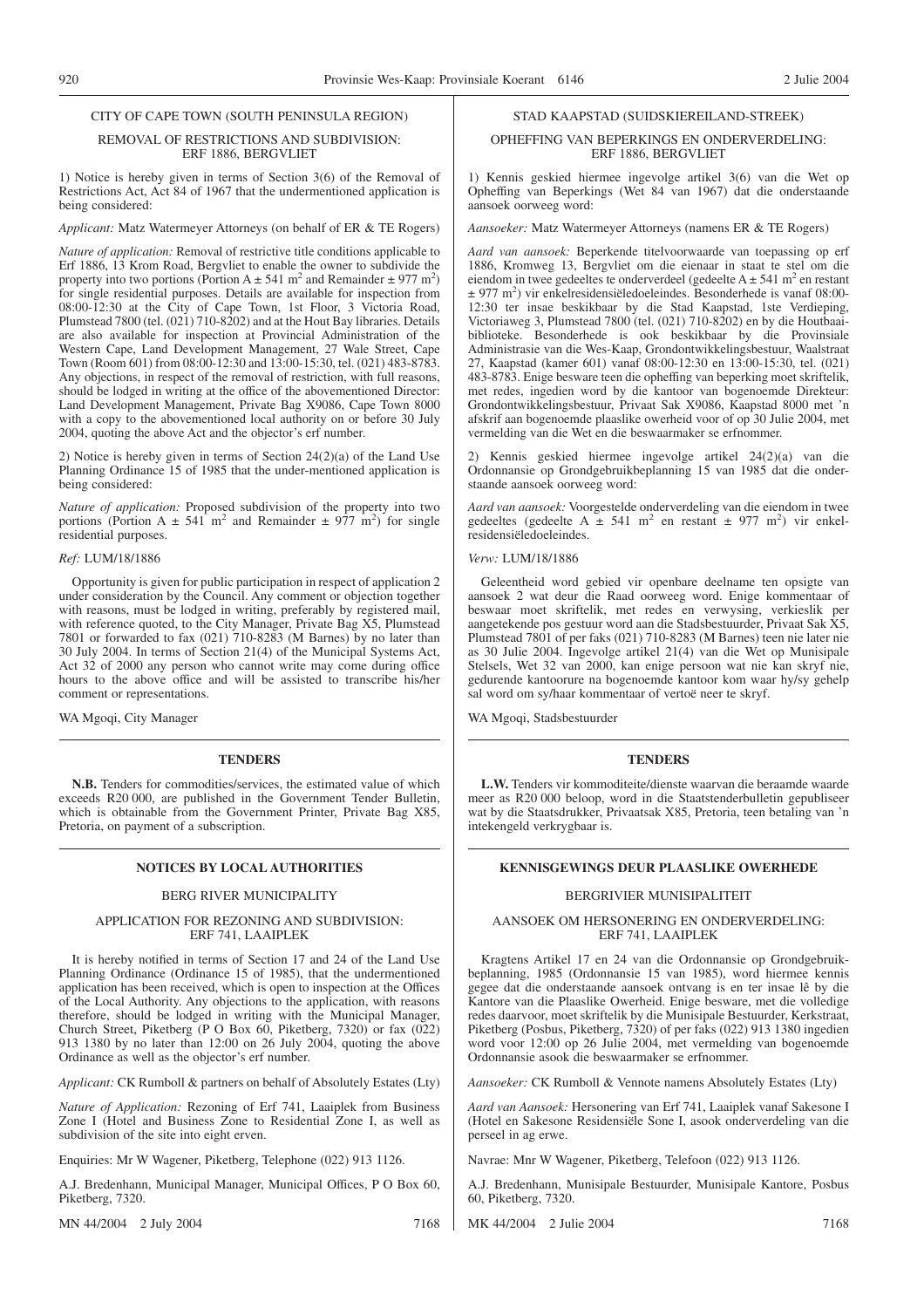### BITOU MUNICIPALITY

### ERF 3154, PLETTENBERG BAY, ''BOWTIE PRIVATE ESTATE'': PROPOSED REZONING AND ALIENATION

Notice is hereby given in terms of Section 17 of the Land Use Planning Ordinance, 1985 (Ordinance 15 of 1985) that an application has been received for the rezoning of Erf 3154, Plettenberg Bay from Public Open Space to Private Open Space. Notice is further given that an application has been received for alienation of this land to ''Bowtie Private Estate'' Home Owners Association in order to allow for the construction of a guardhouse and a refuse facility. The property concerned is situated in Bowtie Drive.

Details regarding the proposal as available for inspection at the office of the Director: Public Works (Marine Way, Plettenberg Bay), during normal office hours. Enquiries regarding the matter should be directed to the Town Planner (Tel: 044-5013274 / Fax: 044-5333487).

Any comments on the proposal should be submitted in writing to reach the undersigned by not later than Friday, 6 August 2004. A person who cannot read or write but wishes to comment on the proposal may visit the Directorate: Public Works where a member of staff would assist them to formalize their comment.

G.M. Seitisho, Municipal Manager

Bitou Municipality, Private Bag X1002, Plettenberg Bay, 6600

Municipal Notice No.67/2004

2 July 2004 7169

### BITOU MUNISIPALITEIT

### ERF 3154, PLETTENBERGBAAI, ''BOWTIE PRIVATE ESTATE'': VOORGESTELDE HERSONERING EN VERVREEMDING

Kennis geskied hiermee ingevolge Artikel 17 van die Ordonnansie op Grondgebruikbeplanning, 1985 (Ordonnansie 15 van 1985) dat 'n aansoek ontvang is om die hersonering 'n gedeelte van Erf 3154, Plettenbergbaai, vanaf Publieke Oopruimte na Privaat Oopruimte. Kennis geskied verder dat 'n aansoek ontvang is om die vervreemding van die betrokke eiendom van die ''Bowtie Private Estate'' Huiseienaarsvereniging ten einde 'n sekuriteits en vullisverwydering fasiliteit op te rig. Die betrokke eiendom is in Bowtie Rylaan geleë.

Besonderhede aangaande die voorstel lê ter insae by die kantoor van die Direkteur: Publieke Werke (Marineweg, Plettenbergbaai) gedurende normale kantoorure. Navrae kan gerig word aan die Stadsbeplanner, Bitou Munisipaliteit (Tel: 044-5013274 / Faks: 044-5333487).

Enige kommentaar aangaande die voorstel moet op skrif gestel word ten einde die ondergetekende te bereik teen nie later nie as Vrydag, 6 Augustus 2004. Persone wat wil kommentaar lewer maar nie kan lees of skryf nie mag die Direktoraat: Publieke Werke besoek waar hul deur 'n amptenaar bygestaan sal word ten einde hul kommentaar te formaliseer.

G.M. Seitisho, Munisipale Bestuurder

Bitou Munisipaliteit, Privaatsak X1002, Plettenbergbaai, 6600

Munisipale Kennisgewing Nr 67/2004

2 Julie 2004 7169

### BITOU MUNICIPALITY

### ERF 8542, PLETTENBERG BAY: ''WHALEROCK COASTAL RESERVE PHASE 1C'': PROPOSED CLOSURE OF PORTION OF PUBLIC PLACE

Notice is hereby given in terms of the provisions of Section 137 (2) of the Municipal Ordinance, 1974 (Ordinance 20 of 1974) that application has been received to permanently close a portion of Erf 8542, Plettenberg Bay. The property concerned forms part of the ''Whalerock Coastal Reserve'', and is located to the south of the Robberg Vlei.

Details regarding the proposal is available for inspection at the office of the Director: Public Works (Marine Way, Plettenherg Bay), during normal office hours. Enquiries regarding the matter should be directed to the Town Planner (Tel: 044- 5013274 / Fax: 044-5333487), Bitou Municipality.

Any comments on the proposal should be submitted in writing to reach the undersigned by not later than Friday, 6 August 2004. A person who cannot read or write but wishes to comment on the proposal may visit the Directorate: Public Works where a member of staff would assist them to formalize their comment.

G.M. Seitisho, Municipal Manager

Bitou Municipality, Private Bag X1002, Plettenberg Bay, 6600

Municipal Notice No. 68/2004

2 July 2004 7170

### BITOU MUNISIPALITEIT

### ERF 8542, PLETTENBERGBAAI ''WHALEROCK COASTAL RESERVE'' FASE 1C: VOORGESTELDE SLUITING VAN GEDEELTE VAN OPENBARE PLEK

Kennis geskied hiermee ingevolge Artikel 137 (2) van die Munisipale Ordonnansie, 1974 (Ordonnansie 20 van 1974) dat die Munisipale Raad van voorneme is om 'n gedeelte van Erf 8542, Plettenbergbaai, permanent te sluit. Die betrokke eiendom vorm deel van ''Whalerock Coastal Reserve'' en is in die suidelike gedeelte van die ontwikkeling geleë.

Besonderhede aangaande die voorstel lê ter insae by die kantoor van die Direkteur: Publieke Werke (Marineweg, Plettenbergbaai) gedurende normale kantoorure. Navrae kan gerig word aan die Stadsbeplanner, Bitou Munisipaliteit (Tel: 044-5013274 / Faks: 044-5333487).

Enige kommentaar aangaande die voorstel moet op skrif gestel word ten einde die ondergetekende te bereik teen nie later nie as Vrydag, 6 Augustus 2004. Persone wat wil kommentaar lewer maar nie kan lees of skryf nie mag die Direktoraat: Publieke Werke besoek waar hul deur 'n amptenaar bygestaan sal word ten einde hul kommentaar te formaliseer.

G.M. Seitisho, Munisipale Bestuurder

Bitou Munisipaliteit, Privaatsak X1002, Plettenbergbaai, 6600

Munisipale Kennisgewing Nr. 68/2004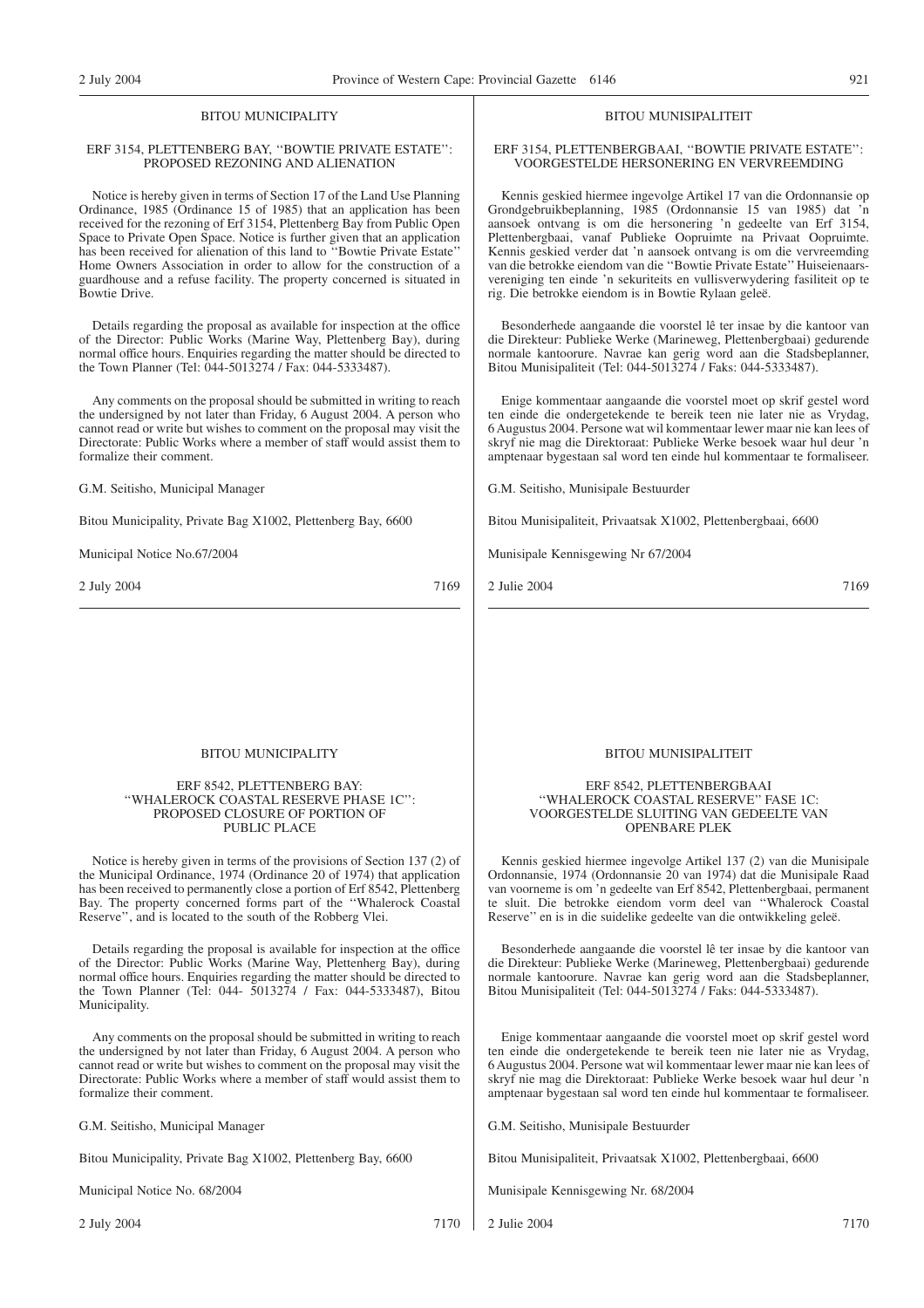### BREEDE RIVER/WINELANDS MUNICIPALITY

### Ashton Office

### MN NR. 57/2004

### PROPOSED DEPARTURE ERF 209, 15 LA ROCHELL ROAD, ASHTON

Notice is hereby given in terms of Section 15 of the Land Use Planning Ordinance no 15 of 1985 that Council has received an application for departure from Mr PF Strydom for an Additional dwelling unit on erf 209, Ashton.

The application for the proposed departure will be open for inspection at the Ashton Office during normal office hours. Written legal and fully motivated objections/comments, if any, must be lodged with the Municipal Manager, Private Bag X2, Ashton, 6715, before or on 26 July 2004. Further details are obtainable from Mr Jack van Zyl (023- 614 8000) during office hours. Any person who cannot write may come to the office mentioned above, during office hours where a staff member of the municipality will assist that person to transcribe his/her comments or representations.

N Nel, Municipal Manager

Municipal Office, Private Bag X2, Ashton, 6712

2 July 2004 7171

### MUNISIPALITEIT BREËRIVIER/WYNLAND

Ashton Kantoor

### MK NR. 57/2004

### VOORGESTELDE AFWYKING ERF 209, LA ROCHELLWEG 15, ASHTON

Kennis geskied hiermee ingevolge Artikel 15 van Ordonnansie nr 15 van 1985, dat die Raad 'n aansoek om afwyking ontvang het van Mnr PF Strydom ten einde 'n Addisionele wooneenheid op te rig op erf 209, Ashton.

Die aansoek insake die voorgenome afwyking lê ter insae gedurende kantoorure in die Ashton Kantoor en skriftelike regsgeldige en goed gemotiveerde besware/kommentaar, indien enige moet nie later as 26 Julie 2004 skriftelik by die Munisipale Bestuurder, Privaatsak X2, Ashton, 6715, ingedien word nie. Navrae kan gerig word aan mnr Jack van Zyl by telefoonnommer 023-614 8000. 'n Persoon wat nie kan skryf nie kan gedurende kantoorure na bogenoemde kantoor kom waar 'n personeellid van die Munisipaliteit daardie persoon sal help om sy/haar kommentaar of vertoë af te skryf.

N Nel, Munisipale Bestuurder

Munisipale Kantoor, Privaatsak X2, Ashton, 6715

2 Julie 2004 7171

### BREEDE RIVER/WINELANDS MUNICIPALITY

Montagu Office

MN NR. 60/2004

### PROPOSED REZONING, DEPARTURE AND CONSOLIDATION OF ERF 3823, MARK STREET (AVALON PLACE), MONTAGU

(Ordinance 15 of 1985, Land Use Planning)

Notice is heireby given in terms of Sections 15 and 17, Ordinance 15 of 1986, that Council has received an application from TPS on behalf of Avalon Place for the rezoning of erf 3823, Montagu, from Single Residential zone to Central Business zone and to consolidate erf 3823 with erf 3776 to permit the development of a total of 17 garden flats. Application is also made for a Departure to permit said flats to be built on the ground floor.

The application will be open for inspection at the Montagu Office during normal office hours. Written legal and fully motivated objections/ comments, if any, must be lodged with the Municipal Manager, Private Bag X2, Ashton, 6715, before or on 26 July 2004. Further details are obtainable from Mr Jack Van Zyl (023-614 8000) during office hours. Any person who cannot write may came to the office mentioned above, during office hours where a staff member of the municipality will assist that person to transcribe his/her comments or representations.

N Nel, Municipal Manager

Municipal Office, Private Bag X2, Ashton, 6715

2 July 2004 7172

MUNISIPALITEIT BREËRIVIER/WYNLAND

Montagu Kantoor

MK NR. 60/2004

VOORGESTELDE HERSONERING, AFWYKING EN KONSOLIDASlE VAN ERF 3823, MARKSTRAAT (AVALON PLACE), MONTAGU

(Ordonnansie 15 van 1985, Grondgebruikbeplanning)

Kennis geskied hiermee ingevolge Artikels 15 en 17 van Ordonnansie 15 van 1985 dat die Raad 'n aansoek ontvang het vanaf TPS namens Avalon Place vir die hersonering van erf 3823, Montagu, vanaf Enkel Residensiële sone na Sentrale Sake sone en konsolidasie van erf 3823 met erf 3776 om sodoende 17 tuinwoonstelle op te rig, asook 'n afwyking om toestemming te verkry om op die grondvloer te bou.

Die aansoek lê ter insae gedurende kantoorure in die Montagu Kantoor en skriftelike regsgeldige en goed gemotiveerde besware/kommentaar, indien enige moet nie later as 26 Julie 2004 skriftelik by die Munisipale Bestuurder, Privaatsak X2, Ashton, 6715, ingedien word nie. Navrae kan gerig word aan mnr Jack van, Zyl by telefoonnommer 023-614 8000. 'n Persoon wat nie kan skryf nie kan gedurende kantoorure na bogenoemde kantoor kom waar 'n personeellid van die Munisipaliteit daardie persoon sai help om sy/haar kommentaar of vertoë af te skryf.

N Nel, Munisipale Bestuurder

Munisipaie Kantoor, Privaatsak X2, Ashton, 6715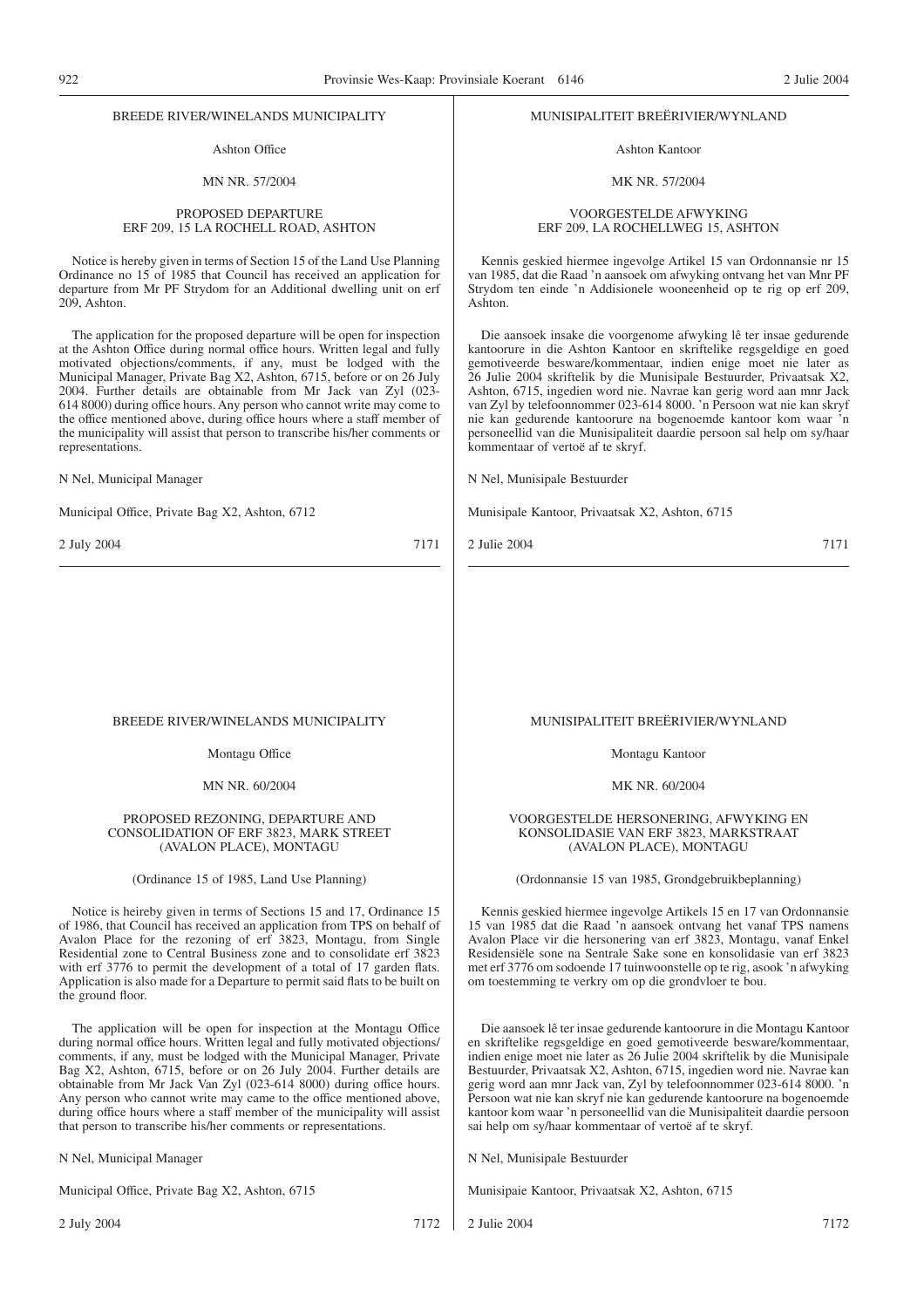### BREEDE RIVER/WINELANDS MUNICIPALITY

### Robertson Office

### MN NO. 59/2004

### PROPOSED SUBDIVISION OF ERF 398, LE ROUX STREET, ROBERTSON

### (Ordinance 15 of 1985, Land Use Planning)

Notice is hereby given in terms of section 24(1) of the Land Use Planning Ordinance, 1985 (Ordinance 15 of 1985), that the Council has received an application from Spronk Theron on behalf of Mr II Auret for the proposed subdivision of erf 398, Robertson, into two portions (Portion  $A = 800$  m<sup>2</sup> and Portion B  $- 1341$  m<sup>2</sup>).

The application for the proposed subdivision will be open for inspection at the Robertson Office during normal office hours. Written legal and fully, motivated objections/comments, if any, must be lodge with the undersigned before or on 26 July 2004. Further details are obtainable from Mr Jack van Zyl (023-614 8000) during office hours. Any person who cannot write may come to the abovementioned office during office hours where a staff member of the municipality will assist that person to transcribe that persons comments or representations.

N Nel, Municipal Manager

Municipal Office, Private Bag X2, Ashton, 6715

2 Julie 2004 7173

### BREEDE VALLEY MUNICIPALITY

### APPLICATION FOR NON-CONFORMING USE ERF 16127, C/O FIELD AND CLAASEN STREETS, WORCESTER

Notice is hereby given in terms of Section 15(2)(a) of the Land Use Planning Ordinance 1985 (Ordinance 15 of 1985) that an application has been received for non-conforming use erf 16127, c/o Field and Claasen Street, Worcester (Authority Zone) in order to allow the owner to erect a MTN Cellular Communication mast on the premises.

Notice is hereby given in terms of Regulation 4(6) of the regulations published in Government Notice No. R1183 in terms of Section 26 of the Environmental Conservation Act (Act No. 73 of 1989) that the owner intends to carry out an Environmental Impact Assessment (EIA).

Full particulars regarding the application will be made available at the office the Director: Corporate Services, Room 213, Civic Centre, Baring Street, Worcester.

Objections, if any, should be lodged in writing with the Municipal Manager, 6849 and must reach the undersigned on or before 21 July 2004.

A.A. Paulse, Municipal Manager

(Notice Nr. 79/2004)

2 July 2004 7175

### MUNISIPALITEIT BREËRIVIER/WYNLAND

Robertson Kantoor

### MK NR. 59/2004

### VOORGESTELDE ONDERVERDELING VAN ERF 398 LE ROUXSTRAAT, ROBERTSON

### (Ordonnansie 15 van 1985, Grondgebruikbeplanning)

Kennis gieskied hiermee ingevolge Artikel 24(1) van die Ordonnansie op Grondgebruikbeplanning, 1985 (Ordonnansie 15 van 1985) dat 'n aansoek ontvang is van Spronk Theron namens II Auret vir die onderverdeling van erf 398, Robertson, in twee dele (Gedeelte A — 800  $m^2$  en B — 1341 m<sup>2</sup>).

Die aansoek insake die voorgenome onderverdeling lê ter insae gedurende kantoorure in die Robertson Kantoor en skriftelike regsgeldige en goed gemotiveerde besware/kommentaar, indien enige moet nie later as 26 Julie 2004 skriftelik by die ondergetekende ingedien word nie. Navrae kan gerig word aan mnr Jack van Zyl by telefoonnommer (023-614 8000). 'n Persoon wat nie kan skryf nie kan gedurende kantoorure na die bogenoemde kantoor kom waar 'n personeellid van die Munisipaliteit daardie persoon sal help om die persoon se kommentaar of vertoë af te skryf.

N Nel, Munisipale Bestuurder

Munisipale Kantoor, Privaatsak X2, Ashton, 6715

2 Julie 2004 7173

### BREEDEVALLEI MUNISIPALITEIT

### AANSOEK OM AFWYKENDE GEBRUIK ERF 16127, H/V FIELD- EN CLAASENSTRAAT, WORCESTER

Kennis geskied hiermee ingevolge die bepalings van Artikel 15(2)(a) van die Ordonnansie op Grondgebruikbeplanning 1985 (Ordonnansie 15 van 1985) dat 'n aansoek ontvang is waarin goedkeuring versoek word om afwykende gebruik van erf 16127 h/v Field- en Claasenstraat, Worcester (Nutsdienste) ten einde die eienaar in staat te stel om 'n MTN Sellulêre kommunikasiemas op te rig.

Kennis geskied hiermee in terme van Regulasie 4(6) van die Regulasies gepubliseer in Staatskoerant Nr. R1183 in terme van Artikel 26 van die Wet op Omgewingsbewaring (Wet Nr. 73 van 1989) dat die eienaar van voorneme is om 'n omgewingsimpakstudie te laat doen.

Volledige besonderhede van die aansoek is beskikbaar in die kantoor van die Direkteur: Korporatiewe Dienste, Kamer 213, Burgersentrum, Baringstraat, Worcester (Mnr. Bennett Hlongwana) Tel. No. 023 348 2621.

Besware, indien enige, moet skriftelik gerig word aan die Munisipale Bestuurder Privaatsak X3046, Worcester 6849, om die ondergetekende te bereik voor of op 21 Julie 2004.

A.A. Paulse, Munisipale Bestuurder

(Kennisgewing No. 79/2004)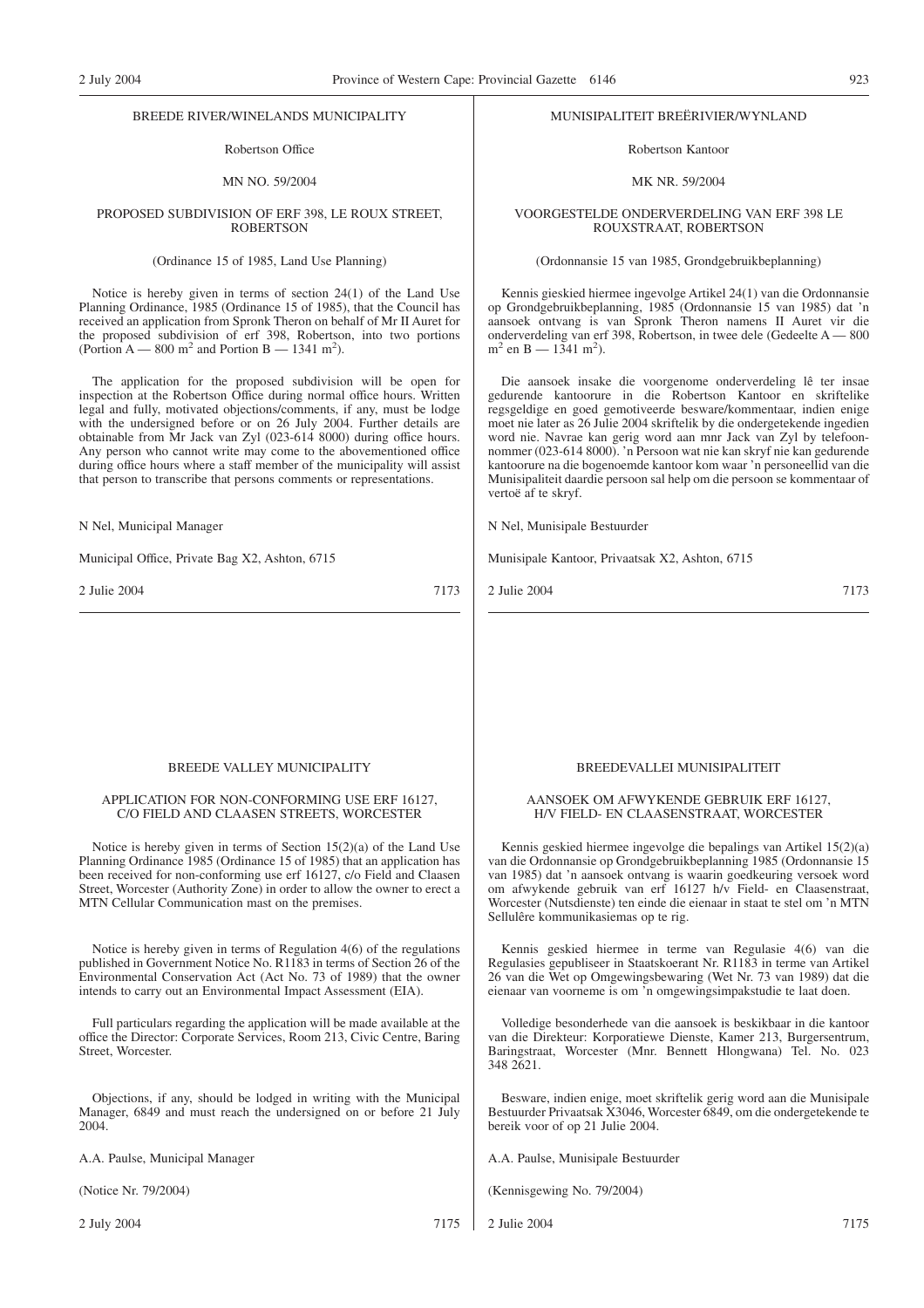### BREEDE VALLEY MUNICIPALITY

### APPLICATION FOR SUBDIVISION OF THE FARM NO. 648, **WORCESTER**

NOTICE IS HEREBY GIVEN in terms of Section 24(2)(a) of the Land Use Planning Ordinance 1985 (Ordinance 15 of 1985) that an application for the subdivision of the farm Nr. 648, Worcester (Agricultural Zone 1) has been received by the Breede Valley Municipality.

Full particulars regarding the application are available at the office of the Director Corporate Services, Room 213 (Mr. Bennett Hlongwana) Tel No. 023 348 2621, Civic Centre, Baring Street, Worcester. Written objections, if any, should be addressed to the Municipal Manager, Private Bag X3046, Worcester, 6849 and must reach the undersigned on or before 21 July 2004.

A.A. Paulse, Municipal Manager

(Notice No. 78/2004)

2 July 2004 7174

### CAPE AGULHAS MUNICIPALITY

### REZONING OF ERF 1511 LONG STREET, BREDASDORP

Notice is hereby given in terms of section 15 of the Ordinance on Land Use Planning 1985 (Nr 15 of 1985) that Council has received an application for the rezoning of erf 1511, Bredasdorp from General Residential Zone to Business Zone in order to establish a restaurant on the property.

In terms of section 21(4) of the Local Government Act: Municipal Systems, 2000 (Act 32 of 2000) notice is hereby given that persons who can not read or write may request that an employee at any of the reception offices of the Cape Agulhas Municipal Council assist in the formulation and writing of input, comments or objections.

Further particulars are available for inspection in the office of the undersigned during office hours and written objections, if any, must reach him not later than 2 August 2004.

K Jordaan, Municipal Manager

P O Box 51, Bredasdorp, 7280

2 July 2004 7176

### CAPE AGULHAS MUNICIPALITY

### APPLICATION FOR SUBDIVISION: ERF 677, L'AGULHAS

Notice is hereby given in terms section 24 of the Land Use Planning Ordinance, 1985 (Ordinance no. 15 of 1985) that Council has received an application for the subdivision of erf 677, L'Agulhas into two portions of approximately 625 m<sup>2</sup> and 765 m<sup>2</sup> each.

In terms of section 21(4) of the Local Government Act: Municipal Systems, 2000 (Act 32 of 2000) notice is hereby given that persons who can not read or write may request that an employee at any of the reception offices of the Cape Agulhas Municipality assist in the formulation and writing of input, comments or objections.

Further particulars are available for inspection in the office of the undersigned during office hours and written objections, if any, must reach him not later than 19 July 2004.

K Jordaan, Municipal Manager

P O Box 51, Bredasdorp, 7280

2 July 2004 7177

### BREEDEVALLEI MUNISIPALITEIT

### AANSOEK OM ONDERVERDELING VAN DIE PLAAS NR. 648, **WORCESTER**

KENNIS GESKIED HIERMEE ingevolge die bepalings van Artikel 24(2)(a) van die Ordonnansie op Grondgebruikbeplanning 1985 (Ordannansie 15 van 1985) dat 'n aansoek om onderverdeling van die plaas Nr. 648, Worcester (Landbousone 1) deur die Breedevallei Munisipaliteit ontvang is.

Volledige besonderhede van die aansoek is beskikbaar in die kantoor van die Direkteur Korporatiewe Dienste, Kamer 213, Burgersentrum, Baringstraat, Worcester (Mnr. Bennet Hlongwana) Tel Nr. 023 348 2621. Besware, indien enige, moet skriftelik gerig word aan die Munisipale Bestuurder, Privaatsak X3046, Worcester 6849 om die ondergetekende te bereik voor of op 21 Julie 2004.

A.A Paulse, Munisipale Bestuurder

(Kennisgewing Nr. 78/2004)

2 Julie 2004 7174

### MUNISIPALITEIT KAAP AGULHAS

### HERSONERING VAN ERF 1511 LANGSTRAAT, BREDASDORP

Kennis geskied hiermee ingevolge artikel 15 van die Ordonnansie op Grondgebruikbeplanning 1985 (Nr 15 van 1985) dat die Raad 'n aansoek ontvang het vir die hersonering van erf 1511, Bredasdorp vanaf Algemene Residensiële Sone na Sakesone ten einde 'n restaurant op die eiendom te vestig.

Ingevolge artikel 21(4) van die Wet op Plaaslike Regering: Munisipale Stelsels, 2000 (Wet 32 van 2000) word kennis gegee dat persone wat nie kan skryf nie enige munisipale personeellid by enige ontvangskantoor van die Raad te Kaap Agulhas kan nader vir hulpverlening om u kommentaar, beswaar of inset op skrif te stel.

Verdere besonderhede van bogenoemde lê ter insae in die kantoor van die ondergetekende en skriftelike besware, indien enige, moet hom nie later as 2 Augustus 2004 bereik nie.

K Jordaan, Munisipale Bestuurder

Posbus 51, Bredasdorp, 7280

2 Julie 2004 7176

### MUNISIPALITEIT KAAP AGULHAS

### AANSOEK OM ONDERVERDELING: ERF 677, L'AGULHAS

Kennis geskied hiermee ingevolge artikel 24 van die Ordonnansie op Grondgebruikbeplanning, 1985 (Ordonnansie no. 15 van 1985) dat die Raad 'n aansoek ontvang het vir die onderverdeling van erf 677, L'Agulhas in twee gedeeltes van ongeveer 625 m<sup>2</sup> en 765 m<sup>2</sup> elk.

Ingevolge artikel 21(4) van die Wet op Plaaslike Regering: Munisipale Stelsels, 2000 (Wet 32 van 2000) word kennis gegee dat persone wat nie kan lees of skryf nie enige munisipale personeellid by enige ontvangskantoor van die Raad te Kaap Agulhas kan nader vir hulpverlening om u kommentaar, beswaar of inset op skrif te stel.

Verdere besonderhede van bogenoemde lê ter insae in die kantoor van die ondergetekende en skriftelike besware, indien enige, moet hom nie later as 19 Julie 2004 bereik nie.

K Jordaan, Munisipale Bestuurder

Posbus 51, Bredasdorp, 7280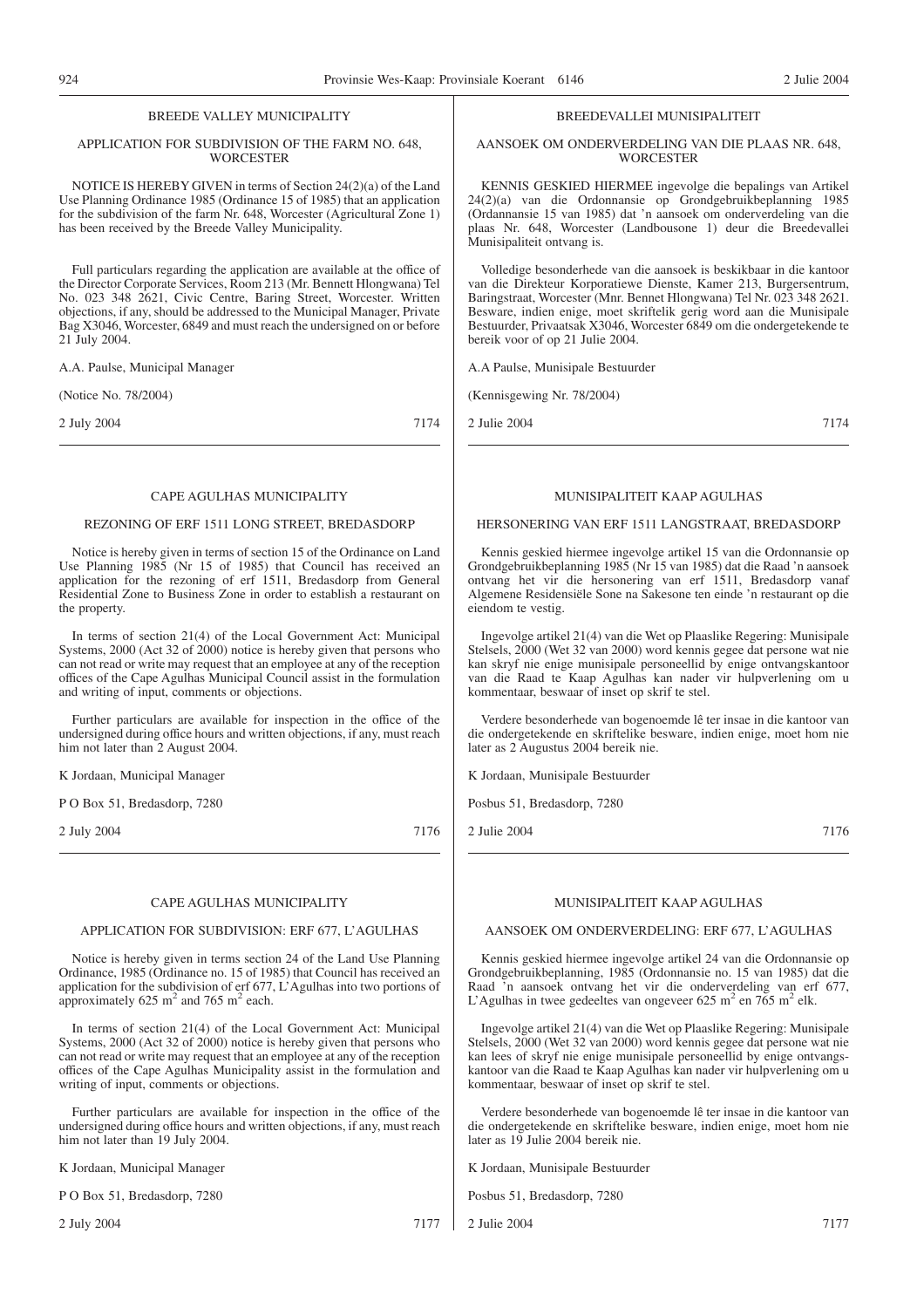### CITY OF CAPE TOWN (HELDERBERG REGION)

### REZONING, SUBDIVISION AND SPECIAL CONSENT: REMAINDER FARM 681, STELLENBOSCH (ZEEKOEVLEI)

Notice is hereby given in terms of Sections  $17(2)(a)$  &  $24(2)(a)$  of Ordinance 15 of 1985 and the relevant zoning scheme regulations that the Council has received the undermentioned application, which is available for inspection during office hours (08:00-12:30), at the First Floor, Directorate: Planning & Environment, Land Use Management Branch, Municipal Offices, Somerset West. Written objections, if any, stating reasons and directed to the Director: Planning & Environment, PO Box 19, Somerset West 7129, or faxed to (021) 850-4354, or e-mailed to ilze.janse\_van\_rensburg@capetown.gov.za, or hand-delivered to the Land Use Management Branch, 1st Floor, Municipal Offices, Andries Pretorius Street, Somerset West, quoting the undermentioned reference number, will be received from 2 July 2004 up to 2 August 2004. If your response is not sent to this address, e-mail address or fax number and as a consequence arrives late, it will be deemed to be invalid.

### *Rezoning, Subdivision & Special Consent*

*Remainder Farm 681 Stellenbosch, (Zeekoevlei) situated adjacent to Firgrove & Croydon*

*Ref no:* Farm 681 Firgrove

*Notice no:* 29UP/2004

*Applicant:* Messrs Duncan Bates Professional Land Surveyor

### *Nature of application:*

- (a) the deviation from Council Policies (Draft Helderberg Urban Structure Plan, Draft Metropolitan Spatial Development Framework, Draft Macassar and Environs Spatial Development Plan, Draft Rural Management Study, Draft Scenic Drive Management Plan & the Draft Helderberg Urban Edge Study) to allow for the development of the Remainder Farm 681 Stellenbosch, (Zeekoevlei), situated adjacent to Firgrove & Croydon;
- (b) the rezoning of the Remainder Farm 681 Stellenbosch, Firgrove/ Croydon from Agricultural Zone I to Subdivision Area;
- (c) the subdivision of the Remainder Farm 681 Stellenbosch, Firgrove/ Croydon, into 1170 residential units consisting of 571 Residential Zone I erven (single residential), 18 Residential Zone II erven (group housing) comprising 599 units, 1 Business Zone I and 2 Business Zone II erven, 1 Open Space Zone I erf (private open space for a golf course), Open Space Zone I erven (private open spaces), Open Space Zone III erven (conservation area) and Transport Zone I (private roads);
- (d) the phasing of the said development on the Remainder Farm 681 Stellenbosch, Firgrove/Croydon into 13 phases;
- (e) the Council's special consent to allow for a crèche and supermarket within the above development;
- (f) the consideration of the development name ''Sitari Golf Estate'' and the use of the ''World links Golf course names'' for street naming purposes within the development.

Any enquiries in the above regard can be directed to Mr Robert Fooy, tel. (021) 850-4370.

*In addition:* Notice is given in terms of the Environment Conservation Act (73 of 1989) and the National Environmental Management Act (107 of 1998) that an Environmental Impact Assessment (EIA) is being undertaken for the proposed change in land use and development of Remainder Farm 681 Stellenbosch (Zeekoevlei), situated adjacent to Firgrove & Croydon. A Draft Environmental Impact Report (EIR) has been prepared and is available for comment at the offices of CCA Environmental at the undermentioned address, the Somerset West and Macassar public libraries and the website http://www.ccaenvironmental.co.za. A public open day will be held on Monday, 19 July 2004 at the Firgrove Primary School from 17:00 to 19:00 to discuss the results of the study with all interested and affected parties. A short, formal presentation will be given at 18h00. Written comment on the Draft Environmental Impact Report, if any, should

### STAD KAAPSTAD (HELDERBERG-STREEK)

### HERSONERING, ONDERVERDELING EN SPESIALE TOESTEMMING: RESTANT PLAAS 681, STELLENBOSCH (ZEEKOEVLEI)

Kennis geskied hiermee ingevolge artikels 17(2)(a) & 24(2)(a) van Ordonnansie 15 van 1985 en die toepaslike soneringskemaregulasies dat die Raad die onderstaande aansoek ontvang het, wat gedurende kantoorure (08:00-12:30) by die Eerste Verdieping, Direktoraat: Beplanning & Omgewing, Grondgebruikbeplanningsafdeling, Munisipale Kantore, Somerset-Wes, ter insae lê. Skriftelike besware, indien enige, met 'n opgaaf van redes en gerig aan die Direkteur: Beplanning & Omgewing, Posbus 19, Somerset-Wes, 7129, of gefaks na (021) 850-4354, of per e-pos aan ilze.janse\_van\_rensburg@capetown.gov.za, of per hand afgelewer by die Grondgebruikbestuursafdeling, 1ste Verdieping, Munisipale Kantore, Andries Pretoriusstraat, Somerset-Wes, met vermelding van die onderstaande verwysingsnommer, word vanaf 2 Julie 2004 tot 2 Augustus 2004 ingewag. Indien u terugvoer nie na die bogenoemde adres, e-posadres of faksnommer gestuur word nie en as gevolg daarvan laat ontvang word, sal dit as ongeldig geag word.

*Hersonering, onderverdeling en spesiale toestemming*

*Restant Plaas 681 Stellenbosch, (Zeekoevlei), geleë aangrensend aan Firgrove & Croydon*

*Verw nr:* Plaas 681 Firgrove

*Kennisgewing nr:* 29UP/2004

*Aansoeker:* Mnre Duncan Bates Professionele Landmeter

*Aard van aansoek:*

- (a) die afwyking van Raadsbeleide (konsep-stedelike struktuurplan vir die Helderberg, konsep-metropolitaanse ruimtelike ontwikkelingsraamwerk, konsep- ruimtelike ontwikkelingsplan vir Macassar en omgewing, konsep- landelike bestuurstudie, konsep- uitsigpadbestuursplan en die konsep- stedelike soomstudie vir die Helderberg) om die ontwikkeling van die Restant Plaas 681 Stellenbosch, (Zeekoevlei), geleë aangrensend aan Firgrove & Croydon toe te laat;
- (b) die hersonering van die Restant Plaas 681 Stellenbosch, Firgrove/ Croydon vanaf Landbousone I na Onderverdelingsgebied;
- (c) die onderverdeling van die Restant Plaas 681 Stellenbosch, Firgrove/Croydon, in 1170 residensiële eenhede bestaande uit 571 Residensiële Sone I erwe (enkelwoon), 18 Residensiële Sone II erwe (groepsbehuising) bestaande uit 599 eenhede, 1 Besigheidsone I en 2 Besigheidsone II erwe, 1 Oopruimtesone I erf (privaat oop ruimte vir 'n gholfbaan), Oopruimtesone I erwe (privaat oop ruimtes), Oopruimtesone III erwe (bewaringsgebied) en Vervoersone I (privaat paaie);
- (d) die fasering van die betrokke ontwikkeling op die Restant Plaas 681 Stellenbosch, Firgrove/Croydon in 13 fases;
- (e) die Raad se spesiale toestemming om 'n crèche en 'n supermark binne die bogenoemde ontwikkeling toe te laat;
- (f) die oorweging van die ontwikkelingsnaam ''Sitari Golf Estate'' en die gebruik van die ''World links''-gholfbaanname vir straatnaamdoeleindes binne die ontwikkeling.

Enige navrae in die bogenoemde verband kan aan mnr Robert Fooy, tel. (021) 850-4370 gerig word.

*Daarbenewens:* Kennis geskied hiermee ingevolge die Wet op Omgewingsbewaring (73 van 1989) en die Wet op Nasionale Omgewingsbestuur (107 van 1998) dat 'n Omgewingsimpakbepaling (OIB) vir die voorgestelde verandering in grondgebruik en ontwikkeling van die Restant Plaas 681 Stellenbosch (Zeekoevlei), geleë aangrensend aan Firgrove & Croydon, onderneem word. 'n Konsep-omgewingsimpakverslag (OIV) is saamgestel en by die kantore van CCA Environmental (by die onderstaande adres), die Somerset-Wes en Macassar openbare biblioteke en die webtuiste http://www.ccaenvironmental.co.za vir kommentaar beskikbaar. 'n Ope dag sal op Maandag, 19 Julie 2004, by die Firgrove Primêre Skool vanaf 17:00 tot 19:00 plaasvind om die resultate van die studie met belanghebbendes te bespreek. 'n Kort, formele aanbieding sal teen 18:00 gehou word. Skriftelike kommentaar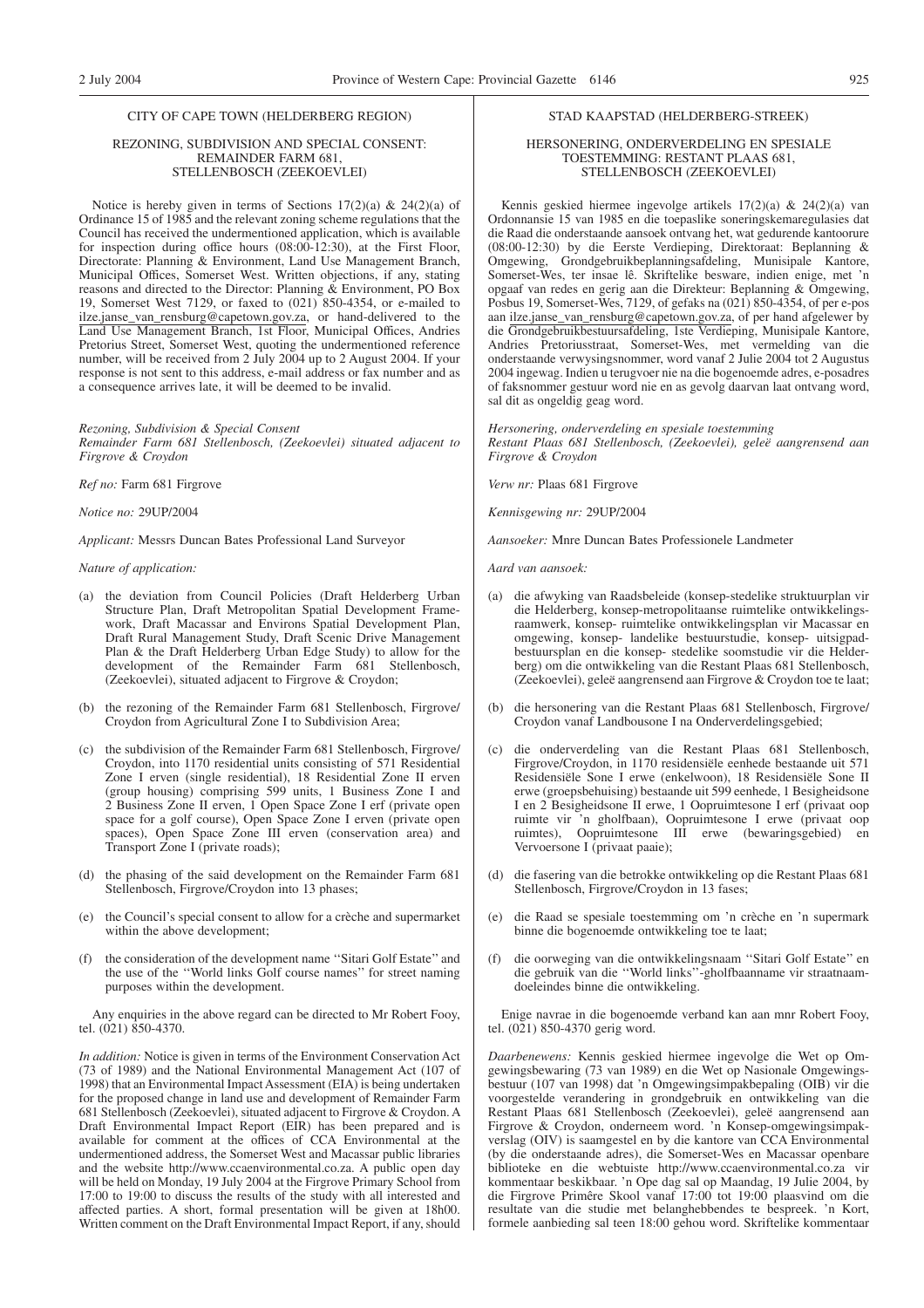be submitted to CCA Environmental at the undermentioned address by Monday, 2 August 2004 in order for it to be included in the Final Environmental Impact Report.

*Contact person:* Danélle Fourie

*Address:* Messrs CCA Environmental, 35 Roeland Square, 30 Drury Lane, Cape Town 8001

*E-mail:* danelle@ccaenvironmental.co.za

*Tel.:* (021) 461-1118/9; *fax:* (021) 461-1120

WA Mgoqi, City Manager

2 July 2004 7178

op die konsep-omgewingsimpakverslag, indien enige, moet die kantore van CCA Environmental by die onderstaande adres teen Maandag, 2 Augustus 2004 bereik, ten einde dit by die finale omgewingsimpakverslag te kan insluit.

*Kontakpersoon:* Danélle Fourie

*Adres:* Mnre CCA Environmental, Roelandplein 35, Drurylaan 30, Kaapstad 8001

*E-pos:* danelle@ccaenvironmental.co.za

*Tel.:* (021) 461-1118/9; *Faks:* (021) 461-1120

WA Mgoqi, Stadsbestuurder

2 Julie 2004 7178

### CITY OF CAPE TOWN (OOSTENBERG REGION)

### REZONING AND SUBDIVISION: ERF 17244, HOOPENBERG STREET, BRACKENFELL

Invitation for you comment: Notice is hereby given in terms of Sections 17(2)(a) and 24(2)(a) read with Section 22 of the Land Use Planning Ordinance, no 15 of 1985, that Council has received an application for the rezoning of the abovementioned premises from Residential Zone IV to Subdivisional Area for the purpose of Residential Zone III, Open Space Zone I and Transport Zone II and the subsequent subdivision thereof into 24 townhouses, 1 public open space and a public road. Further details of the above proposal are open for inspection during normal office hours at Council's office in Brighton Road, Kraaifontein. Written comments and/or objections against the proposal, with reasons, must be submitted to the City Manager, City of Cape Town (for attention: Mrs M Terblanche), Private Bag X16, Kuils River 7579 (94 Van Riebeeck Road) on or before 30 July 2004.

(Notice number: 34/2004)

WA Mgoqi, City Manager

2 July 2004 7179

### CITY OF CAPE TOWN (OOSTENBERG REGION)

### REZONING AND SUBDIVISION: ERF 17400, ROBBIE STREET, BRACKENFELL

Invitation for your comment: Notice is hereby given in terms of Sections 17(2)(a) and 24(2)(a) read with Section 22 of the Land Use Planning Ordinance, no 15 of 1985, that Council has received an application for the rezoning of the abovementioned premises from Undetermined to Subdivisional Area for the purpose of Residential Zone II, and Transport Zone II and the subsequent subdivision thereof into 6 grouphouse erven and a public road. Further details of the above proposal are open for inspection during normal office hours at Council's office in Brighton Road, Kraaifontein. Written comments and/or objections against the proposal, with reasons, must be submitted to the City Manager, City of Cape Town (for attention: Mrs M Terblanche), Private Bag X16, Kuils River 7579 (94 Van Riebeeck Road) on or before 30 July 2004. (Notice number: 35/2004)

WA Mgoqi, City Manager

STAD KAAPSTAD (OOSTENBERG-STREEK)

### HERSONERING EN ONDERVERDELING: ERF 17244, HOOPENBERGSTRAAT, BRACKENFELL

Uitnodiging vir u kommentaar: Kennis geskied hiermee ingevolge artikels 17(2)(a) en 24(2)(a) saamgelees met artikel 22 van die Ordonnansie op Grondgebruikbeplanning, nr 15 van 1985 dat die Raad 'n aansoek ontvang het om die hersonering van bogemelde perseel vanaf Residensiële Sone IV na Onderverdelingsgebied vir die doel van Residensiële Sone III, Oopruimtesone I en Vervoersone II en die daaropvolgende onderverdeling in 24 dorpshuise, 1 publieke oopruimte en publieke pad. Verdere besonderhede van die bogenoemde aansoek lê ter insae gedurende normale kantoorure by die Raad se kantore te Brightonweg, Kraaifontein. Skriftelike kommentaar en/of besware teen die aansoek, met redes daarvoor, moet voor of op 30 Julie 2004 aan die Stadsbestuurder, Stad Kaapstad (vir aandag: mev M Terblanche), Privaat Sak X16, Kuilsrivier, 7579 (Van Riebeeckweg 94), voorgelê word.

(Kennisgewingnr: 34/2004)

WA Mgoqi, Stadsbestuurder

2 Julie 2004 7179

### STAD KAAPSTAD (OOSTENBERG-STREEK)

### HERSONERING EN ONDERVERDELING: ERF 17400, ROBBIESTRAAT, BRACKENFELL

Uitnodiging vir u kommentaar: Kennis geskied hiermee ingevolge artikels 17(2)(a) en 24(2)(a) saamgelees met artikel 22 van die Ordonnansie op Grondgebruikbeplanning, nr 15 van 1985 dat die Raad 'n aansoek ontvang het om die hersonering van bogemelde perseel vanaf Onbepaald na Onderverdelingsgebied vir die doel van Residensiële Sone II en Vervoersone II en die daaropvolgende onderverdeling in 6 groepsbehuisingserwe en 'n publieke pad. Verdere besonderhede van die bogenoemde aansoek lê ter insae gedurende normale kantoorure by die Raad se kantore te Brightonweg, Kraaifontein. Skriftelike kommentaar en/of besware teen die aansoek, met redes daarvoor, moet voor of op 30 Julie 2004 aan die Stadsbestuurder, Stad Kaapstad (vir aandag: mev M Terblanche), Privaat Sak X16, Kuilsrivier, 7579 (Van Riebeeckweg 94), voorgelê word. (Kennisgewingnr: 35/2004)

WA Mgoqi, Stadsbestuurder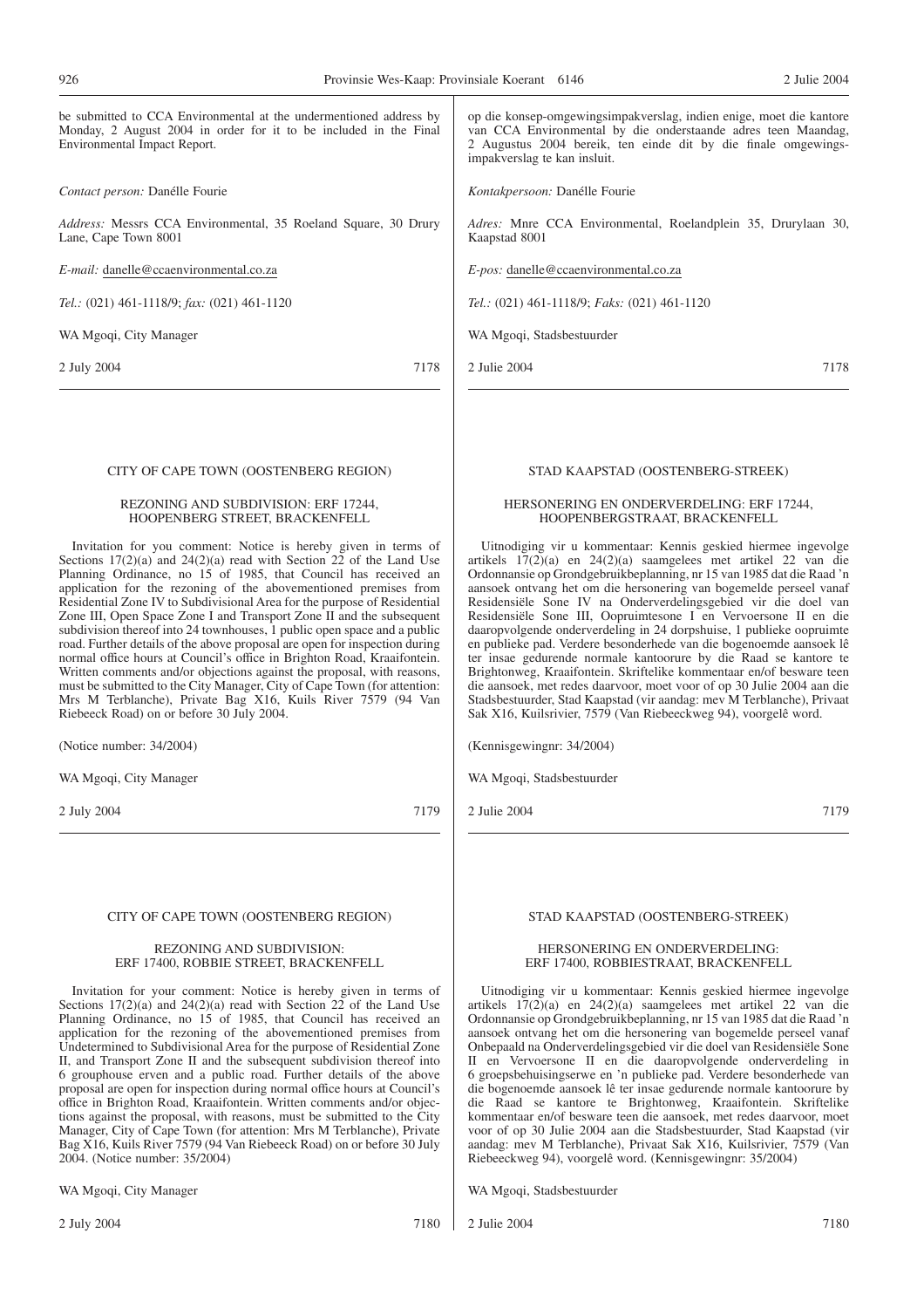### CITY OF CAPE TOWN (OOSTENBERG REGION)

### REZONING AND SUBDIVISION: PORTIONS 3 AND 11 OF FARM DE KUILEN NO 233, KUILS RIVER

Notice is hereby given in terms of Section 17 of the Land Use Planning Ordinance, No 15 of 1985, that Council has received an application for the rezoning of Portions 3 and 11 of Farm De Kuilen No. 233, Kuils River, (situated North-West of the existing Rouxville Township opposite the power line servitude), from Agricultural Use to Subdivisional Area. Notice is also given in terms of Section 24 of the same ordinance that application is made for the subdivision of the abovementioned property into 131 Single Residential erven, 27 Grouphousing erven, 1 Church site, 1 Business site, as well as Public Road and Public Open Space. Further details of the proposal are open for inspection during normal office hours at Council's Town Planning Section, First Floor, Omniforum Building, 94 Van Riebeeck Road, Kuils River. Written comments and/or objections against the proposal, with reasons, must be sent to The City Manager, City of Cape Town (Attention: Mrs M-A van Schalkwyk), Private Bag X16, Kuils River 7579 or 94 Van Riebeeck Road, Kuils River 7580 and must be received by the Council's Registration Office, 2nd Floor, 94 Van Riebeeck Road, Kuils River on or before 30 July 2004. Objections received after this date will not be considered.

(Notice number: 37/2004)

WA Mgoqi, City Manager

2 July 2004 7181

### STAD KAAPSTAD (OOSTENBERG-STREEK)

### HERSONERING EN ONDERVERDELING: GEDEELTES 3 EN 11 VAN PLAAS DE KUILEN NR 233, KUILSRIVIER

Kennis geskied hiermee ingevolge artikel 17 van die Ordonnansie op Grondgebruikbeplanning, Nr. 15 van 1985, dat die Raad 'n aansoek ontvang het om die hersonering van Gedeeltes 3 en 11 van Plaas De Kuilen Nr. 233, Kuilsrivier (geleë noord-oos van die bestaande Rouxville dorpsgebied, oorkant die kraglynserwituut), vanaf Landboudoeleindes na Onderverdelingsgebied. Kennis geskied ook ingevolge artikel 24 van dieselfde ordonnansie dat 'n aansoek ingedien is om die onderverdeling van bogemelde perseel in 131 Enkelwoonerwe, 27 Groepsbehuisingserwe, 1 Kerkperseel, 1 Besigheidsperseel, asook Publieke Pad en Publieke Oopruimte. Verdere besonderhede van die aansoek lê gedurende kantoorure ter insae by die Raad se Stadsbeplanningsafdeling, Eerste Verdieping, Omniforumgebou, Van Riebeeckweg 94, Kuilsrivier. Skriftelike kommentaar en/of besware teen die aansoek, met redes daarvoor, moet aan Die Stadsbestuurder, Stad Kaapstad (aandag: mev M-A van Schalkwyk), Privaat Sak X16, Kuilsrivier 7579 of Van Riebeeckweg 94, Kuilsrivier 7580 gerig word en voor of op 30 Julie 2004 deur die Raad se Registrasiekantoor, 2de Verdieping, Van Riebeeckweg 94, Kuilsrivier ontvang word. Besware wat na die sluitingsdatum ontvang word, sal nie oorweeg word nie.

(Kennisgewingnr: 37/2004)

WA Mgoqi, Stadsbestuurder

2 Julie 2004 7181

CITY OF CAPE TOWN (OOSTENBERG REGION)

### LEASE AND TEMPORARY DEPARTURE: PORTIONS 58 AND 72 OF THE FARM 311, DE BRON, BRACKENFELL

Invitation for your comment: Notice is hereby given in terms of Section 15(2)(a) of the Land Use Planning Ordinance, no 15 of 1985, that Council has received an application for the lease and temporary departure on the abovementioned erf in order to erect Multimedia Internet Protocol-based network application, which is based on the same technology, as cell mast applications, i.e. antennae and equipment rooms, housing the radios. This application comprises 6 antennae and 4 microwave antennae, placed on a 27 m mast. An equipment room is also to be erected. Further details of the proposal are open for inspection during normal office hours at Council's office in Brighton Road, Kraaifontein. Written comments and/or objections against the proposal, with reasons, must be submitted to the City Manager, City of Cape Town (for attention: Mrs M Terblanche), Private Bag X16, Kuils River, 7579 (94 Van Riebeeck Road) on or before 30 July 2004.

(Notice number: 36/2004)

WA Mgoqi, City Manager

2 July 2004 7182

STAD KAAPSTAD (OOSTENBERG-STREEK)

### VERHURING EN TYDELIKE AFWYKING: GEDEELTES 58 EN 72 VAN DIE PLAAS 311, DE BRON, BRACKENFELL

Uitnodiging vir u kommentaar: Kennis geskied hiermee ingevolge artikel 15(2)(a) van die Ordonnansie op Grondgebruikbeplanning, nr 15 van 1985 dat die Raad 'n aansoek ontvang het om die verhuring en tydelike afwyking op bogemelde erf vir die oprigting van 'n multimediainternet-protokolgebaseerde netwerk gegrond op dieselfde tegnologie as selmasaansoeke d.w.s. antennas en toerustingkamers wat radio's huisves. Hierdie aansoek behels 6 antennas en 4 mikrogolfantennas geplaas op 'n 27 m hoë mas. 'n Toerustingkamer word ook op die perseel opgerig. Verdere besonderhede van die aansoek lê gedurende normale kantoorure ter insae by die Raad se kantore te Brightonweg, Kraaifontein. Skriftelike kommentaar en/of besware teen die aansoek, met redes daarvoor, moet voor of op 30 Julie 2004 aan die Stadsbestuurder, Stad Kaapstad (vir aandag: mev M Terblanche), Privaat Sak X16, Kuilsrivier, 7579 (Van Riebeeckweg 94), voorgelê word.

(Kennisgewingnr: 36/2004)

WA Mgoqi, Stadsbestuurder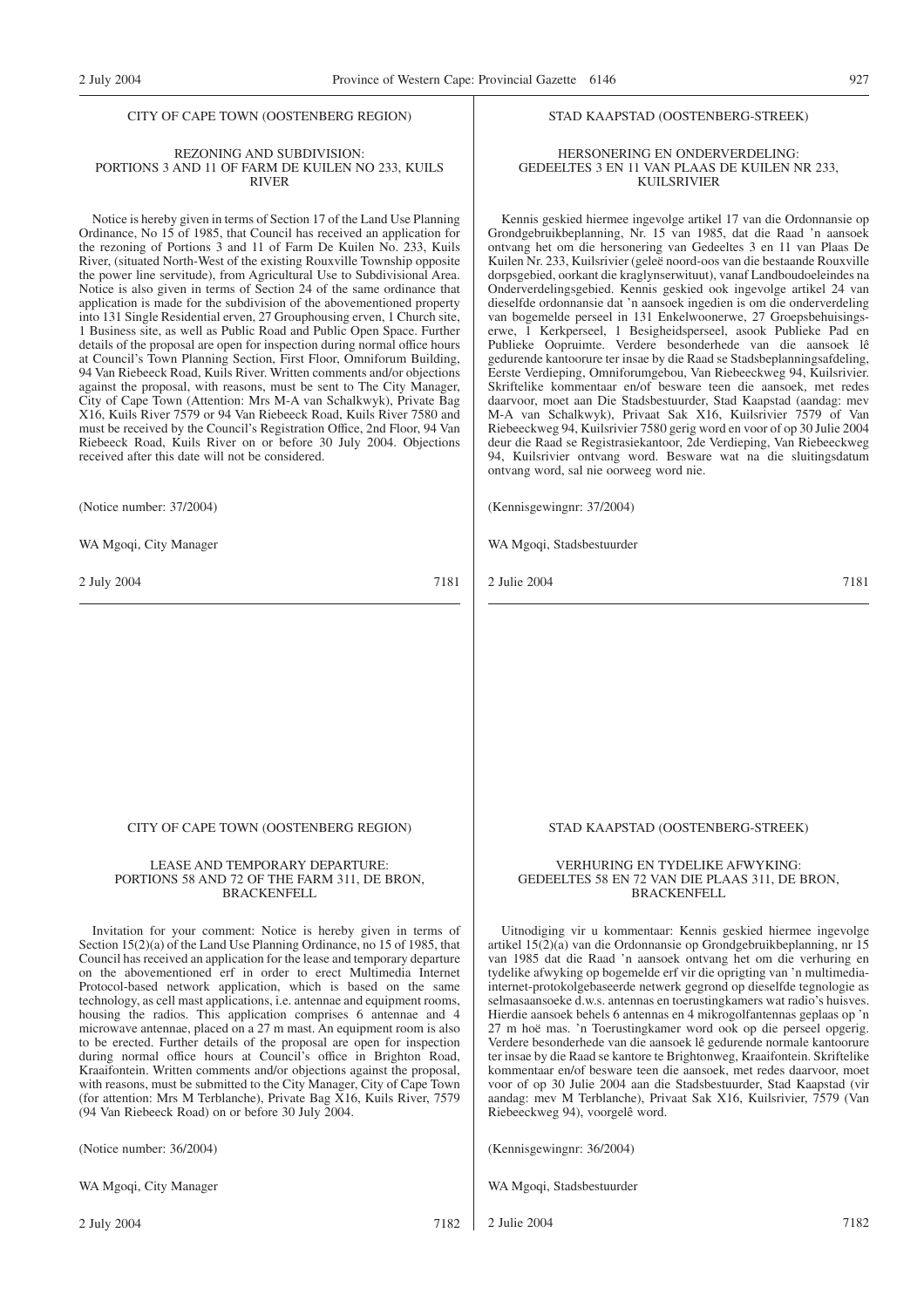### AMENDMENT TO URBAN STRUCTURE PLAN, AMENDMENT TO URBAN EDGE POLICY, REZONING, DEPARTURE AND SUBDIVISION: ERVEN 1783 AND 8384, MAIN ROAD, HOUT BAY

*1) Environment Conservation Act, 1989 (Act 73 of 1989) and the National Heritage Resources Act (Act 25 of 1999):* Invitation to comment: Interested and affected parties are invited to comment on or raise any concerns about the proposed development in terms of the abovementioned Environmental and National Heritage Resources Legislation with regard to the intent to carry out a change in land use and to subdivide Erven 1783 & 8384, Hout Bay. Comment on the environmental scoping report must be directed in writing to Hendrik van der Hoven Landscape Architect & Environmental Planners in Association, PO Box 26129, Hout Bay 7872 or by facsimile to (021) 790-5195 or via email to hendrik@houtbay.com. A copy of such comments must be served on Council to: The City Manager, City of Cape Town, Private Bag X5, Plumstead 7801. Closing date for comments/objections: Tuesday 31 August 2004.

*2) Physical Planning Act (Act 125 of 1991), Land Use Planning Ordinance (15 of 1985) and Amendment of Council's Urban Edge Policy:* Invitation to Comment: Notice is hereby given in terms of Section 27 & 37 of the Physical Planning Act (Act 125 of 1991) and Sections 15, 17 and 24 of the Land Use Planning Ordinance that Council has received an application for an amendment to the Urban Structure Plan for the Cape Metropole, rezoning, departure and subdivision. Application has also been made to amend the Urban Edge policy in respect of the property. Any objections in respect of the applications must be served on Council to: The City Manager, City of Cape Town, Private Bag X5, Plumstead 7801, fax (021) 710-8283. Closing date for comments/objections: Tuesday 31 August 2004.

*Property description:* Erven 1783 & 8384, Hout Bay Main Road, cnr Constantia Nek (as shown on plan SPA-HBY 881)

*Applicant:* First Plan CC Town and Regional Planners

*Reference:* LUM/33/1783

*Proposal:*

- a) To amend the Urban Structure Plan of the Cape Metropole from Nature Area to Urban Development for a portion of the property.
- b) To rezone the property from Amenities, Road and Rural to a Subdivisional Area for Special Residential, Rural, Road and Open Space purposes to permit the development of the Constantia Nek Eco-residential Estate comprising 20 freestanding residential units.
- c) The consolidation of Erf 1783 and 8383 Hout Bay
- d) The subdivision of the consolidated property
- e) To amend Council's Urban Edge policy to permit the development on a portion of the property.

*3) Municipal System Act, Act 32 of 2000:* Notice is hereby given in terms of Section 21(4) of the Municipal System Act, Act 32 of 2000 that anyone who cannot write may come during office hours to the abovementioned offices and will be assisted to transcribe his/her comment or representation.

*4) Inspection of applications:* Full particulars of the above proposals and the environmental scoping report lie open for inspection from 8:00-12:00 at the City of Cape Town, 1st Floor, Victoria Road, Plumstead (tel. (021) 710-8202 — Mr M Barnes). The documents may also be viewed at the local Hout Bay Public Library.

WA Mgoqi, City Manager

2 July 2004 7183

### STAD KAAPSTAD (SUIDSKIEREILAND-STREEK)

### WYSIGING VAN STEDELIKE STRUKTUURSPLAN, WYSIGING VAN BELEID OP STEDELIKE SOME, HERSONERING, AFWYKING EN ONDERVERDELING: ERF 1783 EN 8384, HOOFWEG, HOUTBAAI

*1) Wet op Omgewingsbewaring, 1989 (Wet 73 van 1989) en die Wet op Nasionale Erfenishulpbronne (Wet 25 van 1999):* Uitnodiging om kommentaar te lewer: Belangstellende en geraakte partye word genooi om ingevolge bogenoemde wetgewing rakende die omgewing en nasionale erfenishulpbronne kommentaar te lewer of besorgdheid uit te spreek oor die voorgestelde ontwikkeling, en wel met betrekking tot die voorneme om 'n verandering in grondgebruik uit te voer en Erf 1783 & 8384, Houtbaai te onderverdeel. Skriftelike kommentaar oor die omgewingsomvangsverslag moet gerig word aan Hendrik van der Hoven Landscape Architect & Environmental Planners in Association, Posbus 26129, Houtbaai 7872 of per faks na (021) 790-5195 of per e-pos aan hendrik@houtbay.com. 'n Afskrif van sodanige kommentaar moet by die Raad ingedien word by Die Stadsbestuurder, Stad Kaapstad, Privaat Sak X5, Plumstead 7801. Sluitingsdatum vir kommentaar/besware: Dinsdag 31 Augustus 2004.

*2) Wet op Fisiese Beplanning (Wet 125 van 1991), Ordonnansie op Grondgebruikbeplanning (15 van 1985) en wysiging van die Raad se beleid op stedelike some:* Uitnodiging om kommentaar te lewer: Kennis geskied hiermee ingevolge artikel 27 & 37 van die Wet op Fisiese Beplanning (Wet 125 van 1991) en artikel 15, 17 en 24 van die Ordonnansie op Grondgebruikbeplanning dat die Raad 'n aansoek ontvang het om 'n wysiging van die stedelike struktuursplan vir die Kaapse metropool, hersonering, afwyking en onderverdeling. Aansoek is ook gedoen om die beleid op stedelike some ten opsigte van hierdie eiendom te wysig. Enige besware teen die aansoeke moet by die Raad ingedien word by Die Stadsbestuurder, Stad Kaapstad, Privaat Sak X5, Plumstead 7801, faks (021) 710-8283. Sluitingsdatum vir kommentaar/ besware: Dinsdag 31 Augustus 2004.

*Eiendomsbeskrywing:* Erf 1783 & 8384, Houtbaai Hoofweg, h.v. Constantianek (soos getoon op plan SPA-HBY 881)

*Aansoeker:* First Plan BK (stads- en streekbeplanners)

*Verwysing:* LUM/33/1783

*Voorstel:*

- a) Wysiging van die stedelike struktuursplan van die Kaapse metropool vir 'n gedeelte van die eiendom van natuurgebied na stedelike ontwikkeling.
- b) Hersonering van die eiendom van geriewe, pad en landelik na onderverdelingsgebied vir spesiaalresidensiële-, landelike-, pad- en oopruimtedoeleindes om die ontwikkeling van die Constantianekekoresidensiële landgoed, bestaande uit 20 vrystaande residensiële eenhede, toe te laat.
- c) Die konsolidering van erf 1783 en 8383 Houtbaai
- d) Die onderverdeling van die gekonsolideerde eiendom
- e) Wysiging van die Raad se beleid op stedelike some om die ontwikkeling op 'n gedeelte van die eiendom toe te laat.

*3) Wet op Munisipale Stelsels (Wet 32 van 2000):* Kennis geskied hiermee ingevolge artikel 21(4) van die Wet op Munisipale Stelsels, Wet 32 van 2000, dat enige persoon wat nie kan skryf nie, gedurende kantoorure na bogenoemde kantoor kan kom waar hy/sy gehelp sal word om sy/haar kommentaar of vertoë neer te skryf.

*4) Inspeksie van aansoeke:* Volledige besonderhede van bogenoemde voorstelle en die omgewingsomvangverslag lê vanaf 08:00-12:00 ter insae beskikbaar by die Stad Kaapstad, 1ste Verdieping, Victoriaweg, Plumstead (tel. (021) 710-8202 — mnr M Barnes). Die dokumente kan ook by die plaaslike openbare biblioteek in Houtbaai besigtig word.

WA Mgoqi, Stadsbestuurder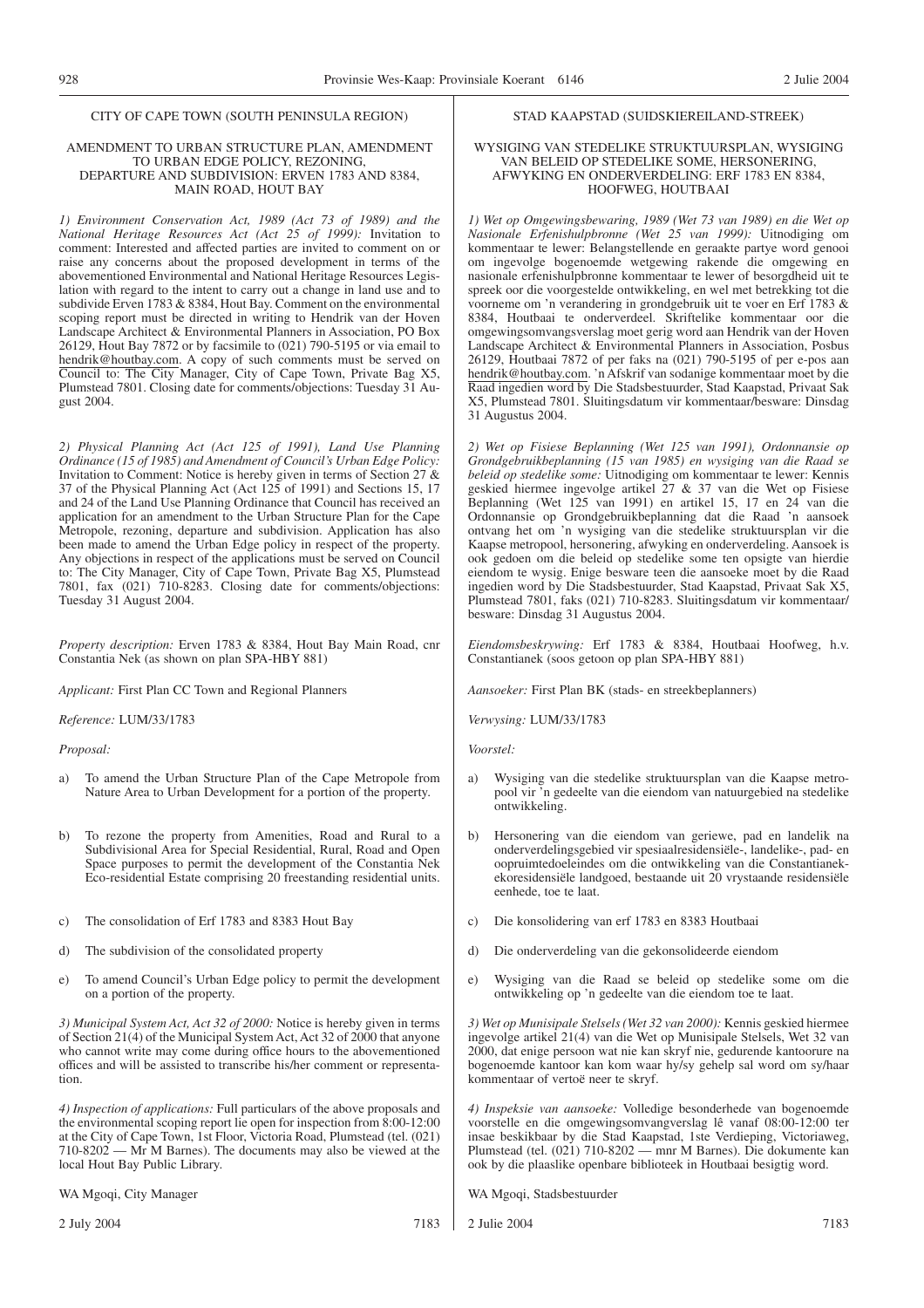### CLOSURE AND REZONING: ERF 1221, SIMON'S TOWN

Opportunity is given for public participation in respect of proposals under consideration by the City of Cape Town. Any comment or objection together with reasons, must be lodged in writing, preferably by registered mail, with reference quoted to the City Manager, Private Bag X5, Plumstead, 7801 or forwarded to fax (021) 710-8283 by no later than Friday, 23 July 2004. Comments and objections may also be handdelivered to the Planning Department, 1st Floor, Municipal Offices, corner of Main and Victoria Roads, Plumstead (access from Shoprite parking area) on or before Friday, 23 July 2004. In terms of Section 21(4) of the Municipal Systems Act, Act 32 of 2000, any person who cannot write may come in during office hours to the above office and will be assisted to transcribe his/her comment or representations. Details are available for inspection from 08:00-12:30 at the City of Cape Town, 1st Floor, cnr Victoria & Main Roads, Plumstead, 7800 (R Brice, tel. (021) 710-9308) and at the Simon's Town Public Library.

### **The undermentioned applications are being re-advertised as certain amendments are required. These amendments are given in bold print.**

Notice is hereby given that the undermentioned applications are being considered in terms of:

- 1. Section 6 of the By-Law Relating to the Management and Administration of the City of Cape Town's Immovable Property
- 2. Sections 17(2) and 24(2) of the Land Use Planning Ordinance (No 15 of 1985)
- **3. Section 38 of the National Heritage Resources Act, (No 25 of 1999)**
- **4. Section 26 of the Environment Conservation Act, (No 73 of 1989), in respect of the rezoning of the Public Place only.**

*Applicant:* Duncan Bates (Professional Land Surveyor)

*Ref:* LUM/67/1221 (Vol. 1) and S36/2/4/1

*Property:* Erf 1221 Simon's Town, located between Nelson Drive & Horatio Way.

*Nature of applications:*

- **a)** Closure and rezoning of a portion of Public Place, Erf 3473 (abutting Erf 1221), off Horatio Way, Simon's Town, in extent approximately 43 m<sup>2</sup>, from Public open Space to Road to enable the abutting owner, Mr Tony Evered or his successors-in-title to provide access to Erf 1221 subject to payment of compensation in the amount of **R200 000.**
- b) Proposed rezoning to subdivisional area of Erf 1221 (Simon's Town) into 12 portions. The proposal comprises 10 Single Residential portions (ranging from  $400 \text{ m}^2$  to  $535 \text{ m}^2$  each in size) and the remainder as road.
- **c) An Environmental Checklist (in respect of the rezoning of the** Public Place), has been submitted to the Department of Environ**mental Affairs and Development Planning for authorisation.**

WA Mgoqi, City Manager

### STAD KAAPSTAD (SUIDSKIEREILAND-STREEK)

### SLUITING EN HERSONERING: ERF 1221, SIMONSTAD

Geleentheid word gebied vir openbare deelname ten opsigte van voorstelle wat deur die Stad Kaapstad oorweeg word. Enige kommentaar of beswaar moet skriftelik, met redes en verwysing, verkieslik per aangetekende pos gestuur word aan die Stadsbestuurder, Privaat Sak X5, Plumstead 7801 of per faks (021) 710-8283 teen nie later nie as Vrydag 23 Julie 2004. Kommentaar en besware kan ook per hand afgelewer word by die Beplanningsdepartement, lste Verdieping, Munisipale Kantoor, hoek van Hoof- en Victoriaweg, Plumstead (toegang vanaf Shopriteparkeergebied), voor of op Vrydag 23 Julie 2004. Ingevolge artikel 21(4) van die Wet op Munisipale Stelsels, Wet 32 van 2000, kan enige persoon wat nie kan skryf nie, gedurende kantoorure na bogenoemde kantoor kom waar hy/sy gehelp sal word om sy/haar kommentaar of vertoë neer te skryf. Besonderhede is vanaf 08:00-12:30 ter insae beskikbaar by die Stad Kaapstad, 1ste Verdieping, hoek van Victoria- en Hoofweg, Plumstead 7800 (tel. (021) 710-9308 — R Brice) en by die openbare biblioteek in Simonstad.

### **Die onderstaande aansoeke word weer geadverteer aangesien sekere wysigings verlang word. Hierdie wysigings verskyn in vetdruk.**

Kennis geskied hiermee dat die onderstaande aansoeke oorweeg word ingevolge:

- 1) Artikel 6 van die Verordening op die Bestuur en Administrasie van die Stad Kaapstad se Onroerende Eiendom
- 2) Artikel 17(2) en 24(2) van die Ordonnansie op Grondgebruikbeplanning (nr 15 van 1985)
- **3) Artikel 38 van die Wet op Nasionale Erfenishulpbronne (Wet nr 25 van 1999)**
- **4) Artikel 26 van die Wet op Omgewingsbewaring (Wet nr 73 van 1989), ten opsigte van die hersonering van die openbare plek alleenlik.**

*Aansoeker:* Duncan Bates (Professional Land Surveyor)

*Verw:* LUM/67/1221 (Vol.1) en S36/2/4/1

*Eiendom:* Erf 1221 Simon's Town, located between Nelson Drive & Horatio Way.

*Aard van aansoeke:*

- **a)** Sluiting en hersonering van 'n gedeelte van openbare plek, Erf 3473 (aangrensende Erf 1221), aan Horatio-weg, Simonstad, ongeveer 43 m2 groot, vanaf openbare oopruimte na pad om die aangrensende eienaar, mnr Tony Evered of sy regsopvolgers in staat te stel om toegang tot Erf 1221 te verskaf, onderhewig aan betaling van vergoeding ten bedrae van **R200 000.**
- b) Voorgestelde hersonering na onderverdelingsgebied van Erf 1221 (Simonstad) in 12 gedeeltes. Die voorstel bestaan uit 10 enkelresidensiële gedeeltes (wisselend in grootte van 400 m<sup>2</sup> tot 535 m<sup>2</sup>) en die restant as pad.
- **c) 'n Omgewingskontrolelys (met betrekking tot die hersonering van die openbare plek) is vir magtiging aan die Departement van Omgewingsake en Ontwikkelingsbeplanning voorgelê.**

WA Mgoqi, Stadsbestuurder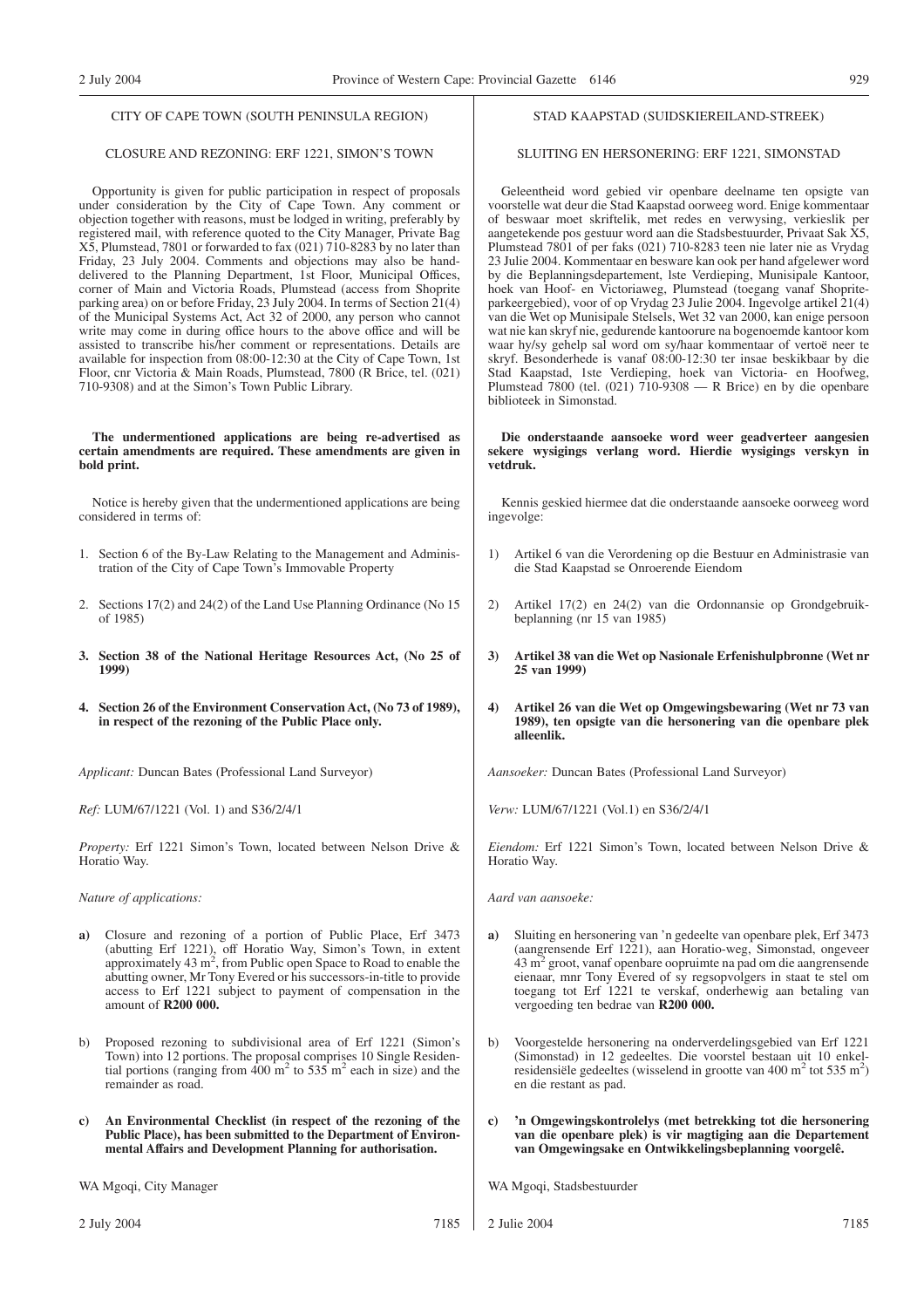### TEMPORARY LAND USE DEPARTURE: ERF 737, 27 ALBATROSS STREET, PELICAN PARK

In terms of Section 21(4) of the Municipal Systems Act, Act 32 of 2000 any person who cannot write may come during office hours to the above office and will be assisted to transcribe his/her comment or representation. Notice is hereby given in terms of Section 15(2) of the Land Use Planning Ordinance, 1985 (no 15 of 1985) that the undermentioned application is being considered:

*Applicant:* Warren Pettersen (on behalf of Siemens)

### *Ref no:* LUM/24/737

### *Nature of application:*

A temporary departure to permit the installation of three cellular communication antennae mounted onto the existing tower and a cellular equipment room on the inside of the tower so as to provide cellular communication coverage in the Pelican Park area for Cell C as the third cellular network provider.

Full details are available for inspection Monday to Friday from 08:30-12:30 at the City of Cape Town, 3 Victoria Road, Plumstead 7801 (1st Floor, Land Use Development — Plumstead offices — Mr M Collison, tel. (021) 710-8284). Any objections (or comment) must be submitted in writing, together with reasons, to the Director: Land Use Development, Private Bag X5, Plumstead 7801 or fax (021) 710-8283 by no later than 23 July 2004.

WA Mgoqi, City Manager

2 July 2004 7184

### CITY OF CAPE TOWN (SOUTH PENINSULA REGION)

### REZONING, CLOSURE AND SALE: PORTION OF ERF 1209, MEADOW LANE, CONSTANTIA

1) *Rezoning:* Notice is also given in terms of Section 17(2) of the Land Use Planning Ordinance (No 15 of 1985) that the undermentioned application has been received. Opportunity is given for public participation in respect of proposals under consideration by the Council. Any comment/objection together with reasons, must be lodged in writing, preferably by registered mail, with reference quoted, to the City Manager, Private Bag X5, Plumstead 7801 or forwarded to fax (021) 710-8283 by no later than 23 July 2004. Details are available for inspection from 08:00-12:30 (Monday to Friday) at the City of Cape Town, 1st Floor, 3 Victoria Road, Plumstead, 7800 (enquiries: D Samaai, tel. (021) 710-8249). A copy will also be available at the Alphen Centre.

*Nature of application:* Rezoning of portion of Erf 1209 from Street Purposes to Single Residential as shown on locality plan no SPA-CON-1065

### *Reference:* LUM/16/1209

*Applicant:* Constantia Mews Homeowners' Association

2) *Closure and sale:* Notice is hereby given that the City of Cape Town intends to close and sell approximately  $261 \text{ m}^2$  of Public Street off Meadow Lane, Constantia to the Constantia Mews Homeowners' Association or their successors-in-title for R35 000,00. For further details of the transaction please contact Ms B Isaacs, tel. (021) 710 8382, Property Management Services, Ground Floor, Municipal Offices, 3 Victoria Road, Plumstead between 08:30 and 16:45 on weekdays. Any objections to the proposal must be submitted in writing, together with reasons, to the Property Manager, Private Bag X5, Plumstead 7801 or fax (021) 710 8375 on or before 23 July 2004. In terms of Section 21(4) of the Municipal Systems Act, Act 32 of 2000 any person who cannot write may come during office hours to the above office and will be assisted to transcribe their comment or representations.

WA Mgoqi, City Manager

2 July 2004 7186

TYDELIKE AFWYKING VAN DIE GRONDGEBRUIK: ERF 737, ALBATROSSSTRAAT 27, PELICAN PARK

STAD KAAPSTAD (SUIDSKIEREILAND-STREEK)

Ingevolge artikel 21(4) van die Wet op Munisipale Stelsels, Wet 32 van 2000, kan enige persoon wat nie kan skryf nie, gedurende kantoorure na bogenoemde kantoor kom waar hy/sy gehelp sal word om sy/haar kommentaar of vertoë neer te skryf. Kennis geskied hiermee ingevolge artikel 15(2) van die Ordonnansie op Grondgebruikbeplanning, 1985 (nr 15 van 1985) dat die onderstaande aansoek oorweeg word:

*Aansoeker:* Warren Pettersen (namens Siemens)

*Verw nr:* LUM/24/737

*Aard van aansoek:*

'n Tydelike afwyking om die installering van drie sellulêre kommunikasie-antennas op die bestaande toring en sellulêre toerustingskamer aan die binnekant van die toring toe te laat, ten einde sellulêre kommunikasiedekking in die Pelican Park-gebied vir Cell C as die derde sellulêre netwerkverskaffer te voorsien.

Volledige besonderhede is ter insae beskikbaar Maandag tot Vrydag vanaf 08:30-12:30 by die Stad Kaapstad, Victoriaweg 3, Plumstead 7801 (1ste Verdieping, Grondgebruikontwikkeling — Plumstead-kantoor mnr M Collison, tel (021) 710-8284). Enige besware (of kommentaar) moet skriftelik, met redes, ingedien word by die Direkteur: Grondgebruikontwikkeling, Privaat Sak X5, Plumstead 7801 of faks (021) 710-8283, teen nie later nie as 23 Julie 2004.

WA Mgoqi, Stadsbestuurder

2 Julie 2004 7184

### STAD KAAPSTAD (SUIDSKIEREILAND-STREEK)

HERSONERING, SLUITING EN VERKOOP: GEDEELTE VAN ERF 1209, MEADOW-LAAN, CONSTANTIA

1) *Hersonering:* Kennis geskied ingevolge artikel 17(2) van die Ordonnansie op Grondgebruikbeplanning (nr 15 van 1985) dat die onderstaande aansoek ontvang is. Geleentheid word gebied vir openbare deelname ten opsigte van voorstelle wat deur die Raad oorweeg word. Enige kommentaar of beswaar, met redes en verwysing, moet skriftelik, verkieslik per aangetekende pos ingedien word by die Stadsbestuurder, Privaat Sak X5, Plumstead 7801 of per faks (021) 710-8283, teen nie later nie as 23 Julie 2004. Besonderhede lê Maandag tot Vrydag vanaf 08:30-12:30 ter insae beskikbaar by die Stad Kaapstad, 1ste Verdieping, Victoriaweg 3, Plumstead 7800 (tel. (021) 710-8249): navrae D Samaai. 'n Afskrif is ook beskikbaar by die Alphen-sentrum.

*Aard van aansoek:* Hersonering van Erf 1209 van straatdoeleindes na enkelresidensieel soos getoon op liggingsplan nr SPA-CON-1065.

*Verwysing:* LUM/16/1209

*Aansoeker:* Constantia Mews Huiseienaarsvereniging

2) *Sluiting en verkoop:* Kennis geskied hiermee dat die Stad Kaapstad die sluiting en verkoop beoog van ongeveer 261 m<sup>2</sup> van openbare straat aan Meadow-laan, Constantia aan die Constantia Mews Huiseienaarsvereniging of hul regsopvolgers teen R35 000.00. Om nadere besonderhede van die transaksie skakel asseblief weeksdae tussen 08:30 en 16:45 vir me B Isaacs by (021) 710-8382, Eiendomsbestuursdienste, Grondverdieping, Victoriaweg 3, Plumstead. Enige besware teen die voorstel moet skriftelik, met redes, ingedien word by die Eiendomsbestuurder, Privaat Sak X5, Plumstead 7801 of faks (021) 710-8375, voor of op 23 Julie 2004. Ingevolge artikel 21(4) van die Wet op Munisipale Stelsels, Wet 32 van 2000, kan enige persoon wat nie kan skryf nie, gedurende kantoorure na bogenoemde kantoor kom waar hy/sy gehelp sal word om sy/haar kommentaar of vertoë neer te skryf.

WA Mgoqi, Stadsbestuurder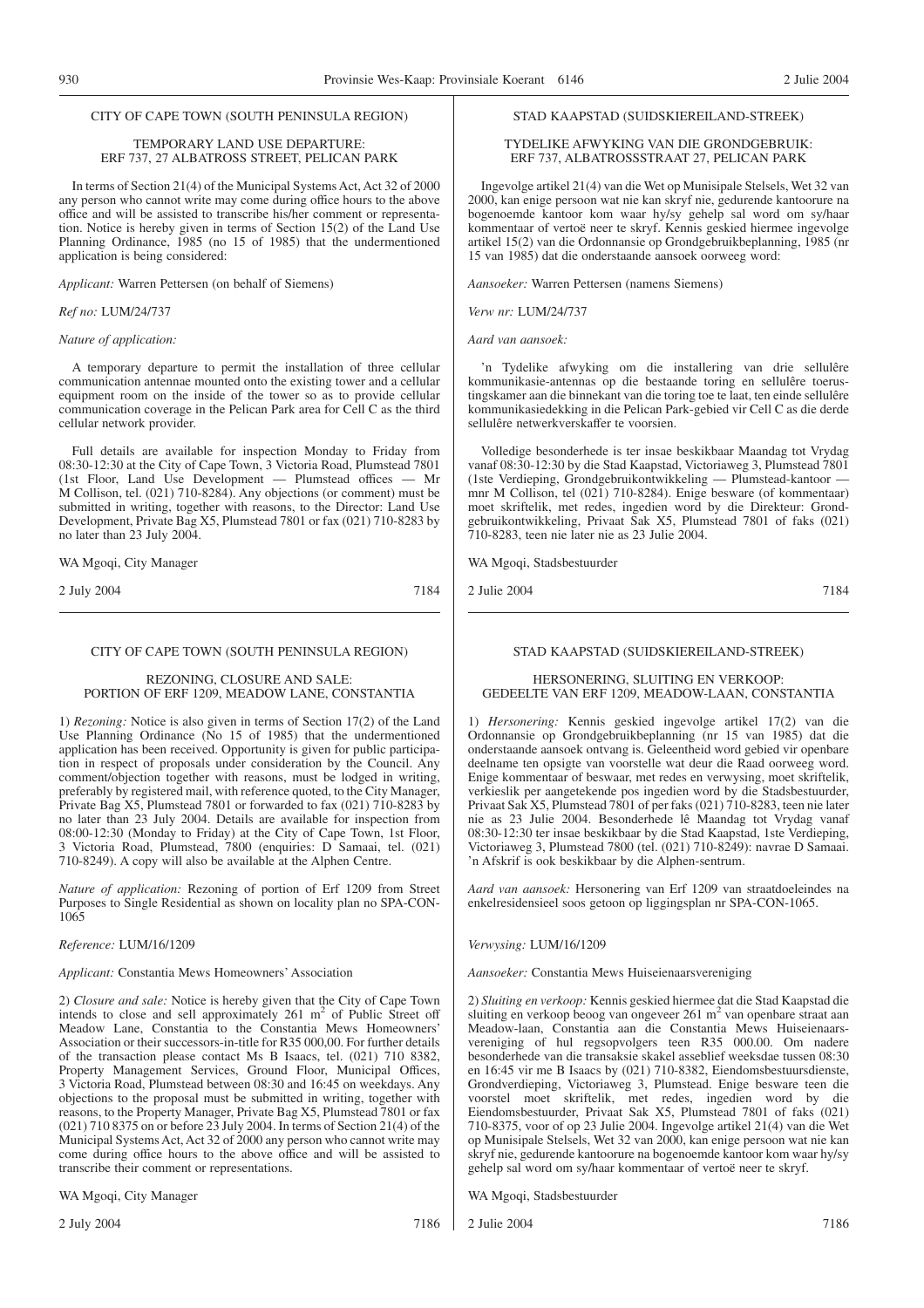### REZONING, SUBDIVISION AND DEPARTURE: ERF 1307, HOUT BAY

Opportunity is given for public participation in respect of proposals under consideration by the Council. Any comment or objection together with reasons, must be lodged in writing, preferably by registered mail, with reference quoted, to the City Manager, Private Bag X5, Plumstead, 7801 or forwarded to fax (021) 710-8283 by no later than 23 July 2004. Details are available for inspection from 08:00-12:30 at the City of Cape Town, 1st Floor, 3 Victoria Road, Plumstead, 7800 (tel. (021) 710-8202 — M Barnes). This application may also be viewed at your local public library at Hout Bay. Notice is hereby given in terms of Sections 15, 17 & 24(2)(a) of the Land Use Planning Ordinance (no 15 of 1985) that the undermentioned applications are being considered:

*Property:* Erf 1307, Nooitgedacht Drive, Hout Bay as shown on locality plan no SPA-HBY 860.

*Ref:* LUM/33/1307

*Nature of application:*

- 1) Proposed rezoning from Single Residential to Subdivisional Area for single residential, road and open space purposes,
- 2) Proposed departure from the density (2 dwellings per hectare) and the minimum erf size  $(2000 \text{ m}^2)$  requirement applicable to Victorskloof in terms of which the property could allow 8 residential portions.
- 3) Proposed departure from street, lateral and rear building line.
- 4) Proposed subdivision into 16 residential portions plus road and open space.

In terms of Section 21(4) of the Municipal Systems Act, Act 32 of 2000 any person who cannot write may come during office hours to the above office and will be assisted to transcribe his/her comment or representations.

WA Mgoqi, City Manager

2 July 2004 7187

### STAD KAAPSTAD (SUIDSKIEREILAND-STREEK)

### HERSONERING, ONDERVERDELING EN AFWYKING: ERF 1307, HOUTBAAI

Geleentheid word gebied vir openbare deelname ten opsigte van voorstelle wat deur die Raad oorweeg word. Enige kommentaar of beswaar moet skriftelik, met redes en verwysing, verkieslik per aangetekende pos gestuur word aan die Stadsbestuurder, Privaat Sak X5, Plumstead, 7801 of per faks (021) 710-8283 teen nie later nie as Vrydag, 23 Julie 2004. Besonderhede is vanaf 08:00-12:30 ter insae beskikbaar by die Stad Kaapstad, 1ste Verdieping, Victoriaweg 3, Plumstead, 7800 (tel. (021) 710-8202 — M Barnes). Hierdie aansoek kan ook by u plaaslike openbare biblioteek in Houtbaai besigtig word. Kennis geskied hiermee ingevolge artikel 15, 17 & 24(2)(a) van die Ordonnansie op Grondgebruikbeplanning (nr 15 van 1985) dat die onderstaande aansoeke oorweeg word:

*Eiendom:* Erf 1307, Nooitgedacht-rylaan, Houtbaai soos getoon op liggingsplan nr SPA-HBY 860.

*Verw:* LUM/33/1307

*Aard van aansoek:*

- 1) Voorgestelde hersonering van enkelresidensieel na onderverdelingsgebied vir enkelresidensiële-, pad- en oopruimtedoeleindes.
- 2) Voorgestelde afwyking van die vereistes ten opsigte van digtheid (2 wonings per hektaar) en minimum-erfgrootte (2 000 m<sup>2</sup>) van toepassing op Victorskloof ingevolge waarvan die eiendom 8 residensiële gedeeltes kan toelaat.
- 3) Voorgestelde afwyking van straat-, sy- en agterste boulyne.
- 4) Voorgestelde onderverdeling in 16 residensiële gedeeltes plus pad en openbare ruimte.

Ingevolge artikel 21(4) van die Wet op Munisipale Stelsels, Wet 32 van 2000, kan enige persoon wat nie kan skryf nie, gedurende kantoorure na bogenoemde kantoor kom waar hy/sy gehelp sal word om sy/haar kommentaar of vertoë neer te skryf.

WA Mgoqi, Stadsbestuurder

2 Julie 2004 7187

### CITY OF CAPE TOWN (TYGERBERG REGION)

CLOSURE OF THE WHOLE PUBLIC PLACE ERF 31707 AND PORTIONS OF PUBLIC PLACE ERVEN 16553, 31712, 31728 AND 31729 AS WELL AS CLOSURE OF A PORTION OF MELINA STREET ADJOINING ERF 31708, BELLVILLE (S/15716/4 V2 p.464)

Notice is hereby given in terms of Section 6(1) of the By-law Relating to the Management and Administration of the Municipality's Immovable Property that Public Place erf  $31707 \ (\pm 1138 \ m^2)$  and portions of Public Place erven 16553 ( $\pm$ 3198,1 m<sup>2</sup>), 31712 ( $\pm$ 1732,5 m<sup>2</sup>;  $\pm$ 676,9 m<sup>2</sup>;  $\pm$ 691,7 m<sup>2</sup>), 31728 ( $\pm$ 1164,4 m<sup>2</sup>) and 31295 ( $\pm$ 620,3 m<sup>2</sup>) as well as a portion of Melina Street  $(\pm 970.9 \text{ m}^2)$  adjoining erf 31708 Bellville, have now been closed.

WA Mgoqi, City Manager

2 July 2004 7188

### STAD KAAPSTAD (TYGERBERG-STREEK)

SLUITING VAN PUBLIEKE PLEK ERF 31707 (IN GEHEEL) EN GEDEELTES VAN PUBLIEKE PLEK ERWE 16553, 31712, 31728 EN 31729 ASOOK DIE SLUITING VAN 'N GEDEELTE VAN MELINASTRAAT GRENSEND AAN ERF 31708, BELLVILLE (S/15716/4 V2 p.464)

Kennis geskied hiermee ingevolge Artikel 6(1) van die Verordening met betrekking tot die Bestuur en Administrasie van die Munisipaliteit se Onroerende Eiendom, dat Publieke Plek erf 31707 (±1138 m<sup>2</sup>) en gedeeltes van Publieke Plek erwe  $16553 \ (\pm 3198, 1 \text{ m}^2)$ ,  $31712 \ (\pm 1732, 5 \text{ m}^2)$  $\text{m}^2$ ; ±676,9 m<sup>2</sup>; ±691,7 m<sup>2</sup>), 31728 (±1164,4 m<sup>2</sup>) en 31295 (±620,3 m<sup>2</sup>) asook 'n gedeelte van Melinastraat ( $\pm$ 970,9 m<sup>2</sup>) grensend aan erf 31708 Bellville, nou gesluit is.

WA Mgoqi, Stadsbestuurder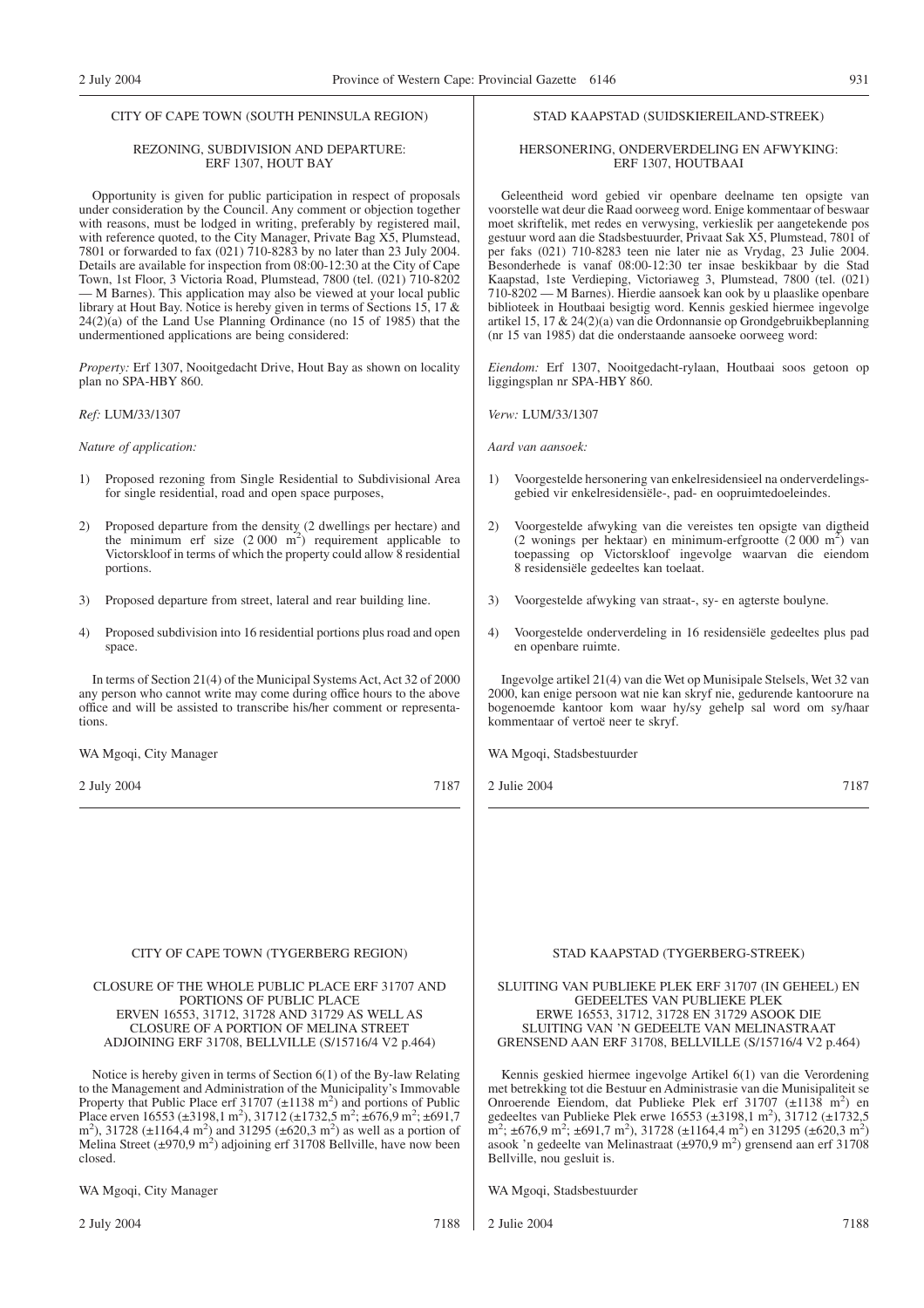### CITY OF CAPE TOWN (TYGERBERG REGION)

### PAROW ZONING SCHEME: LAND USE DEPARTURE: ERF 1136, NG CHURCH, THEAL ROAD, PAROW NORTH

Notice is hereby given in terms of the Land Use Planning Ordinance, 1985 (no 15 of 1985) that an application has been received for a land use departure. The proposal entails the installation of a cellular communication base station inside the base of the church steeple with three antennae on the existing church steeple. Further particulars are available on appointment from Mr L Bodington, 3rd Floor, Municipal Offices, Voortrekker Road, Parow (tel. (021) 938-8510) during normal office hours. Any objection to the proposed departure should be lodged in writing with the undersigned by no later than 3 August 2004. Kindly note that this office must refer all objections to the applicant for comments before the application can be submitted to Council for a decision. (T/CE  $18/6/10/30 - 0185$ 

WA Mgoqi, City Manager

2 July 2004 7189

### DRAKENSTEIN MUNICIPALITY

### REZONING & SUBDIVISION OF PORTIONS OF ERVEN 557 AND 2316, MBKWENI: 8 ADDITIONAL ERVEN AT CHRIS HANI PARK

Notice is hereby given that Council intends to

- (a) In terms of the provisions of the regulations relating to township establishment and land use (R 1897 dated 12 September 1986), apply to the Premier for the subdivision of the Remainder of Erf 557, Mbumba and Ndlalifa Streets, Mbekweni into four portions and remainder, and Erf 2316, Vumingoma Street, Mbekweni into four portions and remainder; and
- (b) in terms of the provisions of Regulation 5 of the Regulations promulgated under Provincial Notice 733/1989 dated 22 September 1989, apply to the Premier for the rezoning of the proposed four portions of Erf 557, Mbekweni from Open Space I to Residential I, and the proposed four portions of Erf 2316, Mbekweni from Institutional I to Residential I, for the purposes of eight (8) single dwelling units.

A plan and particulars regarding the above proposal are open for inspection during office hours at the office of the Head: Planning and Economic Development, Administrative Offices, Berg River Boulevard, Paarl (Tel no 021-8074801).

Any objections to the aforesaid proposal must be lodged in writing with the undersigned not later than Monday 2 August 2004. Late objections will not be considered.

Persons who are unable to read or write, can submit their objection verbally at the Municipal Offices, Berg River Boulevard, Paarl, where they will be assisted by a staff member to put their comment in writing.

J J H Carstens, Municipal Manager

715/4/1 (557) MC 17/5/5/1/19

### STAD KAAPSTAD (TYGERBERG-STREEK)

### PAROW-SONERINGSKEMA: AFWYKING VAN DIE GRONDGEBRUIK: ERF 1136, NG KERK, THEALWEG, PAROW-NOORD

Kennis geskied hiermee ingevolge die Ordonnansie op Grondgebruikbeplanning, 1985 (nr 15 van 1985) dat 'n aansoek ontvang is om 'n grondgebruikafwyking. Die voorstel behels die installasie van 'n selullêre kommunikasiebasisstasie binne die kerktoring met drie antennas op die bestaande kerktoring. Verdere besonderhede is gedurende kantoorure op afspraak by mnr L Bodington, 3de Verdieping, Munisipale Kantore, Voortrekkerweg, Parow (tel. (021) 938-8510) verkrygbaar. Enige besware teen die voorgestelde afwyking kan skriftelik by die ondergetekende ingedien word voor of op 3 Augustus 2004. Neem asseblief kennis dat hierdie kantoor enige besware wat ontvang word na die aansoeker vir kommentaar moet verwys alvorens die aansoek aan die Raad vir 'n beslissing voorgelê kan word. (T/CE 18/6/10/30 — 0185)

WA Mgoqi, Stadsbestuurder

2 Julie 2004 7189

### DRAKENSTEIN MUNICIPALITY

REZONING & SUBDIVISION OF PORTIONS OF ERVEN 557 AND 2316, MBEKWENI: 8 ADDITIONAL ERVEN AT CHRIS HANI PARK

Umyalezo ovela kwiBhunga

Ngokwenqubo yemogqgo nokunxulumene nophuhlise lwe lokishi nokusetyenzoua komhlaba (R 1897 dated 22 Septemba 1986), isicelo esiye kwinNkulubuso ngolwahlulo kwiziza Ezishiyekuleyo Erf 557 kwizahlulo ezine kwe ndlela Mbumba neNdlolifa eMbekweni Kunye neziza 2316 Vumingoma kwizahlulo ezine kunye neziza ezishiyekaye.

Ngoknemqubo yomgago 5 umgqgo onqulungwe phantsi kwensazisi zePhondo 733/1989 dated 22 Septemba 1989 isicelo esiye kwinNkulumbuzo ngojukua kwesiza 557 kumcandelo a mane eMbekweni kwendawo evulelkuleyo yenziwe indawo yabahlali kanjalo nesiza 2316 sisuswe kushishino senziwa indawo yabahlali.

Iphlani nencukaca izimayela nalomba ziyakwazi ukuzokuhlolwa ngamoxesha okusebenza kwi ofisi yeNtoko (Planning and Economic Development, Administrative Offices, eBerg River Boulevard, Paarl (Tel no (021) 807 4801).

Izikhalazo ngalomba mazibhalwe zethunyelwe kulo ubhalwe ngezantsi ngoMvulo, 2 Agasti 2004. Isikholazo ezifike mva azizokukamkelwa.

Abangakwaziyo ukubhala nokufunda kufuneka bezifake ngokwabo ezozikhalazo kwi Ofisi zikaMampala apha bezakuncedwa khona ekuzibhaleni ezozikhalazo.

J J H Carstens, iManejala Ka Masipala

715/4/1 (557) MX 17/5/5/1/19

2 Julayi 2004 7190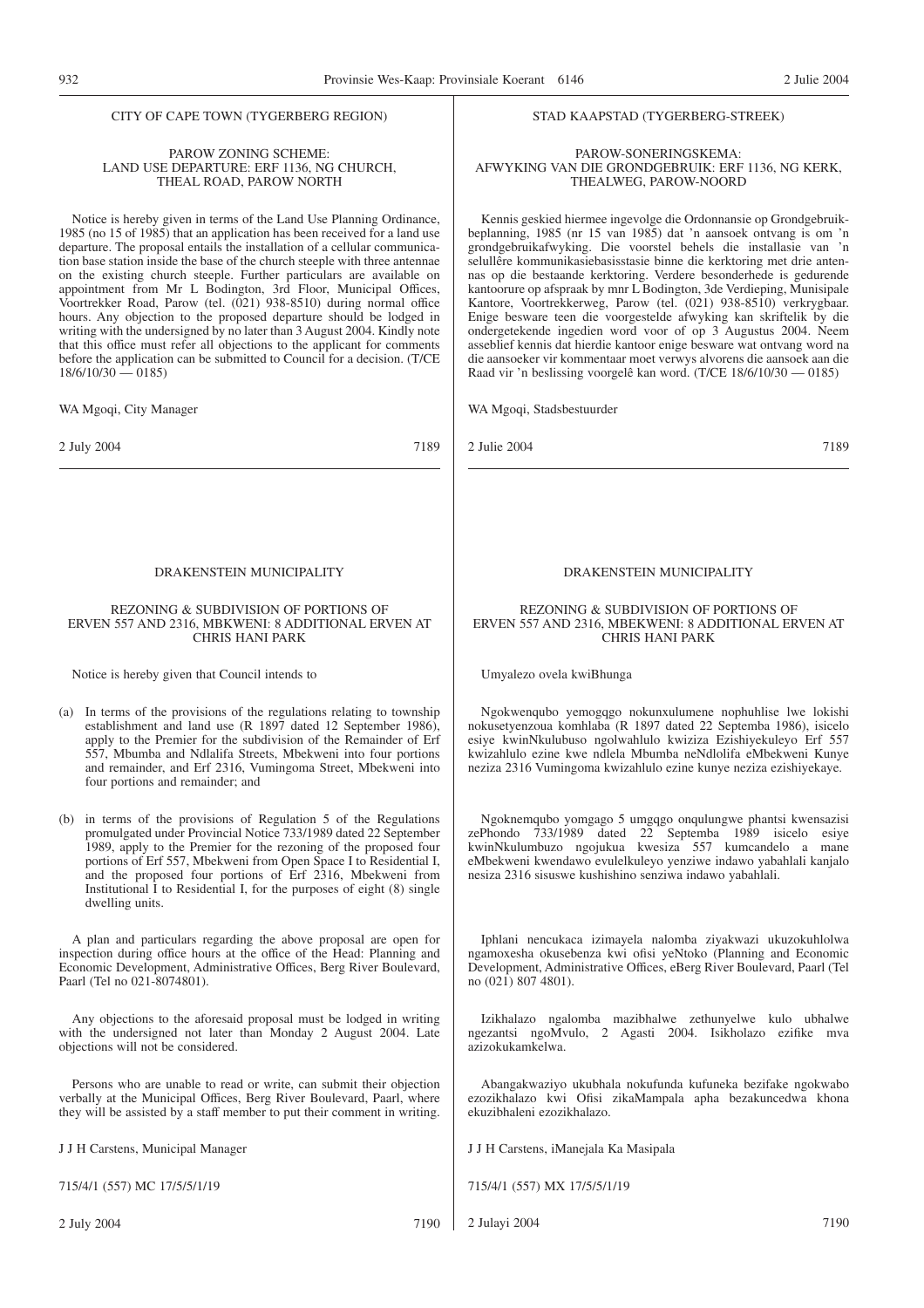### NOTICE NUMBER 182 OF 2004

### PROPOSED SUBDIVISION: ERF 17627 C/O PINE AND OLIENHOUT DRIVE, HEATHERPARK, GEORGE

Notice is hereby given that Council has received an application for the subdivision of abovementioned property into two portions (Portion A =  $421,24 \text{ m}^2$  and Remainder =  $473,2 \text{ m}^2$ ) in terms of Section 24(2) of Ordinance 15 of 1985.

Details of the proposal are available for inspection at the Council's office at Bloemhof Centre, York Street, George during normal office hours, Mondays to Fridays. Enquiries: K Meyer, Reference: Erf 17627 George.

Motivated objections, if any, must be lodged in writing with the Deputy Director: Planning by not later than 2 August 2004.

Any person, who is unable to write, can submit their objection verbally to the Council's offices where they will be assisted by a staff member to put their comments in writing.

TI Lötter, Municipal Manager

Civic Centre, York Street, George, 6529

2 July 2004 7191

### GEORGE MUNICIPALITY

### NOTICE NUMBER 185 OF 2004

### PROPOSED REZONING AND SUBDIVISION: REMAINDER ERF 1876, 23 FIFTH STREET, GEORGE

Notice is hereby given that Council has received the following application on abovementioned property:

- 1. The rezoning in terms of Section 17(2)a of Ordinance 15 of 1985 from Single Residential to General Residential (Group housing);
- 2. The subdivision in terms of Section 24(2) of Ordinance 15 of 1985 into four Group erven and a Private Road.

Details of the proposal are available for inspection at the Council's office at Bloemhof Central York Street, George, during normal office hours, Mondays to Fridays. Enquiries: K Meyer, Reference: Erf 1876, George.

Motivated objections, if any, must be lodged in writing with the Deputy Director: Planning by no later than 2 August 2004.

Any person, who is unable to write, can submit their objection verbally to the Council's offices where they will be assisted by a staff member to put their comments in writing.

T I Lötter, Municipal Manager

Civic Centre, York Street, George, 6530

### MUNISIPAILITEIT GEORGE

KENNISGEWING NOMMER 182 VAN 2004

VOORGESTELDE ONDERVERDELING: ERF 17627 H/V PINE- EN OLIENHOUTWEG HEATHERPARK, GEORGE

Kennis geskied dat die Raad 'n aansoek ontvang het vir die onderverdeling van bogenoemde eiendom in twee gedeeltes (Gedeelte A  $= 421,24$  m<sup>2</sup> en Restant = 473,? m<sup>2</sup>), in terme van Artikel 24(2) van die Ordonnansie 15 van 1985.

Volledige besonderhede van die voorstel sal gedurende gewone kantoorure, Maandag tot Vrydag, ter insae wees by die Raad se kantoor te Bloemhofsentrum, Yorkstraat, George. Navrae: K Meyer, Verwysing: Erf 17627, George.

Gemotiveerde besware, indien enige, moet skriftelik by die Adjunk Direkteur: Beplanning ingedlen word nie later nie as 2 Augustus 2004.

Indien enige persoon nie kan skryf nie, kan sodanige persoon sy kommentaar mondelings by die Raad se kantoor aflê waar 'n personeellid sal help om die kommentaar/vertoë op skrif te stel.

TI Lötter, Munisipale Bestuurder

Burgersentrum, Yorkstraat, George, 6529

2 Julie 2004 7191

### MUNISIPALITEIT GEORGE

KENNISGEWING NOMMER 185 VAN 2004

### VOORGESTELDE HERSONERING EN ONDERVERDELING: RESTANT ERF 1876 VYFDESTRAAT 23, GEORGE

Kennis geskied hiermee dat die Raad die volgende aansoek op bogenoemde eiendom ontvang het:

- 1. Die hersonering in terme van Artikel 17(2)a van Ordonnansie 15 van 1985 vanaf Enkelwoon na Algemene Woon (Groepbehuising);
- 2. Die onderverdeling in terme van Artikel 24(2) van Ordonnansie 15 van 1985 in vier groepserwe en 'n Privaat Straat.

Volledige besonderhede van die voorstel sal gedurende gewone kantoorure, Maandag tot Vrydag, ter insae wees by die Raad se kantoor te Bloemhofsentrum, Yorkstraat, George. Navrae: K Meyer, Verwysing: Erf 1876, George.

Gemotiveerde besware, indien enige, moet skriftelik by die Adjunk Direkteur: Beplanning ingedien word nie later nie as 2 Augustus 2004.

Indien 'n persoon nie kan skryf nie, kan sodanige persoon sy kommentaar mondelings by die Raad se kantoor aflê waar 'n personeellid sal help om die kommentaar/vertoë op skrif te stel.

T I Lötter, Munisipale Bestuurder

Burgersentrum, Yorkstraat, George, 6530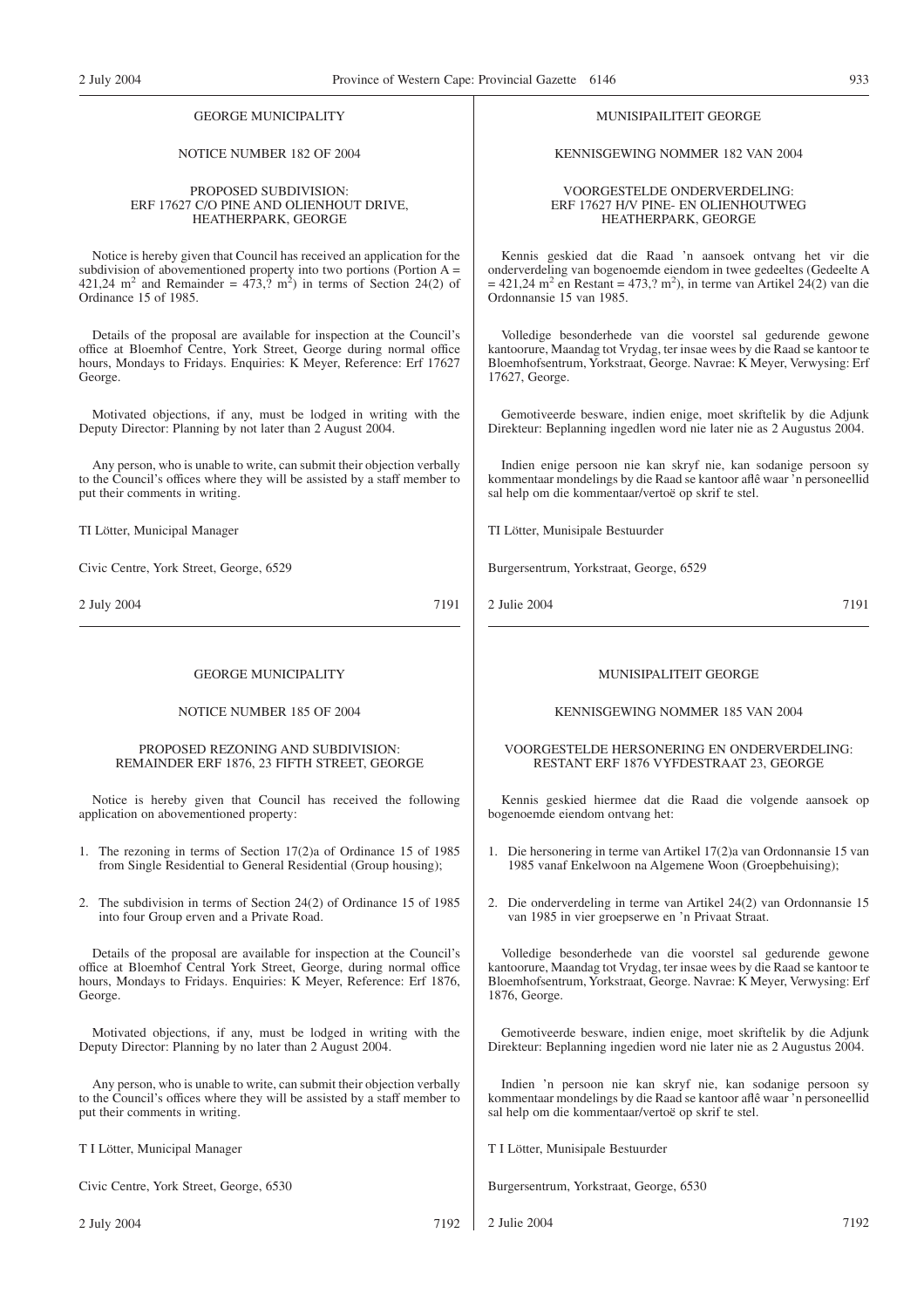### NOTICE NUMBER 183 OF 2004

### PROPOSED REZONING: ERF 3917, 55 ALBERT STREET, GEORGE

Notice is hereby given, in terms of Section 17(2)a of Ordinance 15 of 1985, that Council has received an application for the rezoning of abovementioned property from single residential to Business.

Details of the proposal are available for inspection at the Council's office at Bloemhof Centre, York Street, George, during normal office hours, Mondays to Fridays. Enquiries: K Meyer, Reference: Erf 3917, George.

Motivated objections, if any, must be lodged in writing with the Deputy Director: Planning by not later than 2 August 2004.

Any person, who is unable to write, can submit their objection verbally to the Council's offices where they will be assisted by a staff member to put their comments in writing.

T I Lötter, Municipal Manager, Civic Centre, York Street, George 6530.

2 July 2004 7193

### GEORGE MUNICIPALITY

### NOTICE NUMBER 184 OF 2004

### PROPOSED REZONING: ERF 277, 44 BEACH DRIVE, PACALTSDORP

Notice is hereby given, in terms of Section 17(2)a of Ordinance 15 of 1985, that Council has received an application for the rezoning of abovementioned property from residential 1 to Residential 4 (20 units).

Details of the proposal are available for inspection at the Council's office at Bloemhof Centre, York Street, George, during normal office hours, Mondays to Fridays. Enquiries: K Meyer, Reference: Erf 277, Pacaltsdorp.

Motivated objections, if any, must be lodged in writing with the Deputy Director: Planning by not later than 2 August 2004.

Any person, who is unable to write, can submit their objection verbally to the Council's offices where they will be assisted by a staff member to put their comments in writing.

T I Lötter, Municipal Manager, Civic Centre, York Street, George 6530.

2 July 2004 7194

### GEORGE MUNICIPALITY

### NOTICE NUMBER 198 OF 2004

### PROPOSED REZONING: ERF 2531, 6 PRINCE VINCENT STREET, GEORGE

Notice is hereby given, in terms of Section 17(2)a of Ordinance 15 of 1985, that Council has received an application for the rezoning of abovementioned property from single Residential to General Residential.

Details of the proposal are available for inspection at the Council's office at Bloemhof Centre, York Street, George, during normal office hours, Mondays to Fridays. Enquiries: K Meyer, Reference: Erf 2531, George.

Motivated objections, if any, must be lodged in writing with the Deputy Director: Planning by not later than 2 August 2004.

Any person, who is unable to write, can submit their objection verbally to the Council's offices where they will be assisted by a staff member to put their comments in writing.

T I Lötter, Municipal Manager, Civic Centre, York Street, George 6530.

2 July 2004 7195

### MUNISIPALITEIT GEORGE

### KENNISGEWING NOMMER 183 VAN 2004

VOORGESTELDE HERSONERING: ERF 3917 ALBERTSTRAAT 55, GEORGE

Kennis geskied hiermee dat die Raad 'n aansoek ontvang het, in terme van Artikels 17(2)a van Ordonnansie 15 van 1985, vir die hersonering van bogenoemde eiendom vanaf enkelwoon na Sake.

Volledige besonderhede van die voorstel sal gedurende gewone kantoorure, Maandag tot Vrydag, ter insae wees by die Raad se kantoor te Bloemhofsentrum, Yorkstraat, George. Navrae: K Meyer, Verwysing: Erf 3917, George.

Gemotiveerde besware, indien enige, moet skriftelik by die Adjunk Direkteur: Beplanning ingedien word nie later nie as 2 Augustus 2004.

Indien 'n persoon nie kan skryf nie, kan sodanige persoon sy kommentaar mondelings by die Raad se kantoor aflê waar 'n personeellid sal help om die kommentaar/vertoë op skrif te stel.

T I Lötter, Munisipale Bestuurder, Burgersentrum, Yorkstraat, George 6530.

2 Julie 2004 7193

### MUNISIPALITEIT GEORGE

### KENNISGEWING NOMMER 184 VAN 2004

VOORGESTELDE HERSONERING: ERF 277 BEACHWEG 44, PACALTSDORP

Kennis geskied hiermee dat die Read 'n aansoek ontvang het, in terme van Artikel 17(2)a van Ordonnansie 15 van 1985, vir die hersonering van bogenoemde eiendom vanaf residensieel 1 na Residensieel 4 (20 eenhede).

Volledige besonderhede van die voorstel sal gedurende gewone kantoorure, Maandag tot Vrydag, ter insae wees by die Raad se kantoor te Bloemhofsentrum, Yorkstraat, George. Navrae: K Meyer, Verwysing: Erf 277, Pacaltsdorp.

Gemotiveerde besware, indien enige, moet skriftelik by die Adjunk Direkteur: Beplanning ingedien word nie later nie as 2 Augustus 2004.

Indien 'n persoon nie kan skryf nie, kan sodanige persoon sy kommentaar mondelings by die Raad se kantoor aflê waar 'n personeellid sal help om die kommentaar/vertoë op skrif te stel.

T I Lötter, Munisipale Bestuurder, Burgersentrum, Yorkstraat, George 6530.

2 Julie 2004 7194

### MUNISIPALITEIT GEORGE

### KENNISGEWING NOMMER 198 VAN 2004

### VOORGESTELDE HERSONERING: ERF 2531 PRINCE VINCENTSTRAAT 6, GEORGE

Kennis geskied hiermee dat die Raad 'n aansoek ontvang het, in terme van Artikel 17(2)a van Ordonnansie 15 van 1985, vir die hersonering van bogenoemde eiendom vanaf enkelwoon na Algemene Woon.

Volledige besonderhede van die voorstel sal gedurende gewone kantoorure, Maandag tot Vrydag, ter insae wees by die Raad se kantoor te Bloemhofsentrum, Yorkstraat, George. Navrae: K Meyer, Verwysing: Erf 2531, George.

Gemotiveerde besware, indien enige, moet skriftelik by die Adjunk Direkteur: Beplanning ingedien word nie later nie as 2 Augustus 2004.

Indien 'n persoon nie kan skryf nie, kan sodanige persoon sy kommentaar mondelings by die Raad se kantoor aflê waar 'n personeellid sal help om die kommentaar/vertoë op skrif te stel.

T I Lötter, Munisipale Bestuurder, Burgersentrum, Yorkstraat, George 6530.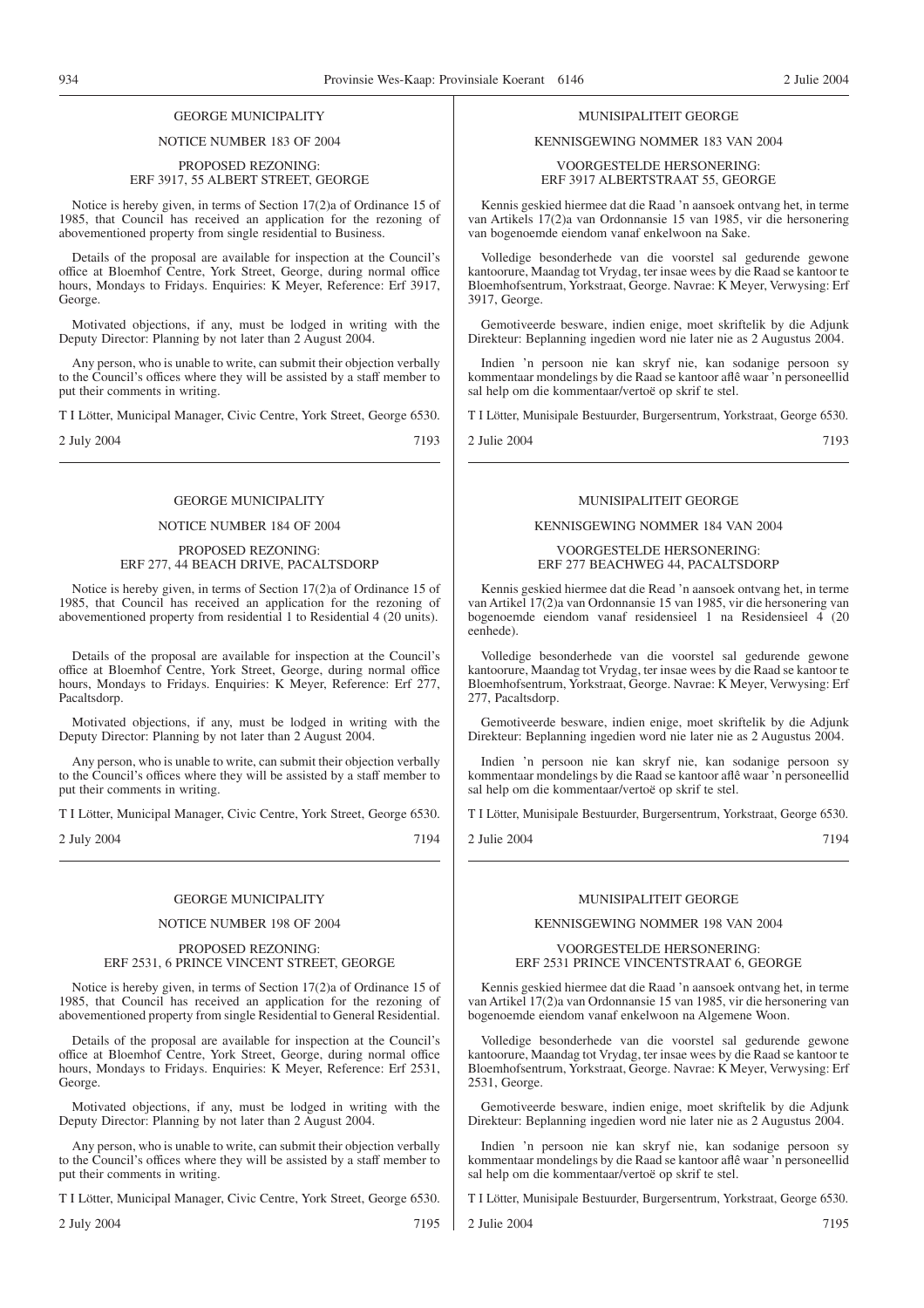### NOTICE NUMBER 181 OF 2004

### PROPOSED REZONING: ERF 2544, 97 MERRIMAN STREET, GEORGE

Notice is hereby given, in terms of Section 17(2)a of Ordinance 15 of 1985, that Council has received an application for the rezoning of abovementioned property from Single Residential to Business.

Details of the proposal are available for inspection at the Council's office at Bloemhof Centre, York Street, George, during normal office hours, Mondays to Fridays. Enquiries: K Meyer, Reference: Erf 2544 George.

Motivated objections, if any, must be lodged in writing with the Deputy Director: Planning by not later than 2 August 2004.

Any person, who is unable to write, can submit their objection verbally to the Council's offices where they will be assisted by a staff member to put their comments in writing.

TI Lötter, Municipal Manager, Civic Centre, York Street, George 6529.

2 July 2004 7196

### LANGEBERG MUNICIPALITY

### PROPOSED SUBDIVISION AND CONSOLIDATION OF ERF 156, HOFMEYER STREET, STILBAAI WEST

Notice is hereby given in terms of the provisions of Section 24 of Ordinance 15 of 1985 that the Council received the following application for subdivision:

*Property:* Erf 156, Hofmeyer Street, Stilbaai West

*Proposal:*

1. Subdivision of Erf 156, Stilbaai West into two Portions, namely:

Portion A:  $95 \text{ m}^2$ 

Portion B:  $500 \text{ m}^2$ 

2. The Consolidation of Portion A with Erf 155, Heese Street, Stilbaai West.

*Applicant:* Van der Walt and Van der Walt for M.M. Kluever

Details concerning the application are available at the office of the undersigned during office hours. Any objections, to the proposed subdivision should be submitted in writing to reach the office of the undersigned before or on 2 August 2004.

People who cannot write can approach the office of the undersigned during normal office hours where the responsible official will assist you in putting your comments or objections in writing.

Municipal Manager

Langeberg Municipality, P.O. Box 2, Stilbaai, 6674

2 July 2004 7198

MUNISIPALITEIT GEORGE

KENNISGEWING NOMMER 181 VAN 2004

VOORGESTELDE HERSONERING: ERF 2544 MERRIMANSTRAAT 97, GEORGE

Kennis geskied hiermee dat die Raad 'n aansoek ontvang het, in terme van Artikels 17(2)a van Ordonnansie 15 van 1985, vir die hersonering van bogenoemde eiendom van Enkelwoon na Sake.

Volledige besonderhede van die voorstel sal gedurende gewone kantoorure, Maandag tot Vrydag, ter insae wees by die Raad se kantoor te Bloemhofsentrum, Yorkstraat, George. Name: K Meyer, Verwysing: Erf 2544 George.

Gemotiveerde besware, indien enige, moet skriftelik by die Adjunk Direkteur: Beplanning ingedien word nie later nie as 2 Augustus 2004.

Indien 'n persoon nie kan skryf nie, kan sodanige persoon sy kommentaar mondelings by die Raad se kantoor aflê waar 'n personeellid sal help om die kommentaar/vertoë op skrif te stel.

TI Lötter, Munisipale Bestuurder, Burgersentrum, Yorkstraat, George 6529.

2 Julie 2004 7196

### LANGEBERG MUNISIPALITEIT

### ONDERVERDELING EN KONSOLIDASIE VAN ERF 156, HOFMEYERSTRAAT STILBAAI-WES

Kennis geskied hiermee ingevolge die bepaling van Artikel 24 van Ordonnansie 15 van 1985 dat die Langeberg Raad die volgende aansoek om onderverdeling ontvang het:

*Eiendomsbeskrywing:* Erf 156, Hofmeyerstraat, Stilbaai-Wes

*Aansoek:*

1. Onderverdeling van Erf 156, Stilbaai-Wes in 2 Gedeeltes soos volg:

Gedeelte A: 95 m<sup>2</sup>

Gedeelte B: 500 m2

2. Die konsolidasie van Gedeelte A met Erf 155, Heesestraat, Stilbaai-Wes

*Aplikant:* Van der Walt en Van der Walt namens M.M. Kluever

Besonderhede rakende die aansoek is ter insae by die kantoor van die ondergetekende gedurende kantoorure. Enige besware teen die voorgenome onderverdeling moet skriftelik gerig word om die ondergetekende te bereik nie later as 2 Augustus 2004.

Persone wat nie kan skryf nie, kan die onderstaande kantoor nader tydens sy normale kantoorure waar die betrokke amptenaar u sal help om u kommentaar of besware op skrif te stel.

Munisipale Bestuurder

Langeberg Munisipaliteit, Posbus 2, Stilbaai, 6674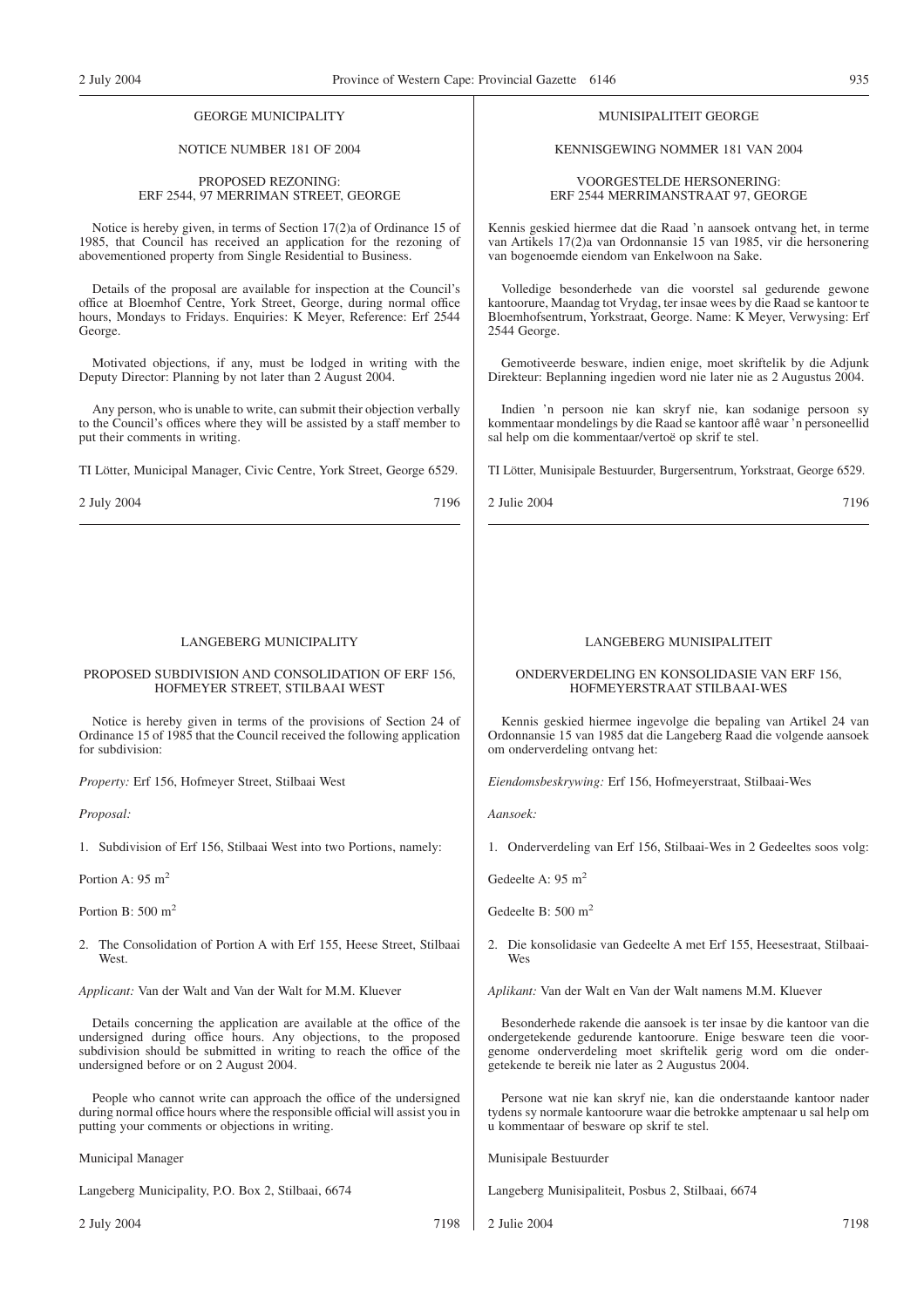| <b>GEORGE MUNICIPALITY</b>                                                                                                                                                                                                                                                                                                                   | MUNISIPALITEIT GEORGE                                                                                                                                                                                                                                                                                                                      |
|----------------------------------------------------------------------------------------------------------------------------------------------------------------------------------------------------------------------------------------------------------------------------------------------------------------------------------------------|--------------------------------------------------------------------------------------------------------------------------------------------------------------------------------------------------------------------------------------------------------------------------------------------------------------------------------------------|
| NOTICE NUMBER 153 OF 2004                                                                                                                                                                                                                                                                                                                    | KENNISGEWING NOMMER 153 VAN 2004                                                                                                                                                                                                                                                                                                           |
| DEPARTURE: ERF 2012, WILDERNESS                                                                                                                                                                                                                                                                                                              | AFWYKING: ERF 2012, WILDERNIS                                                                                                                                                                                                                                                                                                              |
| Notice is hereby given that Council has received an application for the<br>proposed departure from the conditions of approval for Constantia Kloof<br>to enable the owner to change the outside finishes of the dwelling from<br>face brick to plaster (natural earth colour) and rock in terms of Section<br>42(3) of Ordinance 15 of 1985. | Kennis geskied hiermee dat die Raad 'n aansoek ontvang het vir die<br>voorgestelde afwyking van die goedkeuringsvoorwaardes vir Constantia<br>Kloof ten einde die buite afwerking van die woonhuis te verander vanaf<br>siersteen na pleister (natuurlike aardse kleur) en klip in terme van Artikel<br>42(3) van Ordonnansie 15 van 1985. |
| Details of the proposal are available for inspection at the Council's<br>office at Bloemhof Centre, York Street, George during normal office<br>hours, Mondays to Fridays. Enquiries: J Visser, Reference: Erf 2012,<br>Wilderness.                                                                                                          | Volledige besonderhede van die voorstel sal gedurende gewone<br>kantoorure, Maandag tot Vrydag, ter insae wees by die Raad se kantoor te<br>Bloemhofsentrum, Yorkstraat, George. Navrae: J Visser, Verwysing: Erf<br>2012, Wildernis.                                                                                                      |
| Motivated objections, if any, must be lodged in writing with the<br>Deputy Director: Planning, by not later than 6 August 2004.                                                                                                                                                                                                              | Gemotiveerde besware, indien enige, moet skriftelik by die Adjunk<br>Direkteur: Beplanning ingedien word nie later nie as 6 Augustus 2004.                                                                                                                                                                                                 |
| Any person, who is unable to write, can submit their objection verbally<br>the Council's offices where they will be assisted by a staff member to put<br>their comments in writing.                                                                                                                                                          | Indien enige persoon nie kan skryf nie, kan sodanige persoon sy<br>kommentaar mondelings by die Raad se kantoor aflê waar 'n personeellid<br>sal help om die kommentaar/vertoë op skrif te stel.                                                                                                                                           |
| T I Lötter, Municipal Manager, Civic Centre, York Street, George 6529.                                                                                                                                                                                                                                                                       | T I Lötter, Munisipale Bestuurder, Burgersentrum, Yorkstraat, George 6529.                                                                                                                                                                                                                                                                 |
| E-mail: gina@george.org.za                                                                                                                                                                                                                                                                                                                   | E-pos: gina@george.org.za                                                                                                                                                                                                                                                                                                                  |
| Tel: (044) 801-9171  Fax: (044) 801-9196                                                                                                                                                                                                                                                                                                     | Tel: (044) 801-9171  Faks: (044) 801-9196                                                                                                                                                                                                                                                                                                  |
| 7197<br>2 July 2004                                                                                                                                                                                                                                                                                                                          | 2 Julie 2004<br>7197                                                                                                                                                                                                                                                                                                                       |
|                                                                                                                                                                                                                                                                                                                                              |                                                                                                                                                                                                                                                                                                                                            |
|                                                                                                                                                                                                                                                                                                                                              |                                                                                                                                                                                                                                                                                                                                            |
|                                                                                                                                                                                                                                                                                                                                              |                                                                                                                                                                                                                                                                                                                                            |

### LANGEBERG MUNICIPALITY

### SUBDIVISION OF ERVEN 695 AND 697 ALBERTINIA

Notice is hereby given in terms of the provisions of section 24 of Ordinance 15 of 1985 that the Council received the following application for subdivision:

*Property:* Erven 695 and 697 Albertinia

*Proposal:*

Subdivision of Erf 695 in two portions

Subdivision of Erf 697 in three portions

*Applicant:* B. van der Walt Surveyors for Estate J.M.W. Saayman

Details concerning the application are available at the office of the undersigned during office hours. Any objections, to the proposed subdivision should be submitted in writing to the office of the undersigned before or on 2 August 2004.

People who cannot write can approach the office of the undersigned during normal office hours where the responsible official will assist you in putting your comments or objections in writing.

Municipal Manager

Langeberg Municipality, P.O. Box 2, Stilbaai, 6674

2 July 2004 7199

### LANGEBERG MUNISIPALITEIT

ONDERVERDELING VAN ERWE 695 EN 697 ALBERTINIA

Kennis geskied hiermee ingevolge die bepaling van Artikel 24 van Ordonnansie 15 van 1985 dat die Langeberg Raad die volgende aansoek om onderverdeling ontvang het:

*Eiendomsbeskrywing:* Erwe 695 en 697 Albertinia

*Aansoek:*

Onderverdeling van Erf 695 in twee gedeeltes

Onderverdeling van Erf 697 in drie gedeeltes

*Applikant:* B. van der Walt Landmeters vir Boedel JMW Saayman

Besonderhede rakende die aansoek is ter insae by die kantoor van die ondergetekende gedurende kantoorure. Enige besware teen die voorgenome onderverdeling moet skriftelike gerig word om die ondergetekende te bereik nie later nie as 2 Augustus 2004.

Persone wat nie kan skryf nie, kan die onderstaande kantoor nader tydens sy normale kantoorure waar die betrokke amptenaar u sal help om u kommentaar of besware op skrif te stel.

Munisipale Bestuurder

Langeberg Munisipaliteit, Posbus 2, Stilbaai, 6674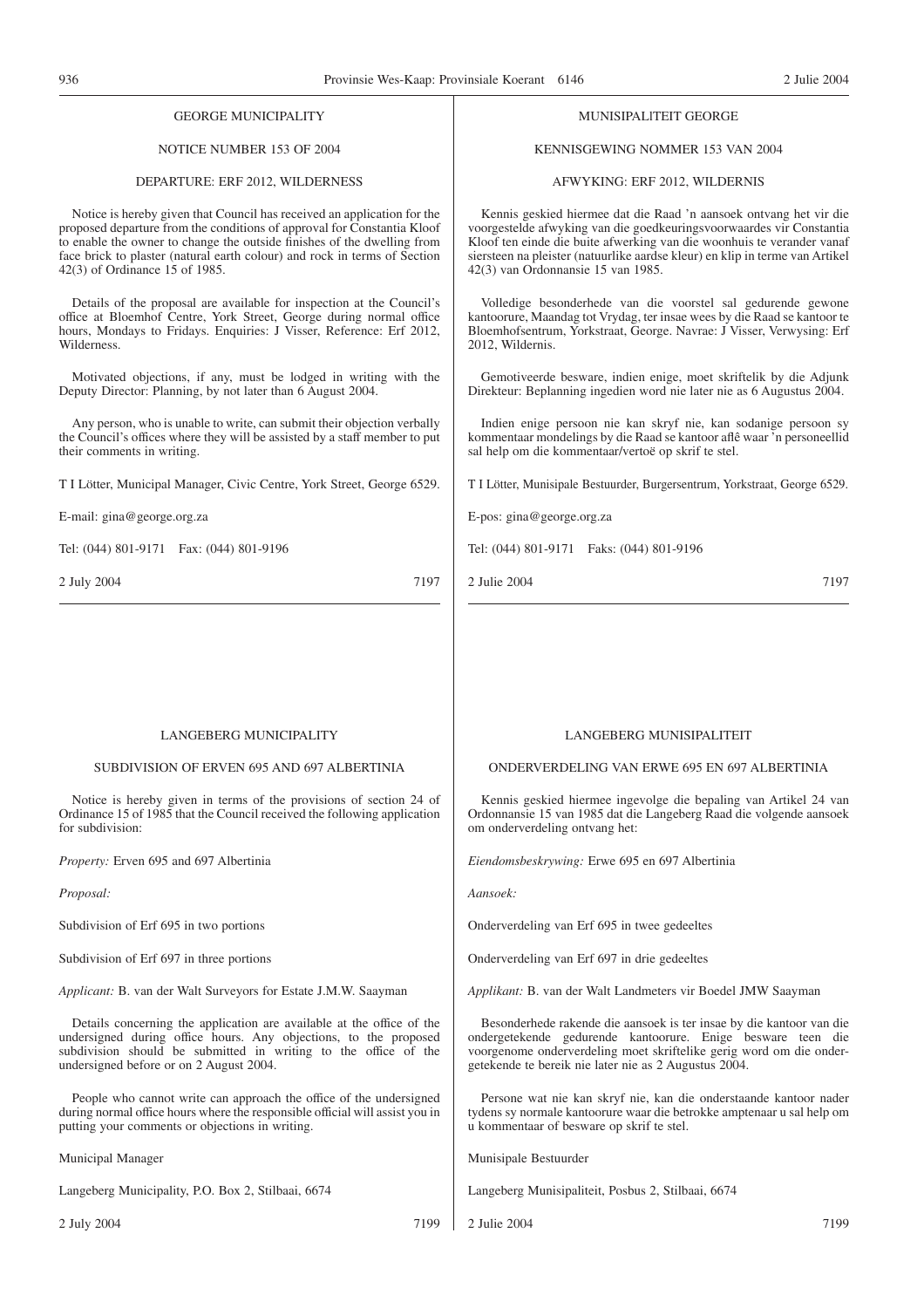### MOSSEL BAY MUNICIPALITY

ORDINANCE ON LAND USE PLANNING, 1985 (ORD. 15 OF 1985)

### LOCAL GOVERNMENT ACT: MUNICIPAL SYSTEMS, 2000 (ACT 32 OF 2000)

### ERF 7099, CORNER OF HEIDE- AND FLORA AVENUE, DANA BAY, PROPOSED REZONING

It is hereby notified in terms of Section 17 of the above Ordinance that the undermentioned application has been received by the Municipal Manager and is open to inspection at the Department: Town Planning; 4th Floor; Montagu Street, Mossel Bay. Any objections, with full reasons therefor, should be lodged in writing to the Municipal Manager, P.O. Box 25, Mossel Bay, 6500 on or before Monday, 2 August 2004 quoting the above Ordinance and objector's erf number. In cases where comments are not received in time, the application will be processed and late comments be ignored. In terms of Section 21(4) of the Local Government Act: Municipal Systems, 2000 (Act 32 of 2000) notice is hereby given that people who cannot write can approach any one of the five Customer Care Managers of Council at Mossel Bay, D'Almeida, Kwanonqaba, Hartenbos and Great Brak River respectively whom wil assist you in putting your comments or objections in writting.

*Applicant Nature of Application*

Ironore Trade 27CC Rezoning to Group Housing to enable construction of 10 dwelling units.

File Reference: 15/4/16/1/5

C. Zietsman, Municipal Manager

2 July 2004 7200

### MOSSELBAAI MUNISIPALITEIT

ORDONNANSIE OP GRONDGEBRUIKBEPLANNING, 1985 (ORD. 15 VAN 1985)

### WET OP PLAASLIKE REGERING: MUNISIPALE STELSELS, 2000 (WET 32 VAN 2000)

### ERF 7099 HOEK VAN HEIDE- EN FLORAWEG, DANABAAI VOORGESTELDE HERSONERING

Kragtens Artikel 17 van die bostaande Ordonnansie word hiermee kennis gegee dat die onderstaande aansoek deur die Munisipale Bestuurder ontvang is en ter insae lê by die Departement: Stadsbeplanning; 4de Vloer, Montagustraat, Mosselbaai. Enige besware met volledige redes daarvoor, moet skriftelik by die Munisipale Bestuurder, Posbus 25, Mosselbaai, 6500 ingedien word op of voor Maandag, 2 Augustus 2004 met vermelding van bogenoemde Ordonnansie en Beswaarmaker se erfnommer. In gevalle waar kommentaar nie betyds ontvang word nie, sal daar voortgegaan word met die prosessering van die aansoek en laat kommentaar geïgnoreer word. Ingevolge Artikel 21(4) van die Wet op Plaaslike Regering: Munisipale Stelsels, 2000 (Wet 32 van 2000) word kennis gegee dat persone wat nie kan skryf nie enige van die vyf Klantediensbestuurders van die Raad te Mosselbaai, D'Almeida, Kwanonqaba, Hartenbos en Groot Brakrivier onderskeidelik nader vir hulpverlening om u kommentaar of besware op skrif te stel.

### *Aansoeker Aard van Aansoek*

die oprigting van 10 wooneenhede.

Ironore Trade 27CC Hersonering van erf na Groepsbehuising, vir

Lêer Verwysing: 15/4/16/1/5

C. Zietsman, Munisipale Bestuurder

2 Julie 2004 7200

### MOSSEL BAY MUNICIPALITY

### ORDINANCE ON LAND USE PLANNING, 1985 (ORD. 15 OF 1985)

### LOCAL GOVERNMENT ACT: MUNICIPAL SYSTEMS, 2000 (ACT 32 OF 2000)

### ERF 705, TERGNIET PROPOSED SUBDIVISION

It is hereby notified in terms of Section 24 of the above Ordinance that the undermentioned application has been received by the Municipal Manager and is open to inspection at the Department: Town Planning; 4th Floor; Montagu Street, Mossel Bay. Any objections, with full reasons therefor, should be lodged in writing to the Municipal Manager, P.O. Box 25, Mossel Bay, 6500 on or before Monday, 2 August 2004 quoting the above Ordinance and objector's erf number. In cases where comments are not received in time, the application will be processed and late comments be ignored. In terms of Section 21(4) of the Local Government Act: Municipal Systems, 2000 (Act 32 of 2000) notice is hereby given that people who cannot write can approach any one of the five Customer Care Managers of Council at Mossel Bay, D'Almeida, Kwanonqaba, Hartenbos and Great Brak River respectively whom wil assist you in putting your comments or objections in writing.

*Applicant Nature of Application*

 $L$   $\Omega$ 

Goosen, Clough &

Subdivision of erf into two portions

File Reference: 15/4/40/2

C. Zietsman, Municipal Manager

2 July 2004 7201

### MOSSELBAAI MUNISIPALITEIT

### ORDONNANSIE OP GRONDGEBRUIKBEPLANNING, 1985 (ORD. 15 VAN 1985)

### WET OP PLAASLIKE REGERING: MUNISIPALE STELSELS, 2000 (WET 32 VAN 2000)

### ERF 705, TERGNIET VOORGESTELDE ONDERVERDELING

Kragtens Artikel 24 van die bostaande Ordonnansie word hiermee kennis gegee dat die onderstaande aansoek deur die Munisipale Bestuurder ontvang is en ter insae lê by die Departement: Stadsbeplanning; 4de Vloer, Montagustraat, Mosselbaai. Enige besware met volledige redes daarvoor, moet skriftelik by die Munisipale Bestuurder, Posbus 25, Mosselbaai, 6500 ingedien word op of voor Maandag, 2 Augustus 2004 met vermelding van bogenoemde Ordonnansie en Beswaarmaker se erfnommer. In gevalle waar kommentaar nie betyds ontvang word nie, sal daar voortgegaan word met die prosessering van die aansoek en laat kommentaar geïgnoreer word. Ingevolge Artikel 21(4) van die Wet op Plaaslike Regering: Munisipale Stelsels, 2004 (Wet 32 van 2000) word kennis gegee dat persone wat nie kan skryf nie enige van die vyf Klantediensbestuurders van die Raad te Mosselbaai, D'Almeida, Kwanonqaba, Hartenbos en Groot Brakrivier onderskeidelik nader vir hulpverlening om u kommentaar of besware op skrif te stel.

### *Aansoeker Aard van Aansoek* Goosen, Clough &  $L$   $\Omega$ uw Onderverdeling van die Erf 705, Tergniet in twee gedeeltes

Lêer Verwysing: 15/4/40/2

C. Zietsman, Munisipale Bestuurder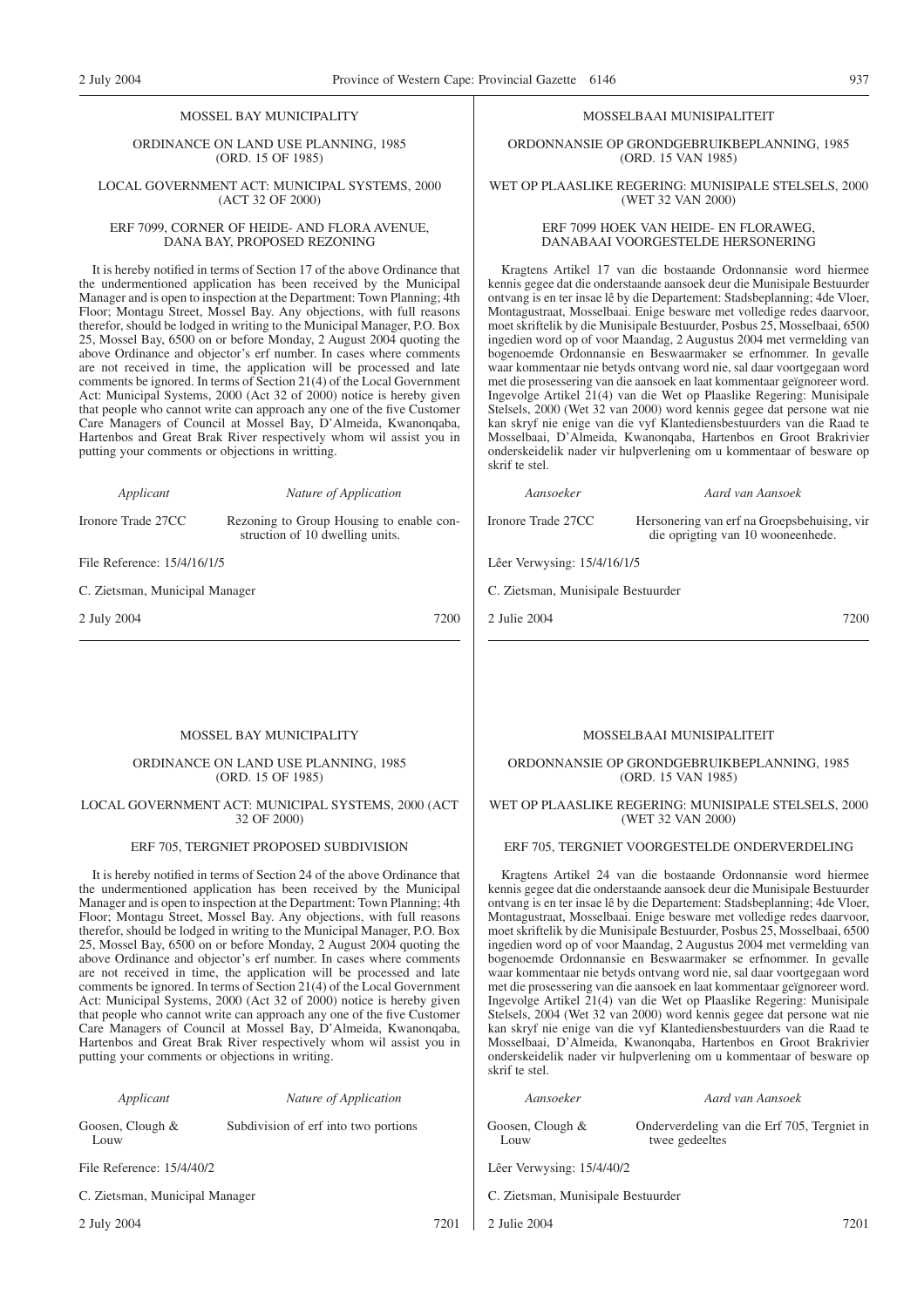### MOSSEL BAY MUNICIPALITY

ORDINANCE ON LAND USE PLANNING, 1985 (ORD. 15 OF 1985)

LOCAL GOVERNMENT ACT: MUNICIPAL SYSTEMS, 2000 (ACT 32 OF 2000)

> PROPOSED SUBDIVISION: UNREGISTERED ERF 17562, A PORTION OF ERF 15991, MOSSEL BAY (PINNACLE POINT)

It is hereby notified in terms of Section 24 of the above Ordinance that the undermentioned application has been received by the Municipal Manager and is open to inspection at the Department: Town Planning; 4th Floor; Montagu Street, Mossel Bay. Any objections, with full reasons therefor, should be lodged in writing to the Municipal Manager, P.O. Box 25, Mossel Bay, 6500 on or before Monday, 2 August 2004 quoting the above Ordinance and objector's erf number. In cases where comments are not received in time, the application will be processed and late comments be ignored. In terms of Section 21(4) of the Local Government Act: Municipal Systems, 2000 (Act 32 of 2000) notice is hereby given that people who cannot write can approach any one of the five Customer Care Managers of Council at Mossel Bay, D'Almeida, Kwanonqaba, Hartenbos and Great Brak River respectively whom wil assist you in putting your comments or objections in writing.

*Applicant Nature of Application*

Bailey and Le Roux Subdivision of the erf into 96 Croup Housing erven.

C. Zietsman, Municipal Manager

File Reference: BB18 2 July 2004 7202

### MOSSEL BAY MUNICIPALITY

ORDINANCE ON LAND USE PLANNING, 1985 (ORD. 15 OF 1985)

LOCAL GOVERNMENT ACT: MUNICIPAL SYSTEMS, 2000 (ACT 32 OF 2000)

PORTION 7 OF THE FARM DWARSWEG 260, PORTION 20 OF THE FARM VOORBRUG 255, PORTION 14 OF THE FARM EIGENDOMSGROND 251 AND ERF 102, GREAT BRAK RIVER (GREAT BRAK RIVER STATION)

### PROPOSED REZONING AND SUBDIVISION

It is hereby notified in terms of Sections 17 and 24 of the above Ordinance that the undermentioned application has been received by the Municipal Manager and is open to inspection at the Department: Town Planning; 4th Floor; Montagu Street, Mossel Bay. Any objections, with full reasons therefor, should be lodged in writing to the Municipal Manager, P.O. Box 25, Mossel Bay, 6500 on or before Monday, 2 August 2004 quoting the above Ordinance and objector's erf number. In cases where comments are not received in time, the application will be processed and late comments be ignored. In terms of Section 21(4) of the Local Government Act: Municipal Systems, 2004 (Act 32 of 2000) notice is hereby given that people who cannot write can approach any one of the five Customer Care Managers of Council at Mossel Bay, D'Almeida, Kwanonqaba, Hartenbos and Great Brak River respectively whom will assist you in putting your comments or objections in writing.

*Applicant Nature of Application* Formaplan, Town and Regional Planners Rezoning and subdivision to enable the development 12 residential dwellings (of which 7 are existing houses), a restaurant (within the existing main station building) and approximately 20 Group housing units.

C. Zietsman, Municipal Manager

File Reference: 15/4/34/2 15/4/34/5 2 July 2004 7203

MOSSELBAAI MUNISIPALITEIT

ORDONNANSIE OP GRONDGEBRUIKBEPLANNING, 1985 (ORD 15 VAN 1985)

WET OP PLAASLIKE REGERING: MUNISIPALE STELSELS, 2000 (WET 32 VAN 2000)

VOORGESTELDE ONDERVERDELING: ONGEREGISTREERDE ERF 17562, 'N GEDEELTE VAN ERF 15391, MOSSELBAAI (PINNACLE POINT)

Kragtens Artikel 24 van die bostaande Ordonnansie word hiermee kennis gegee dat die onderstaande aansoek deur die Munisipale Bestuurder ontvang is en ter insae lê by die Departement: Stadsbeplanning; 4de Vloer, Montagustraat, Mosselbaai. Enige besware met volledige redes daarvoor, moet skriftelik by die Munisipale Bestuurder, Posbus 25, Mosselbaai, 6500 ingedien word op of voor Maandag, 2 Augustus 2004 met vermelding van bogenoemde Ordonnansie en Beswaarmaker se erfnommer. In gevalle waar kommentaar nie betyds ontvang word nie, sal daar voortgegaan word met die prosessering van die aansoek en laat kommentaar geïgnoreer word. Ingevolge Artikel 21(4) van die Wet op Plaaslike Regering: Munisipale Stelsels, 2000 (Wet 32 van 2000) word kennis gegee dat persone wat nie kan skryf nie enige van die vyf Klantediensbestuurders van die Raad te Mosselbaai, D'Almeida, Kwanonqaba, Hartenbos en Groot Brakrivier onderskeidelik nader vir hulpverlening om u kommentaar of besware op skrif te stel.

*Aansoeker Aard van Aansoek*

Bailey en Le Roux Onderverdeling van die erf in 96 Groepsbehuisingserwe.

C. Zietsman, Munisipale Bestuurder

Lêer Verwysing: BB18 2 Julie 2004 7202

### MOSSELBAAI MUNISIPALITEIT

ORDONNANSIE OP GRONDGEBRUIKBEPLANNING, 1985 (ORD. 15 VAN 1985)

WET OP PLAASLIKE REGERING: MUNISIPALE STELSELS, 2000 (WET 32 VAN 2000)

### GEDEELTE 7 VAN DIE PLAAS DWARSWEG 260, GEDEELTE 20 VAN DIE PLAAS VOORBRUG 255, GEDEELTE 14 VAN DIE PLAAS EIGENDOMSGROND 251 EN ERF 102 GROOT-BRAKRIVIER (GROOT-BRAKRIVIER STASIE)

### VOORGESTELDE HERSONERING EN ONDERVERDELING

Kragtens Artikels 17 en 24 van die bostaande Ordonnansie word hiermee kennis gegee dat die onderstaande aansoek deur die Munisipale Bestuurder ontvang is en ter insae lê by die Departement: Stadsbeplanning; 4de Vloer, Montagustraat, Mosselbaai. Enige besware met volledige redes daarvoor, moet skriftelik by die Munisipale Bestuurder, Posbus 25, Mosselbaai, 6500 ingedien word op of voor Maandag, 2 Augustus 2004 met vermelding van bogenoemde Ordonnansie en Beswaarmaker se erfnommer. In gevalle waar kommentaar nie betyds ontvang word nie, sal daar voortgegaan word met die prosessering van die aansoek en laat kommentaar geïgnoreer word. Ingevolge Artikel 21(4) van die Wet op Plaaslike Regering: Munisipale Stelsels, 2000 (Wet 32 van 2000) word kennis gegee dat persone wat nie kan skryf nie enige van die vyf Klantediensbestuurders van die Raad te Mosselbaai, D'Almeida, Kwanonqaba, Hartenbos en Groot Brakrivier onderskeidelik nader vir hulpverlening om u kommentaar of besware op skrif te stel.

### *Aansoeker Aard van Aansoek*

Formaplan, Stads- en Streeksbeplanners Hersonering en Onderverdeling om voorsiening te maak vir die ontwikkeling van 12 wooneenhede (waarvan 7 bestaande woonhuise is) 'n restaurant (in die bestaande hoofgebou van die stasie) en ongeveer 20 Groepsbehuisingeenhede.

C. Zietsman, Munisipale Bestuurder

Lêer Verwysing: 15/4/34/2 15/4/34/5 2 Julie 2004 7203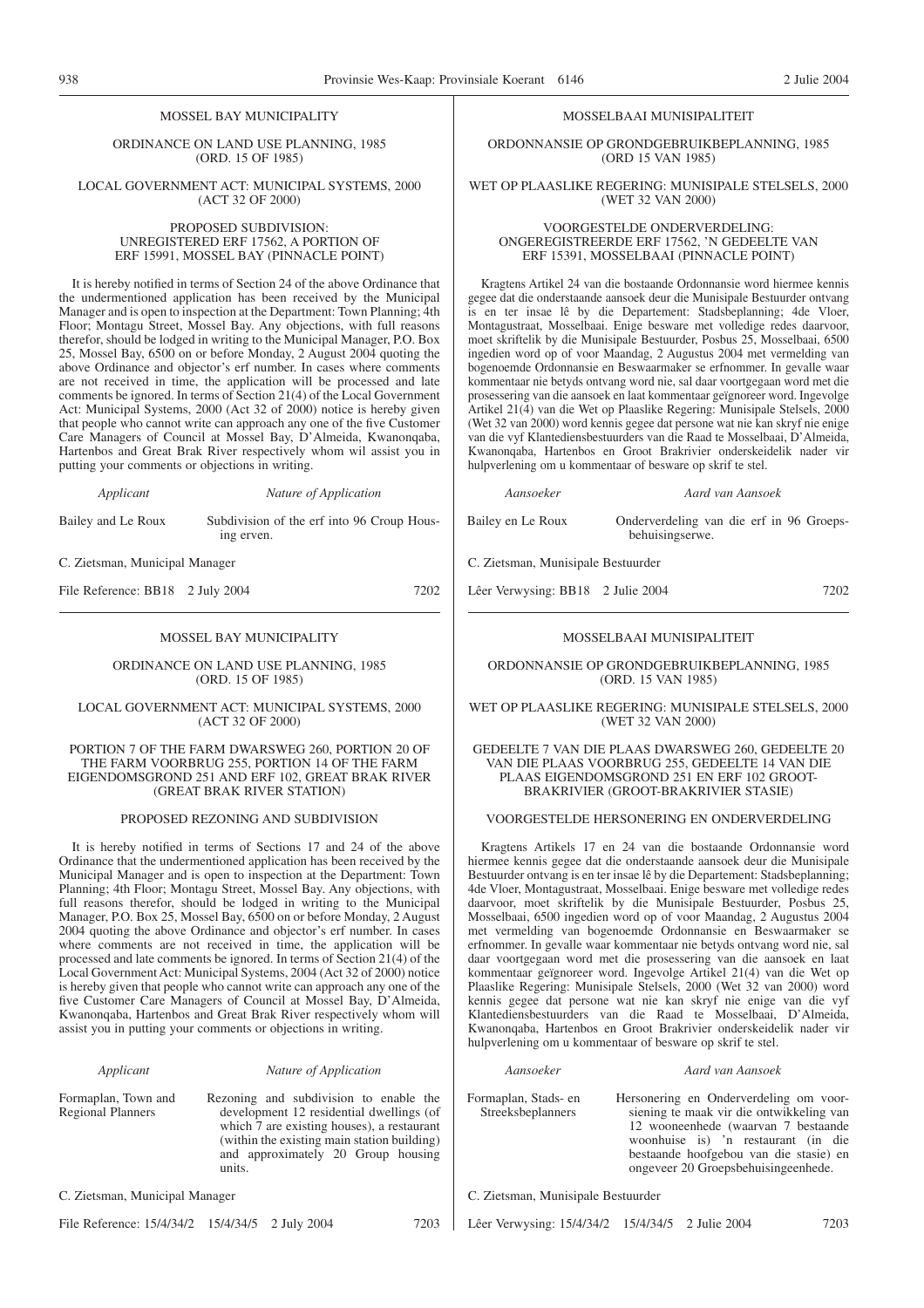### MOSSEL BAY MUNICIPALITY

### ORDINANCE ON LAND USE PLANNING, 1985 (ORD. 15 OF 1985)

### LOCAL GOVERNMENT ACT: MUNICIPAL SYSTEMS, 2000 (ACT 32 OF 2000)

### REMAINDER OF PORTION 254 OF THE FARM 5 BRAKKEFONTEIN, 220 PROPOSED REZONING AND SUBDIVISION

It is hereby notified in terms of Sections 17 and 24 of the above Ordinance that the undermentioned application has been received by the Municipal Manager and is open to inspection at the Department: Town Planning; 4th floor; Montagu Street, Mossel Bay. Any objections, with full reasons therefor, should be lodged in writing to the Municipal Manager, P.O. Box 25, Mossel Bay, 6500 on or before Monday, 2 August 2004 quoting the above Ordinance and objector's erf number. In cases where comments are not received in time, the application will be processed and late comments be ignored. In terms of Section 21(4) of the Local Government Act: Municipal Systems, 2000 (Act 32 of 2000) notice is hereby given that people who cannot write can approach any one of the five Customer Care Managers of Council at Mossel Bay, D' Almeida, Kwanonqaba, Hartenbos and Great Brak River respectively whom will assist you in putting your comments or objections in writting.

| Applicant                                                                            | Nature of Application                                                                                                                                                                                                     | Aansoeker                                                     | Aard van Aansoek                                                                                                                                                                                                            |
|--------------------------------------------------------------------------------------|---------------------------------------------------------------------------------------------------------------------------------------------------------------------------------------------------------------------------|---------------------------------------------------------------|-----------------------------------------------------------------------------------------------------------------------------------------------------------------------------------------------------------------------------|
| F.J. van der Walt                                                                    | Rezoning and subdivision of the Remainder<br>of Portion 254 of the farm 5 Brakke-<br>fontein, 220 into 51 erven                                                                                                           | F.J. van der Walt                                             | Hersonering en Onderverdeling van Restant<br>van Gedeelte 254 van die plaas 5 Brakke-<br>fontein 220, in 51 erwe.                                                                                                           |
| File Reference: 15/4/19/5                                                            |                                                                                                                                                                                                                           | Lêer Verwysing: 15/4/19/5                                     |                                                                                                                                                                                                                             |
| 15/4/19/2                                                                            |                                                                                                                                                                                                                           | 15/4/19/2                                                     |                                                                                                                                                                                                                             |
| C. Zietsman, Municipal Manager                                                       |                                                                                                                                                                                                                           | C. Zietsman, Munisipale Bestuurder                            |                                                                                                                                                                                                                             |
| 2 July 2004                                                                          | 7204                                                                                                                                                                                                                      | 2 Julie 2004                                                  | 7204                                                                                                                                                                                                                        |
|                                                                                      |                                                                                                                                                                                                                           |                                                               |                                                                                                                                                                                                                             |
|                                                                                      | SWARTLAND MUNICIPALITY                                                                                                                                                                                                    |                                                               | MUNISIPALITEIT SWARTLAND                                                                                                                                                                                                    |
|                                                                                      | <b>NOTICE 2/04/05</b>                                                                                                                                                                                                     |                                                               | KENNISGEWING 2/04/05                                                                                                                                                                                                        |
|                                                                                      | PROPOSED SUBDIVISION OF ERF 1352,<br><b>RIEBEEK KASTEEL</b>                                                                                                                                                               |                                                               | VOORGESTELDE ONDERVERDELING VAN ERF 1352,<br><b>RIEBEEK KASTEEL</b>                                                                                                                                                         |
| remainder ( $\pm$ 7000 m <sup>2</sup> ) and portion A ( $\pm$ 4970 m <sup>2</sup> ). | Notice is hereby given in terms of Section 24 of Ordinance 15 of 1985<br>that an application has been received for the subdivision of erf 1352 (in<br>extent 1,1970 ha), situated in Kloof Street, Riebeek Kasteel into a | m <sup>2</sup> ) en gedeelte A ( $\pm$ 4970 m <sup>2</sup> ). | Kennis geskied hiermee ingevolge artikel 24 van Ordonnansie 15 van<br>1985 dat 'n aansoek ontvang is vir die onderverdeling van erf 1352 (groot<br>1,1970 ha), geleë te Kloof Street, Riebeek Kasteel in 'n restant (± 7000 |

Further particulars are available during office hours (weekdays) at the office of the Chief: Planning and Development, Department Corporate Services, Municipal Office, Church Street, Malmesbury.

Any comments may be lodged in writing with the undersigned not later than 2 August 2004.

C F J van Rensburg, Municipal Manager

Municipal Office, Private Bag X52, Malmesbury

2 July 2004 7206

### MOSSELBAAI MUNISIPALITEIT

ORDONNANSIE OP GRONDGEBRUIKBEPLANNING, 1985 (ORD. 15 VAN 1985)

### WET OP PLAASLIKE REGERING: MUNISIPALE STELSELS, 2000 (WET 32 VAN 2000)

### RESTANT VAN GEDEELTE 254 VAN DIE PLAAS 5 BRAKKEFONTEIN, 220: VOORGESTELDE HERSONERING EN ONDERVERDELING

Kragtens Artikels 17 en 24 van die bostaande Ordonnansie word hiermee kennis gegee dat die onderstaande aansoek deur die Munisipale Bestuurder ontvang is en ter insae lê by die Departement: Stadsbeplanning; 4de vloer, Montagustraat, Mossselbaai. Enige besware met volledige redes daarvoor, moet skriftelik by die Munisipale Bestuurder, Posbus 25, Mosselbaai, 6500 ingedien word op of voor Maandag, 2 Augustus 2004 met vermelding van bogenoemde Ordonnansie en Beswaanmaker se erfnommer. In gevalle waar kommentaar nie betyds ontvang word nie, sal daar voortgegaan word met die prosessering van die aansoek en laat kommentaar geignoreer word. Ingevolge Artikel 21 (4) van die Wet op Plaaslike Regering: Munisipale Stelsels, 2000 (Wet 32 van 2000) word kennis gegee dat persone wat nie kan skryf nie enige van die vyf Klantediensbestuurders van die Raad te Mosselbaai, D' Almeida, Kwanonqaba, Hartenbos en Groot Brakrivier onderskeidelik nader vir hulpverlening om u kommentaar of besware op skrif te stel.

Verdere besonderhede is gedurende gewone kantoorure (weeksdae) by die kantoor van die Hoof: Beplanning en Ontwikkeling, Departement Korporatiewe Dienste, Munisipale Kantoor, Kerkstraat, Malmesbury beskikbaar.

Enige kommentaar kan skriftelik by die ondergetekende ingedien word nie later nie as 2 Augustus 2004.

C F J van Rensburg, Munisipale Bestuurder

Munisipale Kantoor, Privaatsak X52, Malmesbury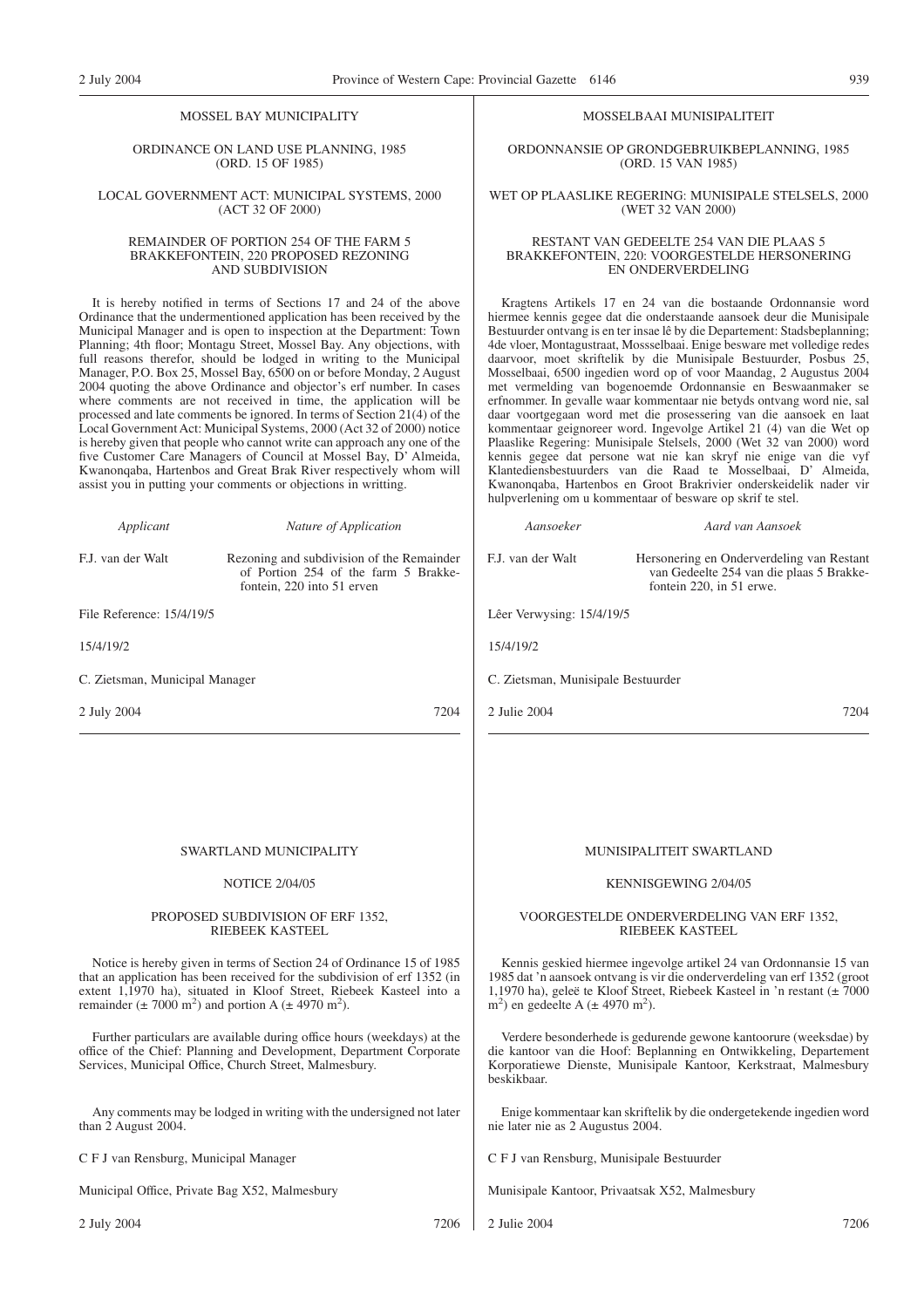### NOTICE 05/04/05 CLOSURE OF PORTION STREET ADJACENT TO ERVEN 280, 281, 285, 286, 309, 313 AND 894 RIEBEEK KASTEEL Notice is hereby given in terms of section 137(1) of Ordinance 20 of 1974 that portion street adjacent to erven 280, 281, 285, 286, 309, 313 AND 894, Riebeek Kasteel, has been closed. (S/8186/26 V1 p.33) C F J van Rensburg, Municipal Manager Municipal Office, Private Bag X52, Malmesbury KENNISGEWING 5/04/05 C F J van Rensburg, Munisipale Bestuurder Munisipale Kantoor, Privaatsak X52, Malmesbury

2 July 2004 7205

### SWARTLAND MUNICIPALITY

SWARTLAND MUNICIPALITY

### NOTICE 4/04/05

### PROPOSED SUBDIVISION OF ERF 1730, MOORREESBURG

Notice is hereby given in terms of Section 24 of Ordinance 15 of 1985 that an application has been received for the subdivision of erf 1730 in extent  $1689 \text{ m}^2$ , situated c/o Uitsig- and Tuin Street; Moorreesburg into a remainder ( $\pm$  1041 m<sup>2</sup>) and portion A ( $\pm$  684 m<sup>2</sup>).

Further particulars are available during office hours (weekdays) at the office of the Chief: Planning and Development, Department Corporate Services, Municipal Office, Church Street, Malmesbury.

Any comments may be lodged in writing with the undersigned not later than 2 August 2004.

C F J van Rensburg, Municipal Manager

Municipal Office, Private Bag X52, Malmesbury

2 July 2004 7207

### SWARTLAND MUNICIPALITY

### NOTICE 3/04/05

### PROPOSED SUBDIVISION OF ERF 174, RIEBEEK KASTEEL

Notice is hereby given in terms of Section 24 of Ordinance 15 of 1985 that an application has been received for the subdivision of Erf 1730 in extent 3 569 m<sup>2</sup>, situated in Piet Retief Street, Riebeek Kasteel into a remainder  $(\pm 2.168 \text{ m}^2)$  and portion A  $(\pm 1.401 \text{ m}^2)$ .

Further particulars are available during office hours (weekdays) at the office of the Chief: Planning and Development, Department Corporate Services, Municipal Office, Church Street, Malmesbury.

Any comments may be lodged in writing with the undersigned not later than 2 August 2004.

C F J van Rensburg, Municipal Manager

Municipal Office, Private Bag X52, Malmesbury

2 July 2004 7208

MUNISIPALITEIT SWARTLAND

SLUITING VAN GEDEELTE STRAAT GRENSEND AAN ERWE 280, 281, 285, 286, 309, 313 EN 894, RIEBEEK KASTEEL

Kennis geskied hiermee ingevolge artikel 137(1) van Ordonnansie 20 van 1974 dat gedeelte straat grensende aan erwe 280, 281, 285, 286, 309, 313 EN 894, Riebeek Kasteel gesluit is. (S/8186/26 V1 p.33)

2 Julie 2004 7205

### MUNISIPALITEIT SWARTLAND

### KENNISGEWING 4/04/05

### VOORGESTELDE ONDERVERDELING VAN ERF 1730, MOORREESBURG

Kennis geskied hiermee ingevolge artikel 24 van Ordonnansie 15 van 1985 dat 'n aansoek ontvang is vir die onderverdeling van erf 1730 groot 1689 m<sup>2</sup>, geleë h/v Uitsig- en Tuinstraat, Moorreesburg in 'n restant (± 1041 m<sup>2</sup>) en gedeelte A (± 648 m<sup>2</sup>).

Verdere besonderhede is gedurende gewone kantoorure (weeksdae) by die kantoor van die Hoof: Beplanning en Ontwikkeling, Departement Korporatiewe Dienste, Munisipale Kantoor, Kerkstraat, Malmesbury beskikbaar.

Enige kommentaar kan skriftelik by die ondergetekende ingedien word nie later nie as 2 Augustus 2004.

C F J van Rensburg, Munisipale Bestuurder

Munisipale Kantoor, Privaatsak X52, Malmesbury

2 Julie 2004 7207

### MUNISIPALITEIT SWARTLAND

### KENNISGEWING 3/04/05

### VOORGESTELDE ONDERVERDELING VAN ERF 174, RIEBEEK KASTEEL

Kennis geskied hiermee ingevolge artikel 24 van Ordonnansie 15 van 1985 dat 'n aansoek ontvang is vir die onderverdeling van Erf 174 groot 3 569 m2 , geleë te Piet Retiefstraat, Riebeek Kasteel in 'n restant (± 2 168  $m<sup>2</sup>$ ) en gedeelte A ( $\pm$  1 401 m<sup>2</sup>).

Verdere besonderhede is gedurende gewone kantoorure (weeksdae) by die kantoor van die Hoof: Beplanning en Ontwikkeling, Departement Korporatiewe Dienste, Munisipale Kantoor, Kerkstraat, Malmesbury beskikbaar.

Enige kommentaar kan skriftelik by die ondergetekende ingedien word nie later nie as 2 Augustus 2004.

CF J van Rensburg, Munisipale Bestuurder

Munisipale Kantoor, Privaatsak X52, Malmesbury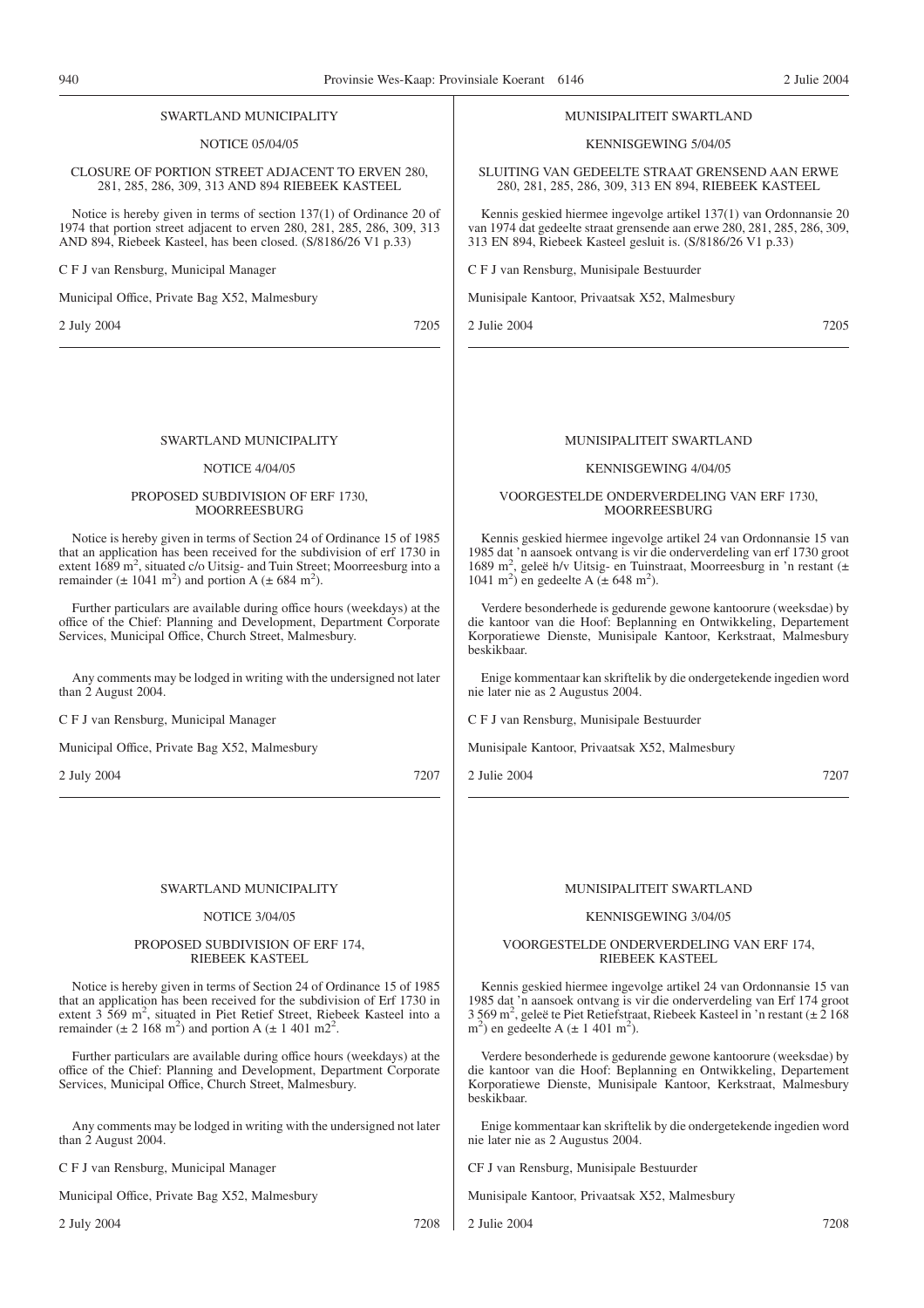### SWARTLAND MUNICIPALITY

### NOTICE 1/04/05

### PROPOSED SUBDIVISION OF ERF 241, ABBOTSDALE

Notice is hereby given in terms of Section 24 of Ordinance 15 of 1985 that an application has been received for the subdivision of Erf 241 (in extent  $2\overline{701}$  m<sup>2</sup>), situated Kloof Street, Abbotsdale into three portions of  $\pm$  900 m<sup>2</sup> each.

Further particulars are available during office hours (weekdays) at the office of the Chief: Planning and Development, Department Corporate Services, Municipal Office, Church Street, Malmesbury.

Any comments may be lodged in writing with the undersigned not later than 2 August 2004.

C F J van Rensburg, Municipal Manager

Municipal Office, Private Bag X52, Malmesbury

2 July 2004 7209

### SWELLENDAM MUNICIPALITY

### APPLICATION FOR DEPARTURE: REMAINDER OF PORTION 1 OF THE FARM RHEE HEUVEL A No. 363, SWELLENDAM: MTN BASE STATION LUIPAARDSBERG

Notice is hereby given in terms of section 15(2)(a) of the Land Use Planning Ordinance, 1985 (Ordinance 15 of 1985) that Council has received an application for a departure as set out below. This application is to be considered by Council and will be available for inspection at the Municipal Offices, Swellendam.

*Applicant:* MTN (Mobile Telephone Networks)

*Property:* Rem of Portion 1 of Rhee Heuvel A No. 363

*Owner:* Johann David Beyers

*Size:* 429.3146 Ha

*Proposal:* MTN Base Station

*Existing zoning:* Agricultural l

Written, legal and fully motivated objections/comments, if any, must be lodged in writing with the undersigned on or before 2 August 2004. Any person who cannot write may visit the Municipal Office, Swellendam, during office hours to be assisted in writing down their objections.

T. Botha, Municipal Manager

Municipal Office, Swellendam

Notice 77/2004

2 July 2004 7210

### MUNISIPALITEIT SWARTLAND

KENNISGEWING 1/04/05

VOORGESTELDE ONDERVERDELING VAN ERF 241, ABBOTSDALE

Kennis geskied hiermee ingevolge artikel 24 van Ordonnansie 15 van 1985 dat 'n aansoek ontvang is vir die onderverdeling van Erf 241 (groot 2 701 m2 ), geleë te Kloofstraat, Abbotsdale in drie gedeeltes van  $\pm$  900 m<sup>2</sup> elk.

Verdere besonderhede is gedurende gewone kantoorure (weeksdae) by die kantoor van die Hoof: Beplanning en Ontwikkeling, Department Korporatiewe Dienste, Munisipale Kantoor, Kerkstraat, Malmesbury beskikbaar.

Enige kommentaar kan skriftelik by die ondergetekende ingedien word nie later nie as 2 Augustus 2004.

C F J van Rensburg, Munisipale Bestuurder

Munisipale Kantoor, Privaatsak X52, Malmesbury

2 Julie 2004 7209

### SWELLENDAM MUNISIPALITEIT

### AANSOEK OM AFWYKING: RESTANT VAN GEDEELTE 1 VAN DIE PLAAS RHEE HEUVEL A No 363, SWELLENDAM; MTN BASIS STASIE LUIPAARDSBERG

Kennis geskied hiermee ingevolge die bepalings van artikel 15(2)(a) van die Ordonnansie op Grondgebruikbepaling, 1985 (Ordonnansie 15 van 1985) dat 'n aansoek om afwyking deur die Raad oorweeg gaan word. Verdere besonderhede van die voorstelle gedurende kantoorure by die Munisipale kantoor, Swellendam, ter insae.

*Aansoeker:* MTN (Mobile Telephone Networks)

*Eiendom:* Rest. van Ged 1 van Rhee Heuvel A No 363

*Eienaar:* Johann David Beyers

*Grootte:* 429,3143 Ha

*Voorstel:* MTN Basis Stasie

*Huidige Sonering:* Lanbou 1

Skriftelike, regsgeldige en goed gemotiveerde besware/kommentaar, teen die voorstel, indien enige, moet die ondergetekende voor of op 2 Augustus 2004 bereik. Persone wat nie kan skryf nie sal gedurende kantoorure by die Munisipale Kantoor, Swellendam, gehelp word om hulle besware neer te skryf.

T. Botha, Munisipale Bestuurder

Munisipale Kantoor, Swellendam

Kennisgewing 77/2004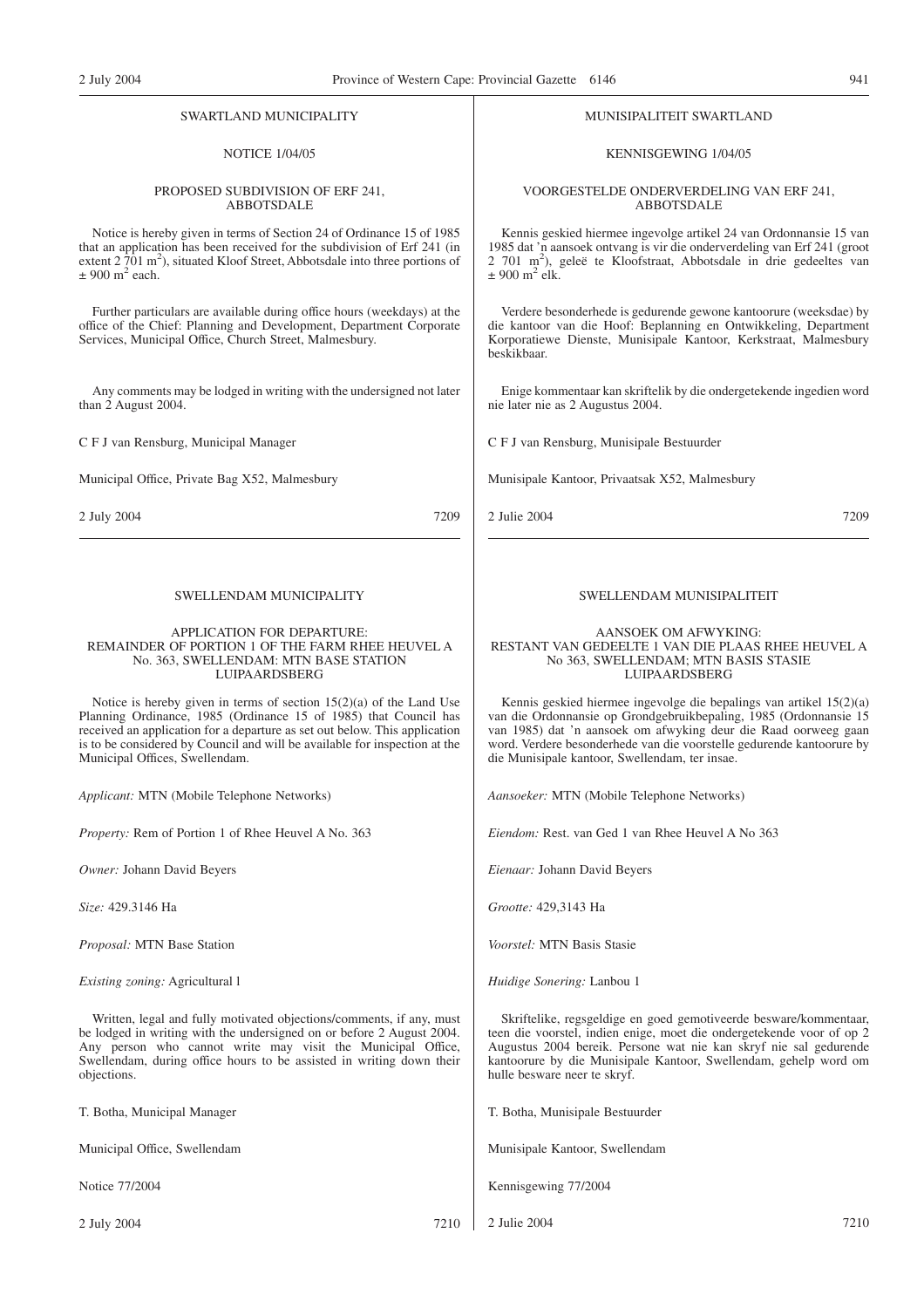### THEEWATERSKLOOF MUNICIPALITY

### REZONING, SUBDIVISION AND DEPARTURE: PORTION OF THE FARM RADYN NO 24, VILLIERSDORP

Notice is hereby given in terms of the undermentioned ordinances, regulations and acts, that the Theewaterskloof Municipality received an application for the rezoning, subdivision and departure of the relevant erf. The application is available for comment during office hours (08h00- 13h00) and (14h00-16h00) from 18 June 2004 to 30 July 2004 at the Municipal Offices in Caledon and Villiersdorp.

Any written comments or objections, as well as reasons therefor, should be submitted to the Municipal Manager, PO Box 24, Caledon 7230 or submitted at the Municipal Offices in Caledon or Villiersdorp including your name, contact details and stating the reference number.

*Reference number:* L/183

*Notice number:* KOR. 83

*Relevant Properties:* Portion of the Farm Radyn No 24, Villiersdorp

*Proposed development:* The proposed development of the relevant properties comprises a subsidised housing project. Provision is made for a total of 611 residential erven, public open space erven and roads.

APPLICATION IN TERMS OF THE LAND USE PLANNING ORDI-NANCE, 1985 (NO. 15 OF 1985)

*Applicant:* Urban Dynamics Western Cape Town and Regional Planners on behalf of Theawaterskloof Municipality

### *Nature of the application:*

- The Rezoning in terms of Section 17 of a 4.67 ha, 4.09 ha and 2.39 ha portion of the Farm Radyn No 24, Villiersdorp from Undetermined Zone to Subdivisional Area for Single Residential Zone, Single Residential Zone with consent for education, designated Open Space Zone, designated Authority Zone, and designated Transport Zone.
- The Subdivision in terms of Section 24 of a 4.67 ha portion of the Farm Radyn No 24, Villiersdorp for 245 Single Residential Zone erven, 9 erf designated as Authority Zone, 6 erven designated as Open Space Zone and erven designated as Transport Zone.
- The Subdivision in terms of Section 24 of a 4.09 ha portion of the Farm Radyn No 24, Villiersdorp for 229 Single Residential Zone erven, 1 Single Residential Zone erf with consent for Education, 7 erven designated as Open Space Zone and erven designated as Transport Zone.
- The Subdivision in terms of Section 24 of a 2.39 ha portion of the Farm Radyn No 24, Villiersdorp for 137 Single Residential Zone erven, 2 erven designated as Open Space Zone and erven designated as Transport Zone.
- Application for Departure in terms of Section  $15(1)(a)(i)$  for the relaxation of the following building lines for erven zoned as Single Residential Zone, according to the Villiersdorp Town Planning Scheme Regulations:
	- 3 m to 0 m for one lateral building line
	- 3 m to 1,35 m for the other building line
	- 3 m to 2 m for rear building line
	- 4 m to 2 m far street building line

APPLICATION IN TERMS OF THE ENVIRONMENT CONSERVA-TION ACT, 1989 (NO 73 OF 1988)

*Applicant:* Theewaterskloof Municipality

### *Nature of the application:*

Authorisation for the proposed subsidised housing project and

### THEEWATERSKLOOF MUNISIPALITEIT

HERSONERING, ONDERVERDELING EN AFWYKING: GEDEELTE VAN DIE PLAAS RADYN NR 24, VILLIERSDORP

Kennis word hiermee, ingevolge die ondergenoemde ordonnansies, regulasies en wette, gegee dat die Theewaterskloof Munisipaliteit 'n aansoek ontvang het vir die hersonering, onderverdeling en afwyking op die betrokke eiendom. Die aansoek is vir insette beskikbaar vanaf 18 Junie 2004 tot 30 Julie 2004 tydens kantoorure (08h00-13h00) en (14h00-16h00) by Munisipale Kantore te Caledon en Villiersdorp.

Enige geskrewe kommentare of besware, asook redes daarvoor, moet gerig word aan die Munisipale Bestuurder, Posbus 24, Caledon, 7230 of ingedien word by die Munisipale Kantore te Caledon of Villiersdorp tesame met u naam, kontakbesonderhede en die verwysingsnommer.

*Verwysingsnr:* L/183

*Kennisgewingnr:* KOR. 83

*Betrokke eiendomme:* Gedeelte van die Plaas Radyn Nr 24, Villlersdorp

*Voorgestelde ontwikkeling:* Die voorgestelde ontwikkeling van die betrokke eiendomme behels 'n gesubsidieërde behuisingsprojek. Voorsiening word gemaak vir 'n totaal van 611 residensiële erwe, erwe gereserveer vir oopruimte doeleindes, erwe gereserveer vir owerheidsdoeleindes en paaie.

AANSOEK INGEVOLGE DIE ORDONNANSIE OP GROND-GEBRUIKBEPLANNING, 1885 (NR 15 VAN 1985)

*Aansoeker:* Urban Dynamics Wes-Kaap Stads- en Streekbeplanners namens Theewaterskloof Munisipaliteit

*Aard van aansoek:*

- Die Hersonering van 'n 4.67 ha, 4.09 ha en 2.39 ha gedeelte van die Plaas Radyn Nr 24, Villiersdorp in terme van Artikel 17 vanaf Onbepaalde Sone na Onderverdelingsgebied vir residensiële Sone I, Residensiële Sone I met Vergunning vir Onderwys, erwe gereserveer as Oopruimte Sone, erwe gereserveer as Owerheidsone en erwe gereserveer as Vervoersone.
- Die Onderverdeling 'n 4.67 ha gedeelte van die Plaas Radyn Nr 24, Villiersdorp in terme van Artikel 24 vir 245 Residensiële Sone I erwe, 1 erf gereserveer as Owerheidsone, 6 erwe gereserveer as Oopruimte Sone en erwe gereserveer as Vervoer Sone.
- Die Onderverdeling van 'n 4.09 ha gedeelte van die Plaas Radyn Nr 24, Villiersdorp in terme van Artikel 24 vir 229 Residensiële Sone I erwe, 7 erwe gereserveer as Oopruimte Sone en erwe gereserveer as Vervoersone.
- Die Onderverdeling van 'n 2,39 ha gedeelte van die Plaas Radyn Nr 24, Villiersdorp in terme van Artikel 24 vir 137 Residensiële Sone I erwe, Residensiële Sone I erwe met Vergunning vir Onderwys, 2 erwe gereserveer as Oopruimte Sone en erwe gereserveer as Vervoersone.
- Aansoek om Afwyking in terme van Artikel 15(1)(a)(i) vir boulynverslapping van erwe gesoneer as Enkel Woonsone ingevolge die Villiersdorp Dorp Skema Regulasies
	- 3 m na 0 m vir een syboulyn
	- 3 m na 1.35 m vir die ander syboulyn
	- 3 m na 2 m vir agterboulyn
	- 4 m na 2 m vir straatboulyn

### AANSOEK INGEVOLGE DIE WET OP OMGEWINGSBEWARING, 1989 (NR 73 VAN 1989)

*Aansoeker:* Theewaterskloof Munisipaliteit

*Aard van aansoek:*

Magtiging vir die voorgestelde ontwikkeling en gepaardgaande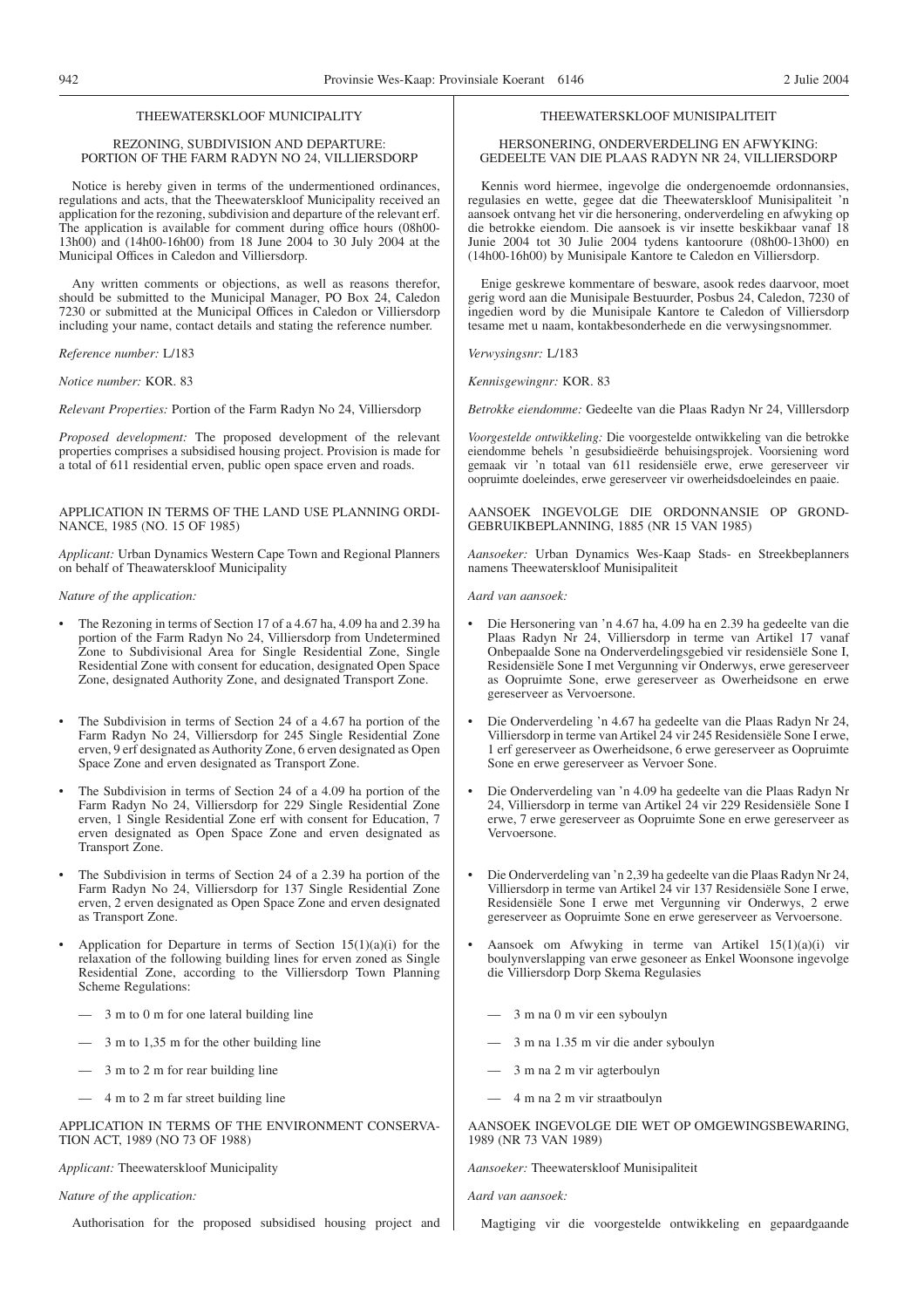associated infrastructure as described above is sought from the relevant authority (Western Cape Department of Environmental Affairs and Development Planning) in terms of the provisions of the Regulations published in Government Notice Nos R1182 and R1183 of 5 September 1997, as amended, promulgated in terms of Sections 21, 26 and 28 of the Environment Conservation Act, 1989 (No. 73 of 1989).

### *Invitation to comment:*

Interested and affected parties are invited to comment on or raise any concerns about any aspect of the proposed development. Such comment or concerns must be lodged in writing with the Theewaterskloof Municipality in the manner described above. The closing date for comments is given above.

### APPLICATION IN TERMS OF TNE NATIONAL HERITAGE RESOURCES ACT, 1999 (NO 25 OF 1999)

### *Applicant:* Theewaterskloof Municipality

### *Nature of the application:*

Approval for the proposed subsidised housing project and associated infrastructure as described above is sought in terms of Section 38 of the National Heritage Resources Act, 1999 (No 25 of 1999), subject to the provisions of Section 38(8) of the said Act.

### *Invitation to comment:*

Interested and affected parties are invited to comment on or raise any concerns about any aspect of the proposed development. Such comment or concerns must be lodged in writing with the Theewaterskloof Municipality in the manner described above. The closing date for comments is given above.

2 July 2004 7211

### THEEWATERSKLOOF: MUNICIPALITY

### REZONING, SUBDIVISION AND DEPARTURE: A PORTION OF REMAINDER ERF 595 GREYTON

Notice is hereby given in terms of the under-mentioned ordinances, regulations and acts, that the Theewaterskloof Municipality received an application for the rezoning, subdivision and departure of the relevant property. The application is available for comment from 18 June 2004 to 30 July 2004 during office hours (08h00-13h00 and 14h00-16h00) at the municipal offices in Caledon and Greyton.

Any written comments or objections, as well as reasons therefor, should be addressed to the Municipal Manager PO Box 24 Caledon 7230 or submitted at the municipal offices at Caledon or Greyton and include your name, contact details and the reference number.

*Reference number:* L/185

*Notice number:* KOR. 85

*Relevant Properties:* A Portion of Remainder Erf 595 Greyton

*Proposed development:* The proposed development of the relevant properties comprises a subsidised housing project. Provision is made for 73 residential erven, open space erven and roads.

APPLICATION IN TERMS OF THE LAND USE PLANNING ORDINANCE, 1985 (NO. 15 OF 1985)

*Applicant:* Urban Dynamics Western Cape Town and Regional Planners on behalf of Theewaterskloof Municipality

### *Nature of the application:*

The Rezoning in terms of Section 17 of a 2.25 ha Portion of Remainder Erf 595 Greyton from Undetermind Zone to Subdivisional Area for Residential Zone I, Open Space Zone I and Transport Zone II

grondgebruike en infrastruktuur soos hierbo beskryf, word verlang van die betrokke owerheid (Wes-Kaapse Departement van Omgewingsake en Ontwikkelingsbeplanning) ingevolge die bepalings van die Regulasies soos gepubliseer in die Regeringskennisgewing No. R1182 en R1183 van 5 September 1997 (soos gewysig) gepromulgeer ingevolge Artikels 21, 26 en 28 van die Wet op Omgewingsbewaring, 1989 (Nr 73 van 1989).

### *Uitnodiging vir kommentaar:*

Geïnteresseerde partye en belangegroepe word uitgenooi om kommentaar te lewer op, of om enige kwessie te lig rakende enige aspekte van die voorgestelde ontwikkeling. Sodanige geskrewe kommentaar of insette moet ingehandig word by Theewaterskloof Munisipaliteit op die manier soos bo beskryf. Die sluitingsdatum vir kommentaar word bo aangetoon.

### TERME VAN DIE WET OP NASIONALE ERFENIS HULPBRONNE, 1999 (NR 25 VAN 1999)

*Aansoeker:* Theewaterskloof Munisipaliteit

*Aard van aansoek:*

Goedkeuring vir die voorgestelde gesubsieërde behuisingsprojek en gepaardgaande infrastruktuur soos bo beskryf word verlang in terme van Artikel 38 van die Wet op Nasionale Erfenis Hulpbronne, 1999 (Nr 25 van 1999), onderhewig aan die bepalings van Artikel 38(8) van hierdie Wet.

### *Uitnodiging vir kommentaar:*

Geïnteresseerde partye en belangegroepe word uitgenooi om kommentaar te lewer op, of om enige kwessie te lig rakende enige aspekte van die voorgestelde ontwikkeling. Sodanige geskrewe kommentaar of insette moet ingehandig word by Theewaterskloof Munisipaliteit op die manier soos bo beskryf. Die sluitingsdatum vir kommentaar word bo aangetoon.

### 2 Julie 2004 7211

### THEEWATERSKLOOF MUNISIPALITEIT

### HERSONERING, ONDERVERDELING EN AFWYKING: 'N GEDEELTE VAN RESTANT ERF 595 GREYTON

Kennis geskied hiermee, ingevolge die ondergenoemde ordonnansies, regulasies en wette, dat die Theewaterskloof Munisipaliteit 'n aansoek ontvang het vir die hersonering, onderverdeling en afwyking van die betrokke eiendomme. Die aansoek is vir kommentaar beskikbaar vanaf 18 Junie 2004 tot 30 Julie 2004 tydens kantoorure (08h00-13h00 en 14h00-18h00) by die Munsipale Kantore te Caledon on Greyton.

Enige geskrewe kommentare of besware, asook redes daarvoor, moet gerig word aan die Munisipale Bestuurder Posbus 24 Caledon 7230 of ingedien word by die munisipale kantore te Caledon of Greyton tesame met u naam, kontakbesonderhede en die verwysingsnommer.

*Verwysingsnr:* L/185

*Kennisgewingnr:* KOR. 85

*Betrokke eiendomme:* 'n Gedeelte van Restant Erf 595 Greyton.

*Voorgestelde ontwikkeling:* Die voorgestelde ontwikkeling van die betrokke eiendomme behels 'n gesubsidieërde behuisingsprojek wat voorsieningmaak vir 73 residensiële erwe, oopruimtes en paaie.

AANSOEK INGEVOLGE DIE ORDONNANSIE OP GROND-GEBRUIKBEPLANNING, 1985 (NR 15 VAN 1985)

*Aansoeker:* Urban Dynamics Wes-Kaap Stads- en Streekbeplanners

### *Aard van aansoek:*

• Die Hersonering van 'n 2.25 ha gedeelte van Restant Erf 595 Greyton in terme van Artikel 17 vanaf Onbepaalde Sone na Onderverdelingsgebied vir Residensiële Sone I, Oopruimtesone I en Vervoer Sone II.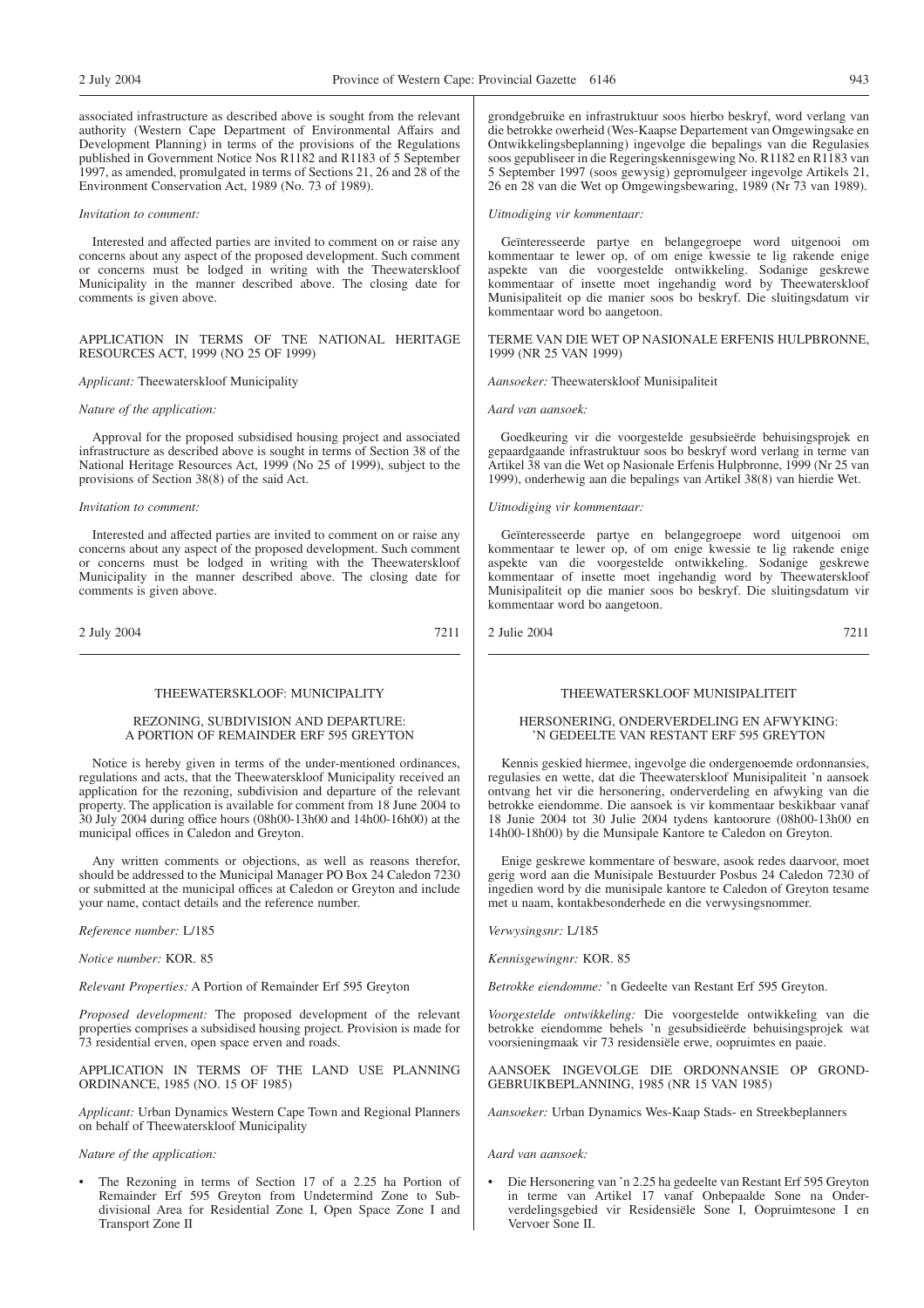- The Subdivision in terms of Section 24 of a 2.25 ha Portion of Remainder Erf 595 Greyton for 73 Residential Zone I erven, 2 Open Space Zone I and Transport Zone 11 erven,
- Application for Departure in terms of Section  $15(1)(a)(i)$  for building line relaxation from 2 m to 0 m for only one lateral boundary of erven zoned as Residential Zone I, according to the Section 8 Zoning Scheme Regulations

APPLICATION IN TERMS OF THE ENVIRONMENT CONSERVATION ACT, 1989 (NO 73 OF 1989) *Applicant:* Theewaterskloof Municipality

### *Nature of the application:*

Authorisation for the proposed subsidised housing project and associated infrastructure as described above is sought from the relevant authority (Western Cape Department of Environmental Affairs and Development Planning) in terms of the provisions of the Regulations published in Government Notice Nos R1182 and R1183 of 5 September 1997, as amended, promulgated in terms of Sections 21, 26 and 28 of the Environment Conservation Act, 1989 (No. 73 of 1989).

### *Invitation to comment:*

Interested and affected parties are invited to comment on or raise any concerns about any aspect of the proposed development. Such comment or concerns must be lodged in writing with the Theewaterskloof Municipality in the manner described above. The closing date for comments is given above.

APPLICATION IN TERMS OF THE NATIONAL HERITAGE RE-SOURCES ACT, 1999 (NO 25 OF 1999)

### *Applicant:* Theewaterskloof Municipality

### *Nature of the application:*

Approval for the proposed subsidised housing project and associated infrastructure as described above is sought in terms of Section 38 of the National Heritage Resources Act, 1999 (No 25 of 1999), subject to the provisions of Section 38(8) of the said Act.

### *Invitation to comment:*

Interested and affected parties are invited to comment on or raise any concerns about any aspect of the proposed development. Such comment or concerns must be lodged in writing with the Theewaterskloof Municipality in the manner described above. The closing date for comments is given above.

2 July 2004 7212

### THEEWATERSKLOOF MUNICIPALITY

### REZONING, SUBDIVISION AND DEPARTURE: PORTION OF THE ERF 289, RIVIERSONDEREND

Notice is hereby given in terms of the under-mentioned ordinances, regulations and acts, that the Theewaterskloof Municipality received an application for the rezoning, subdivision and departure of the relevant erf. The application is available for comment from 18 June 2004 to 30 July 2004 during office hours (08h00-13h00) and (14h00-16h00) at the Municipal offices in Riviersonderend and Caledon.

Any written comments or objections, as well as reasons therefor, should be addressed to the Municipal Manager PO Box 24 Caledon 7230 or submitted at the municipal offices at Riviersonderend or Caledon and include your name, contact details and the reference number.

*Reference number:* L/184

*Notice number:* KOR. 84

*Relevant Properties:* Portion of the Erf 289, Riviersonderend

*Proposed development:* The proposed development of the relevant

- Die Onderverdeling van 2.25 ha gedeelte van Restant Erf 595 Greyton in terme van Artikel 24 vir 73 Residensiële Sone I erwe, 2 Oopruimtesone I erwe en Vervoersone II.
- Aansoek om Afwyking in terme van Artikel 15(1)(a)(i) vir boulynverslapping van 2 m na 0 m van slegs een sygrens van 'n erf gesoneer vir Residensiele Sone I ingevolge die Artikel 8 Skema Regulasies.

AANSOEK lNGEVOLGE DIE WET OP OMGEWINGSBEWARING, 1989 (NR 73 VAN 1989) *Aansoeker:* Theewaterskloof Munisipaliteit

### *Aard van aansoek:*

Magtiging vir die voorgestelde ontwikkeling en gepaardgaande grondgebruike en infrastruktuur soos hierbo beskryf, word verlang van die betrokke owerheid (Wes-Kaapse Departement van Omgewingsake en Ontwikkelingsbeplanning) ingevolge die bepalings van die Regulasies soos gepubliseer in die Regeringskennisgewing No. R1182 en R1183 van 5 September 1997 (soos gewysig) gepromulgeer ingevolge Artikels 21, 26 en 28 van die Wet op Omgewingsbewaring, 1989 (Nr 73 van 1989).

### *Uitnodiging vir kommentaar:*

Geïnteresseerde partye en belangegroepe word uitgenooi om kommentaar te lewer op, of om enige kwessie te lig rakende enige aspekte van die voorgestelde ontwikkeling. Sodanige geskrewe kommentaar of insette moet ingehandig word by Theewaterskloof Munisipaliteit op die manier soos bo beskryf. Die sluitingsdatum vir kommentaar word bo aangetoon.

AANSOEK IN TERME VAN DIE WET OP NASIONALE ERFENIS HULRBRONNE, 1999 (NR 25 VAN 1999)

*Aansoeker:* Theewaterskloof Munisipaliteit

*Aard van aansoek:*

Goedkeuring vir die voorgestelde gesubsieërde behuisingsprojek en gepaardgaande infrastuktuur soos bo beskryf word verlang in terme van Artikel 38 van die Wet op Nasionale Erfenis Hulpbronne, 1999 (Nr 25 van 1999), onderhewig aan die bepalings van Artikel 38(8) van hierdie Wet.

### *Uitnodiging vir kommentaar:*

Geïnteresseerde partye en belangegroepe word uitgenooi om kommentaar te lewer op, of om enige kwessie te lig rakende enige aspekte van die voorgestelde ontwikkeling. Sodanige geskrewe kommentaar of insette moet ingehandig word by Theewaterskloof Munisipaliteit op die manier soos bo beskryf. Die sluitingsdatum vir kommentaar word bo aangetoon.

2 Julie 2004 7212

### THEEWATERSKLOOF MUNISIPALITEIT

### HERSONERING, ONDERVERDELING EN AFWYKING: GEDEELTE VAN DIE ERF 289, RIVIERSONDEREND

Kennis geskied hiermee, ingevolge die ondergenoemde ordonnansies, regulasies en wette, dat die Theewaterskloof Munisipaliteit 'n aansoek ontvang het vir die hersonering, onderverdeling en afwyking van die betrokke eiendomme. Die aansoek is vir kommentaar beskikbaar vanaf 18 Junie 2004 tot 30 Julie 2004 tydens kantoorure (08h00-13h00 en 14h00-16h00) by die Munsipale Kantore te Caledon en Riviersonderend

Enige geskrewe kommentare of besware, asook redes daarvoor, moet gerig word aan die Munisipale Bestuurder Posbus 24 Caledon 7230 of ingedien word by die munisipale kantore te Caledon of Riviersonderend, tesame met u naam, kontakbesonderhede en die verwysingsnommer.

*Verwysingsnr:* L/184

*Kennisgewingnr:* KOR. 84

*Betrokke eiendomme:* Gedeelte van die Erf 289, Riviersonderend

*Voorgestelde ontwikkeling:* Die voorgestelde ontwikkellng van die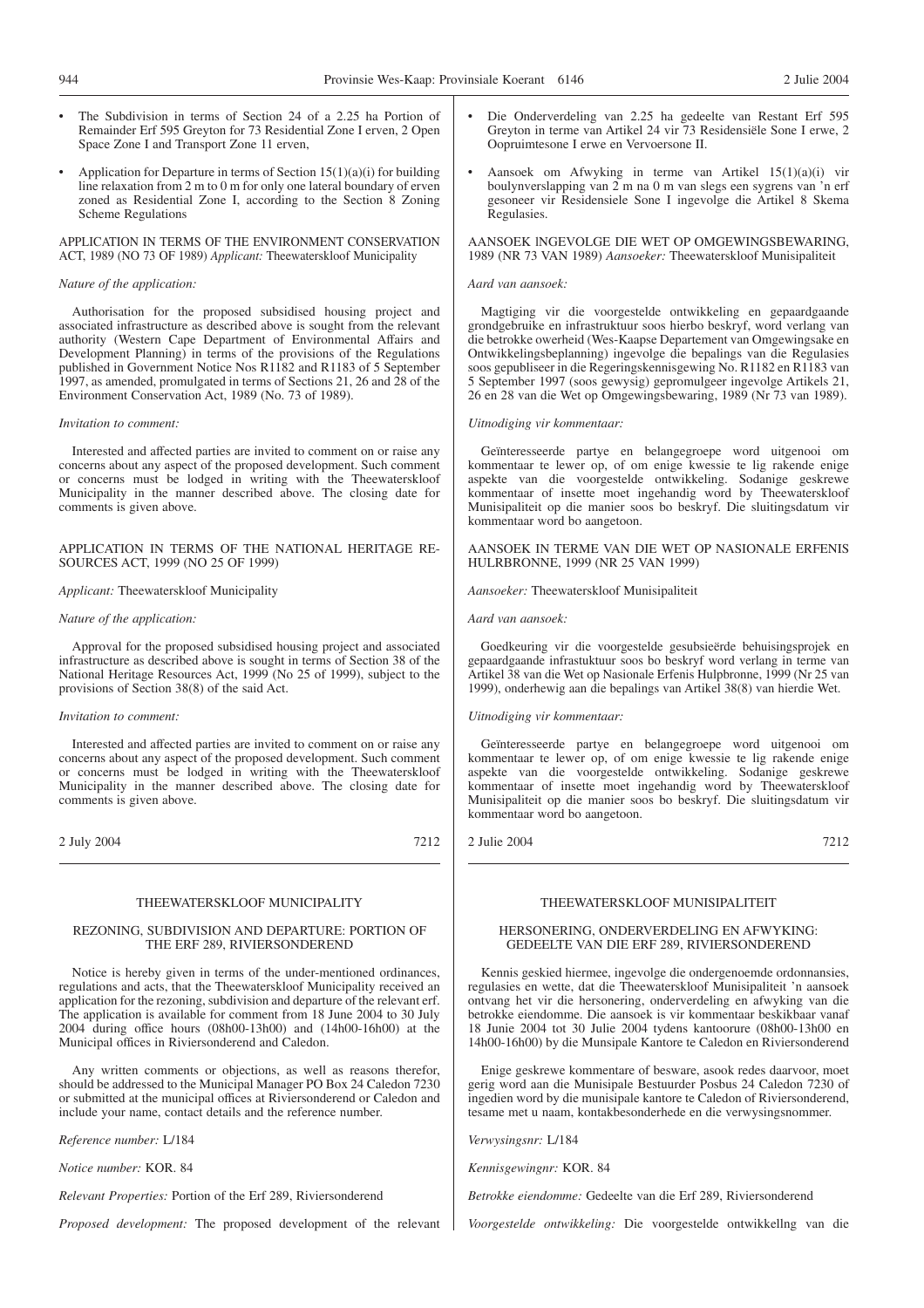properties comprises a subsidised housing project. Provision is made for a total of 315 residential erven and roads.

APPLICATION IN TERMS OF THE LAND USE PLANNING ORDI-NANCE, 1985 (NO. 15 OF 1985)

*Applicant:* Urban Dynamics Western Cape Town and Regional Planners on behalf of Theewaterskloof Municipality

### *Nature of the application:*

- The Rezoning in terms of Section 17 of a 3.88 ha and 3.12 ha portion of the Erf 289, Riviersonderend from Undetermined Zone to Subdivisionai Area for Residential Zone I and Transport Zone II.
- The Subdivision of the 3.88 ha portion of Erf 289 Riviersonderend in terms of Section 24 for 174 Residential Zone I erven, and Transport Zone.
- The Subdivision of the 3.12 ha portion of Erf 289 Riviersonderend in terms of Section 24 for 141 Residential Zone I erven, and Transport Zone.
- Application for Departure in terms of Section  $15(1)(a)(i)$  for building line relaxation from 2 m to 0 m for only one lateral boundary of erven zoned as Residential Zone I, according to the Section 8 Zoning Scheme Regulations

APPLICATION IN TERMS OF THE ENVIRONMENT CONSERVA-TION ACT, 1989 (NO 73 OF 1989)

*Applicant:* Theewaterskloof Municipality

### *Nature of the application:*

Authorisation for the proposed subsidised housing project and associated infrastructure as described above is sought from the relevant authority (Western Cape Department of Environmental Affairs and Development Planning) in terms of the provisions of the Regulations published in Government Notice Nos R1182 and R1183 of 5 September 1997, as amended, promulgated in terms of Sections 21, 26 and 28 of the Environment Conservation Act, 1989 (No. 73 of 1989).

### *Invitation to comment:*

Interested and affected parties are invited to comment on or raise any concerns about any aspect of the proposed development. Such comment or concerns must be lodged in writing with the Theewaterskloof Municipality in the manner described above. The closing date for comments is given above.

APPLICATION IN TERMS OF THE NATIONAL HERITAGE RESOURCES ACT, 1999 (NO 25 OF 1999)

### *Applicant:* Theewaterskloof Municipality

### *Nature of the application:*

Approval for the proposed subsidised housing project and associated infrastructure as described above is sought in terms of Section 38 of the National Heritage Resources Act, 1999 (No 25 of 1999), subject to the provisions of Section 38(8) of the said Act.

### *Invitation to comment:*

Interested and affected parties are invited to comment on or raise any concerns about any aspect of the proposed development. Such comment or concerns must he lodged in writing with the Theewaterskloof Municipality in the manner described above. The closing date for comments is given above.

betrokke eiendomme behels 'n gesubsidieërde behuisingsprojek wat voorsiening maak vir 'n totaal van 297 residensiële erwe, oopruimte en paaie.

AANSOEK INGEVOLGE DIE ORDONNANSIE OP GROND-GEBRUlKBEPLANNING, 1985 (NR 15 VAN 1985)

*Aansoeker:* Urban Dynamics Wes-Kaap Stads- en Streekbeplannars namens Theewaterskloof Munisipaliteit

*Aard van aansoek:*

- Die Hersonering van 'n 3.88 ha en 'n 3.12 ha gedeelte van die Erf 289, Riviersonderend in terme van Artikel 17 vanaf Onbepaalde Sone na Onderverdelingsgebied vir Residensiële Sone I, oopruimte Sone I en Vervoer Sone II.
- Die Onderverdeling van 'n 3.88 ha gedeelte van die Erf 289, Riviersonderend in terme van Artikel 24 vir 158 Residensiële Sone I erwe 6 Oopruimte Sone I erwe en Vervoersone II erwe.
- Die Onderverdeling van 'n 3.12 ha gedeelte van die Erf 289, Riviersonderend in terme van Artikel 24 vir 139 Residensiële Sone I erwe, 1 Oopruimte Sone I erwe en Vervoersone II erwe.
- Aansoek om Afwyking in terme van Artikel 15(1)(a)(i) vir boulynverslapping van 2 m na 0 m van slegs een sygrens van 'n erf gesoneer vir Residensiële Sone I ingevolge die Artikel 8 Skema Regulasies.

AANSOEK INGEVOLGE DIE WET OP OMGEWINGSBEWARING, 1989 (NR 73 VAN 1989)

*Aansoeker:* Theewaterskloof Munisipaliteit

*Aard van aansoek:*

Magtiging vir die voorgestelde ontwikkeling en gepaardgaande grondgebruike en infrastruktuur soos hierbo beskryf, word verlang van die betrokke owerheid (Wes-Kaapse Departement van Omgewingsake en Ontwikkelingsbeplanning) ingevolge die bepalings van die Regulasies soos gepubliseer in die Regeringskennisgewing No. R1182 en R1183 van 5 September 1997 (soos gewysig) gepromulgeer ingevolge Artikels 21, 26 en 28 van die Wet op Omgewingsbewaring, 1989 (Nr 73 van 1989).

### *Uitnodiging vir kommentaar:*

Geïnteresseerde partye en belangegroepe word uitgenooi om kommentaar te lewer op, of om enige kwessie te lig rakende enige aspekte van die voorgestelde ontwikkeling. Sodanige geskrewe kommentaar of insette moet ingehandig word by Theewaterskloof Munisipaliteit op die manier soos bo beskryf. Die sluitingsdatum vir kommentaar word bo aangetoon.

AANSOEK IN TERME VAN DIE WET OP NASIONALE ERFENIS HULPBRONNE, 1999 (NR 25 VAN 1999)

*Aansoeker:* Theewaterskloof Munisipaliteit

### *Aard van aansoek:*

Goedkeuring vir die voorgestelde gesubsieërde behuisingsprojek en gepaardgaande infrastuktuur soos bo beskryf word verlang in terme van Artikel 38 van die Wet op Nasionale Erfenis Hulpbronne, 1999 (iVr 25 van 1999), onderhewig aan die bepalings van Artikel 38(8) van hierdie Wet.

### *Uitnodiging vir kommentaar:*

Geïnteresseerde partye en belangegroepe word uitgenooi om kommentaar te lewer op, of om enige kwessie te lig rakende enige aspekte van die voorgestelde ontwikkeling. Sodanige geskrewe kommentaar of insette moet ingehandig word by Theewaterskloof Munisipaliteit op die manier soos bo beskryf. Die sluitingsdatum vir kommentaar word bo aangetoon.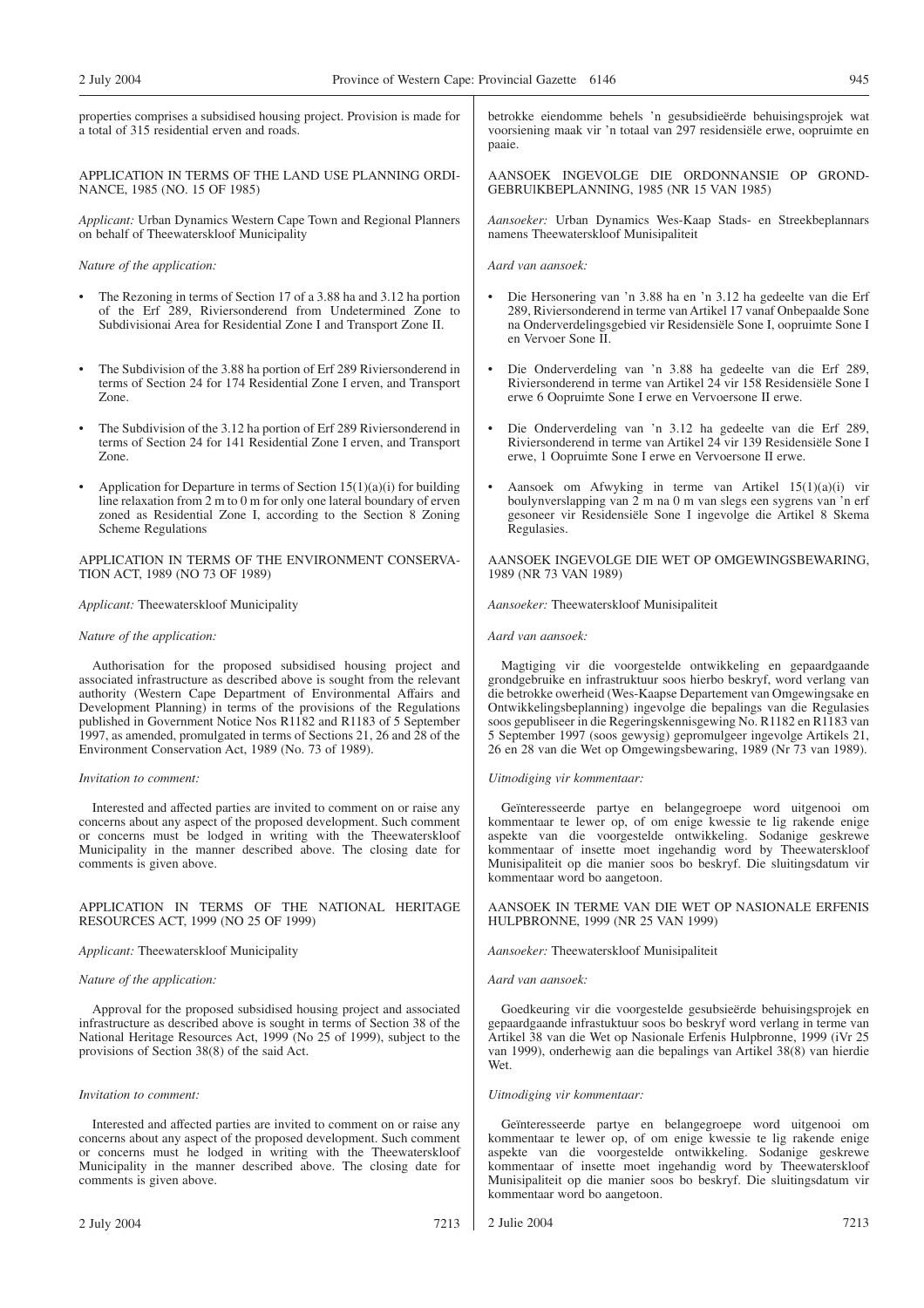### THEEWATERSKLOOF MUNICIPALITY

### REZONING, SUBDIVISION AND DEPARTURE: BOTRIVIER ERF 2064

Notice is hereby given in terms of the under-mentioned ordinances, regulations and acts, that the Theewaterskloof Municipality received an application for the rezoning, subdivision and departure of the relevant property. The application is available for comment from 02 July 2004 to 13 August 2004 during office hours (08h00-13h00 and 14h00-16h00) at the municipal offices in Caledon.

Any written comments or objections, as well as reasons therefor, should be addressed to the Municipal Manager PO Box 24 Caledon 7230 or submitted at the municipal offices at Caledon and include your name, contact details and the reference number.

*Reference number:* L/186

*Notice number:* KOR. 92

*Relevant Properties:* Botrivier Erf 2064

*Proposed development:* The proposed development of the relevant properties comprises a subsidised housing project. Provision is made for 419 residential erven, open space erven, institutional zone erven and roads.

APPLICATION IN TERMS OF THE LAND USE PLANNING ORDINANCE, 1985 (NO. 15 OF 1985)

*Applicant:* Urban Dynamics Western Cape Town and Regional Planners on behalf of Theewaterskloof Municipality

*Nature of the application:*

- The Rezoning in terms of Section 17 of Botrivier Erf 2064 from Undetermind Zone to Subdivisional Area for Residential Zone I, Open Space Zone I, Institutional Zone II with Consent for Place of Assembly and Transport Zone II.
- The Subdivision in terms of Section 24 of Botrivier Erf 2064 for 419 Residential Zone I erven, 4 Open Space Zone I erven, 1 Institutional Zone II erven with Consent for Place of Assembly and Transport Zone II erven.
- Application for Departure in terms of Section  $15(1)(a)(i)$  for building line relaxation from 2 m to 0 m for only one lateral boundary of erven zoned as Residential Zone I, according to the Section 8 Zoning Scheme Regulations

APPLICATION IN TERMS OF THE ENVIRONMENT CONSERVA-TION ACT, 1989 (NO 73 OF 1989)

*Applicant:* Theewaterskloof Municipality

*Nature of the application:*

Authorisation for the proposed subsidised housing project and associated infrastructure as described above is sought from the relevant authority (Western Cape Department of Environmental Affairs and Development Planning) in terms of the provisions of the Regulations published in Government Notice Nos R1182 and R1183 of 5 September 1997, as amended, promulgated in terms of Sections 21, 26 and 28 of the Environment Conservation Act, 1989 (No. 73 of 1989).

### *Invitation to comment:*

Interested and affected parties are invited to comment on or raise any concerns about any aspect of the proposed development. Such comment or concerns must be lodged in writing with the Theewaterskloof Municipality in the manner described above. The closing date for comments is given above.

APPLICATION IN TERMS OF THE NATIONAL HERITAGE RESOURCES ACT, 1999 (NO 25 OF 1999)

*Applicant:* Theewaterskloof Municipality

### THEEWATERSKLOOF MUNISIPALITEIT

### HERSONERING, ONDERVERDELING EN AFWYKING: BOTRIVIER ERF 2064

Kennis geskied hiermee, ingevolge die ondergenoemde ordonnansies, regulasies en wette, dat die Theewaterskloof Munisipaliteit 'n aansoek ontvang het vir die hersonering, onderverdeling en afwyking van die betrokke eiendomme. Die aansoek is vir kommentaar beskikbaar vanaf 02 Julie 2004 tot 13 Augustus 2004 tydens kantoorure (08h00-13h00 en 10h00-16h00) by die Munisipale Kantore te Caledon.

Enige geskrewe kommentare of besware, asook redes daarvoor, moet gerig word aan die Munisipale Bestuurder Posbus 24 Caledon 7230 of ingedien word by die munisipale kantore te Caledon tesame met u naam, kontakbesonderhede en die verwysingsnommer.

*Verwysingsnr:* L/186

*Kennisgewingnr:* KOR. 92

*Betrokke eiendomme:* Botrivier Erf 2064.

*Voorgestelde ontwikkeling:* Die voorgestelde ontwikkeling van die betrokke eiendomme behels 'n gesubsidieërde behuisingsprojek wat voorsieningmaak vir 419 residensiële erwe, oopruimtes, institusionel sone erwe en paaie.

AANSOEK INGEVOLGE DIE ORDONNANSIE OP GROND-GEBRUIKBEPLANNING, 1985 (NR 15 VAN 1985)

*Aansoeker:* Urban Dynamics Wes-Kaap Stads- en Streekbeplanners

*Aard van aansoek:*

- Die Hersonering van Botrivier Erf 2064 in terme van Artikel 17 vanaf Onbepaalde Sone na Onderverdelingsgebied vir Residensiële Sone I, Oopruimtesone I, Institusionele Sone II met Vergunning vir Vergaderplek en Vervoer Sone II.
- Die Onderverdeling van Botrivier Erf 2064 in terme van Artikel 24 vir 419 Residensiële Sone I erwe, 4 Oopruimtesone I erwe, 1 Institusionele Sone II erf met Vergunning vir Vergaderplek en Vervoersone II.
- Aansoek om Afwyking in terme van Artikel 15(1)(a)(i) vir boulynverslapping van 2 m na 0 m van slegs een sygrens van 'n erf gesoneer vir Residensiële Sone I ingevolge die Artikel 8 Skema Regulasies.

AANSOEK INGEVOLGE DIE WET OP OMGEWINGSBEWARING, 1989 (NR 73 VAN 1989)

*Aansoeker:* Theewaterskloof Munisipaliteit

*Aard van aansoek:*

Magtiging vir die voorgestelde ontwikkeling en gepaardgaande grondgebruike en infrastruktuur soos hierbo beskryf, word verlang van die betrokke owerheid (Wes-Kaapse Departement van Omgewingsake en Ontwikkelingsbeplanning) ingevolge die bepalings van die Regulasies soos gepubliseer in die Regeringskennisgewing No. R1182 en R1183 van 5 September 1997 (soos gewysig) gepromulgeer ingevolge Artikels 21, 26 en 28 van die Wet op Omgewingsbewaring, 1989 (Nr 73 van 1989).

*Uitnodiging vir kommentaar:*

Geïnteresseerde partye en belangegroepe word uitgenooi om kommentaar te lewer op, of om enige kwessie te lig rakende enige aspekte van die voorgestelde ontwikkeling. Sodanige geskrewe kommentaar of insette moet ingehandig word by Theewaterskloof Munisipaliteit op die manier soos bo beskryf. Die sluitingsdatum vir kommentaar word bo aangetoon.

AANSOEK IN TERME VAN DIE WET OP NASIONALE ERFENIS HULPBRONNE, 1999 (NR 25 VAN 1999)

*Aansoeker:* Theewaterskloof Munisipaliteit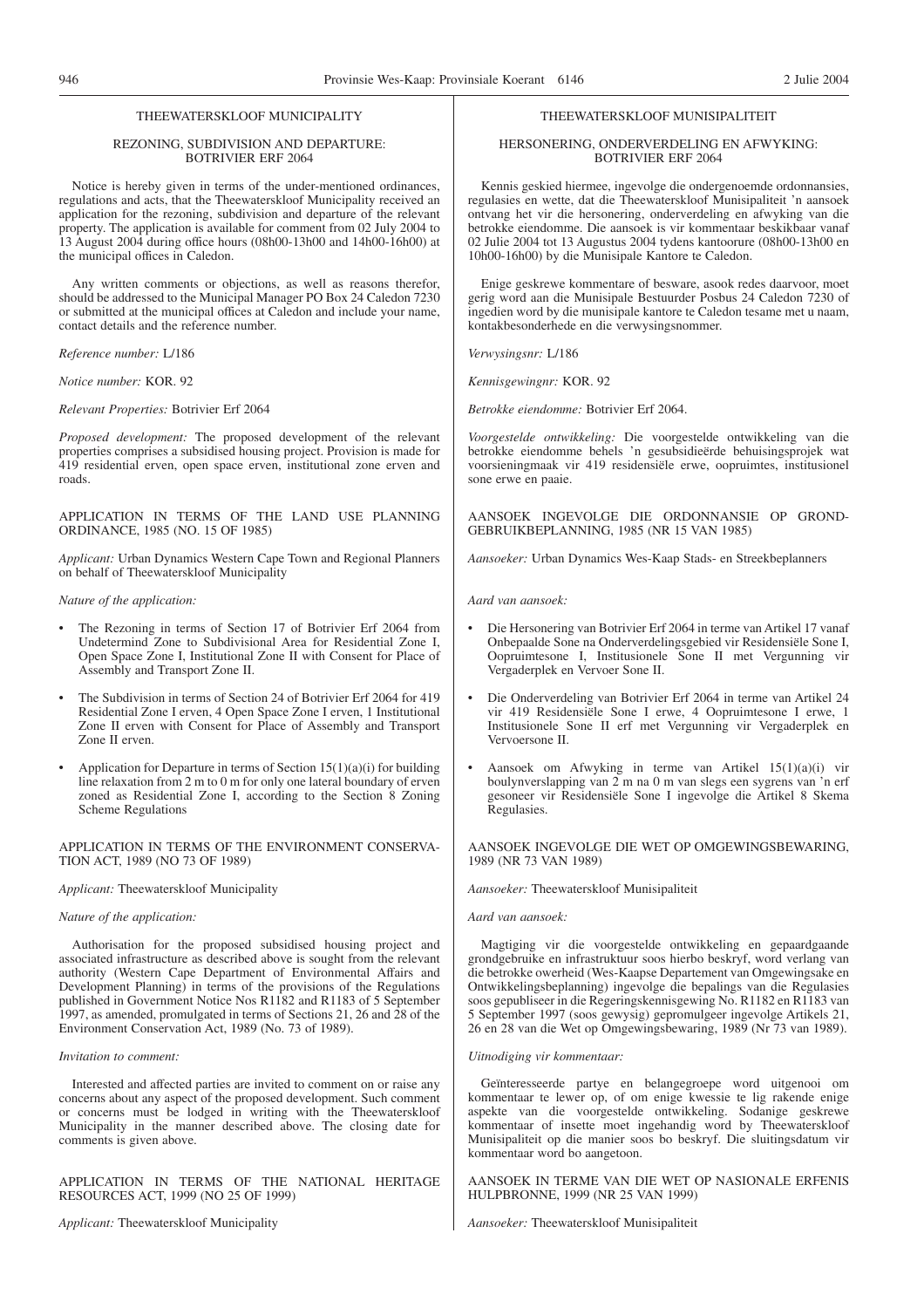### *Nature of the application:*

Approval for the proposed subsidised housing project and associated infrastructure as described above is sought in terms of Section 38 of the National Heritage Resources Act, 1999 (No 25 of 1999), subject to the provisions of Section 38(8) of the said Act.

### *Invitation to comment:*

Interested and affected parties are invited to comment on or raise any concerns about any aspect of the proposed development. Such comment or concerns must be lodged in writing with the Theewaterskloof Municipality in the manner described above. The closing date for comments is given above.

2 July 2004 7214

### THEEWATERSKLOOF MUNICIPALITY

### ADDITIONAL VALUATION LIST FOR THE FORMER GREYTON, RIVIERSONDEREND, CALEDON AND VILLIERSDORP MUNICIPALITIES FOR THE FINANCIAL YEAR 2001/2002.

### (REGULATION 18)

Notice is hereby given in terms of section 20 of the Property Valuation Ordinance, 1993, that the additional valuation list for the former Greyton, Riviersonderend, Caledon and Villiersdorp Municipalities for the Financial year 2001/2002 of all properties within the local authority area is final and binding on all persons concerned as contemplated in section 18(3) of the Ordinance.

However, your attention is drawn to section 22 of the said Ordinance, which provides as follows:

''22 Appeal against decision of valuation board

- (1) (a) An objector who feels aggrieved by a decision of a valuation board may, within thirty days of the date of publication in the press of the notice referred to in section  $18(4)(a)$  or, where the provisions of section 18(5) are applicable, within twenty-one days after the day on which the reasons referred to therein were sent to such objector, appeal against such decision to a valuation appeal board by lodging with the secretary of the valuation board a notice of appeal in the manner and in accordance with the procedure prescribed.
- (1) (b) The secretary referred to in paragraph (a) shall forthwith forward a copy of the notice of appeal concerned to the valuer and to the local authority concerned.
- 2. A local authority which is not an objector may appeal against any decision of a valuation board in the manner referred to in subsection  $(1).$

A form for notice of appeal is obtainable from the secretary of the valuation board at the Municipal Offices of the Theewaterskloof Municipality, 13 Plein Street, Caledon (Tel.no.: (028) 2143354) or at Ms. G. Verwey, 16 Ds. Botha Street, Greyton (Tel. No.: (028) 2549620). The closing date to submit an appeal is 3 August 2004.

Le R. Verwey, Secretary of the Valuation Board

Reference number: 5/2/3/3/1

Notice number: KOR. 90

2 July 2004 7215

### *Aard van aansoek:*

Goedkeuring vir die voorgestelde gesubsieërde behuisingsprojek en gepaardgaande infrastuktuur soos bo beskryf word verlang in terme van Artikel 38 van die Wet op Nasionale Erfenis Hulpbronne, 1999 (Nr 25 van 1999), onderhewig aan die bepalings van Artikel 38(8) van hierdie Wet.

*Uitnodiging vir kommentaar:*

Geïnteresseerde partye en belangegroepe word uitgenooi om kommentaar te lewer op, of om enige kwessie te lig rakende enige aspekte van die voorgestelde ontwikkeling. Sodanige geskrewe kommentaar of insette moet ingehandig word by Theewaterskloof Munisipaliteit op die manier soos bo beskryf. Die sluitingsdatum vir kommentaar word bo aangetoon.

2 Julie 2004 7214

### THEEWATERSKLOOF MUNISIPALITEIT

### AANVULLENDE WAARDASIELYSTE TEN OPSIGTE VAN DIE VOORMALIGE GREYTON, RIVIERSONDEREND, CALEDON EN VILLIERSDORP MUNISIPALITEITE VIR DIE BOEKJAAR 2001/2002

### (REGULASIE 18)

Kennis word hierby ingevolge artikel 20 van die Ordonnansie op Eiendomswaardering, 1993 gegee dat die aanvullende waardasielys ten opsigte van die voormalige Greyton, Riviersonderend, Caledon en Villiersdorp Munisipaliteite vir die boekjaar 2001/2002 van eiendom binne die plaaslike owerheidsgebied finaal en bindend is vir alle betrokke persone soos in artikel 18(3) van die Ordonnansie be-oog.

U aandag word egter gevestig op artikel 22 van die genoemde Ordonnansie wat soos volg bepaal:

''22 Appèl teen beslissing van waardasieraad

- (1) (a) 'n Beswaarmaker wat veronreg voel deur 'n beslissing van 'n waardasieraad kan binne dertig dae vanaf die datum van publikasie in die pers van die kennisgewing in artikel 18(4)(a) bedoel of, waar die bepalings van artikel 18(5) van toepassing is, binne een-entwintig dae na die dag waarop die redes daarin bedoel aan sodanige beswaarmaker gestuur is, teen so 'n beslissing na 'n waardasieappèlraad appelleer deur by die sekretaris van die waardasieraad 'n kennisgewing van appèl op die voorgeskrewe wyse en ooreenkomstig die voorgeskrewe prosedure in te dien.
- (1) (b) Die sekretaris in paragraaf (a) bedoel, stuur onverwyld 'n afskrif van die betrokke kennisgewing van appèl aan die waardeerder en aan die betrokke plaaslike owerheid.
- 2. 'n Plaaslike owerheid wat nie 'n beswaarmaker is nie, kan teen enige beslissing van 'n waardasieraad appèl aanteken op die wyse in subartikel (l) bedoel."

'n Vorm vir kennisgewing van appèl kan van die sekretaris van die waardasieraad verkry word by die Munisipale Kantore van die Theewaterskloof Munisipaliteit, Pleinstraat 13 Caledon (Tel.nr.: (028) 2143354) of by Me. G. Verwey, Ds. Bothastraat 16, Greyton (Telefoonnommer: (028) 2549620. Die sluitingsdatum vir die indien van appèlle is 3 Augustus 2004.

Le R. Verwey, Sekretaris van die Waardasieraad

Verwysingsnommer: 5/2/3/3/1

Kennisgewingnommer: KOR. 90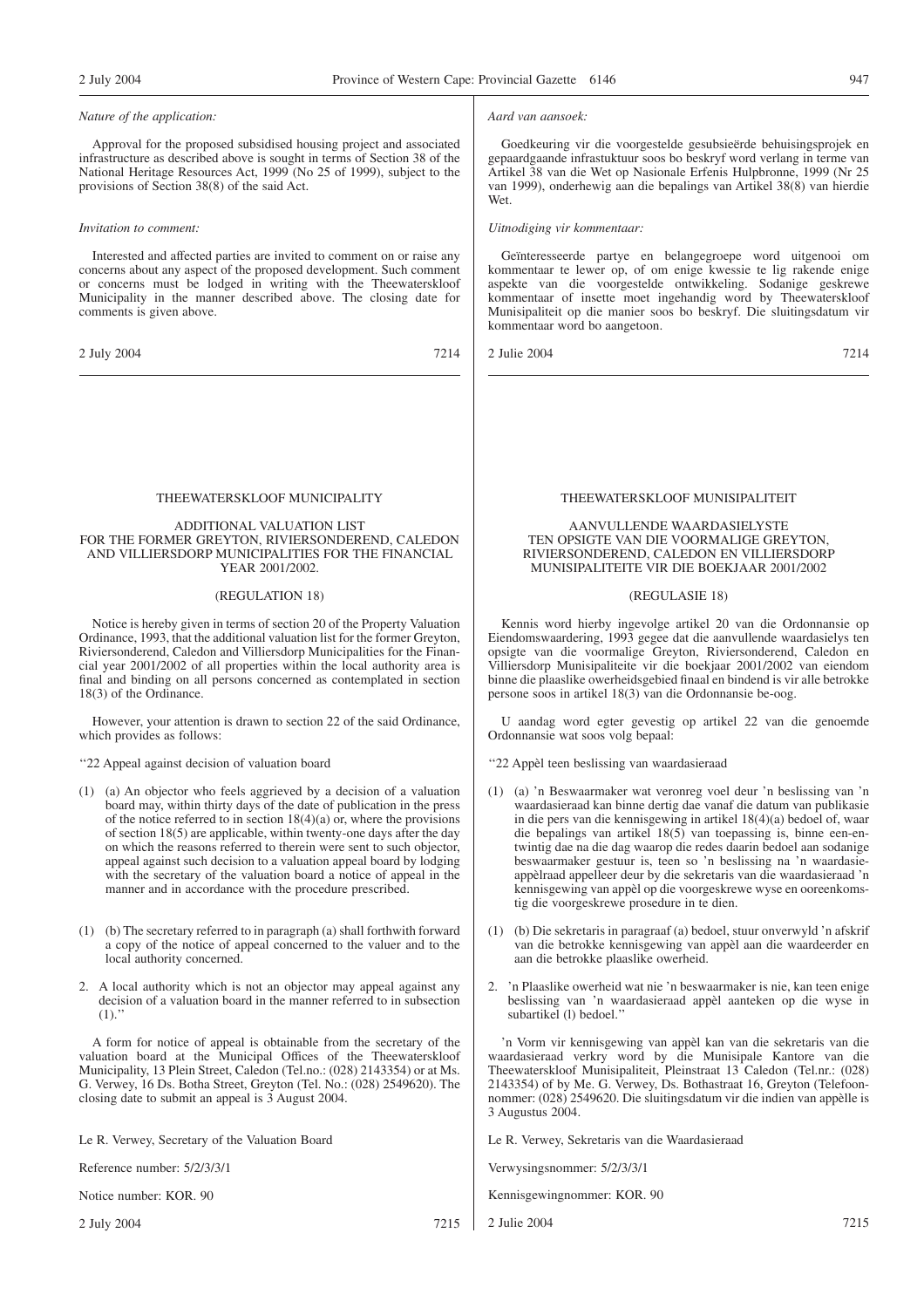# MUNISIPALITEIT THEEWATERSKLOOF

### KENNISGEWING VAN EERSTE SITTING VAN DIE WAARDASIERAAD OM BESWARE TEEN DIE VOORLOPIGE ALGEMENE LANDELIKE WAARDASIELYS VIR DIE BOEKJAAR 2002 AAN TE HOOR

Kennis geskied hiermee ingevolge artikel 17(3)(c) van die Ordonnansie op Eiendomswaardering, 1993 gegee dat die eerste sitting van die waardasieraad as volg gereël is:

*Datum:* Donderdag, 24 Junie 2004

*Tyd:* 09:00

*Plek:* Munisipale Kantore, Grabouw

om enige beswaar teen die voorlopige algemene landelike waardasielys vir die boekjare 2002, te oorweeg.

Kennis geskied verder dat as gevolg van die uitgestrektheid van die gebied, daar ook 'n sitting soos volg, gereël is:

| Dorp    | Datum         | Tvd         | Plek                                               |
|---------|---------------|-------------|----------------------------------------------------|
| Caledon | 25 Junie 2004 | vanaf 10:00 | Munisipale Kantoor<br>(Komiteekamer),<br>  Caledon |

Elke individuele beswaarmaker sal binnekort skriftelik verwittig word wanneer sy/haar beswaar aangehoor sal word.

Le R. Verwey, Sekretaris van die Waardasieraad

Lêerverwysing: 5/2/R

Kennisgewing Nr.: KOR. 82

2 Julie 2004 7216

### THEEWATERSKLOOF MUNICIPALITY

### REZONING, SUBDIVISION AND DEPARTURE: BOTRIVIER ERF 2064

2 July 2004 7216

THEEWATERSKLOOF MUNICIPALITY NOTICE OF FIRST SESSION OF THE VALUATION BOARD TO HEAR OBJECTIONS TO THE PROVISIONAL GENERAL RURAL (FARMS) VALUATION LIST FOR THE BOOK YEAR 2002 Notice is hereby given in terms of section  $17(3)(c)$  of the Property Valuation Ordinance, 1993 that the first sitting of the valuation board has

to consider any objection to the provisional general rural (farms)

Due to the scope of the vastness of the area, notice is also given that a

Every individual objector will shortly be notified in writing when

(Committee Room),

Caledon

Notice is hereby given in terms of thc under-mentioned ordinances, regulations and acts, that the Theewaterskloof Municipality received an application for the rezoning, subdivision and departure of the relevant property. The application is available for comment from 02 July 2004 to 13 August 2004 during office hours (08h00-13h00 and 14h00-10h00) at the municipal offices in Caledon.

Any written comments or objections, as well as reasons therefor, should be addressed to the Municipal Manager, PO Box 24, Caledon, 7230 or submitted at the municipal offices at Caledon and include your name, contact details and the reference number.

*Reference number:* L/186

*Notice number:* KOR. 92

*Relevant Properties:* Botrivier Erf 2064

*Proposed development:* The proposed development of the relevant properties comprises a subsidised housing project. Provision is made for 419 residential erven, open space erven, institutional zone erven and roads.

APPLICATION IN TERMS OF THE LAND USE PLANNING ORDINANCE, 1985 (NO. 15 OF 1985)

*Applicant:* Urban Dynamics Western Cape and Regional Planners on behalf of Theewaterskloof Municipality

### *Nature of the application:*

The Rezoning in terms of Section 17 of Botrivier Erf 2064 from Undetermined Zone to Subdivisional Area for Residential Zone I,

### THEEWATERSKLOOF MUNISIPALITEIT

### HERSONERING, ONDERVERDELING EN AFWYKING: BOTRIVIER Erf 2064

Kennis geskied hiermee, ingevolge die ondergenoemde ordonnansies, regulasies en wette dat die Theewaterskloof Munisipaliteit 'n aansoek ontvang het vir die hersonering, onderverdeling en afwyking van die betrokke eiendomme. Die aansoek is vir kommentaar beskikbaar vanaf 02 Julie 2004 tot 13 Augustus 2004 tydens kantoorure (08h00-13h00 en 14h00-16h00) by die Munisipale Kantore te Caledon.

Enige geskrewe kommentare of besware, asook redes daarvoor, moet gerig word aan die Munisipale Bestuurder, Posbus 24, Caledon, 7230 of ingedien word by die munisipale kantore te Caledon tesame met u naam, kontakbesonderhede en die verwysingsnommer.

*Verwysingsnr:* L/186

*Kennisgewingnr:* KOR. 92

*Betrokke eiendomme:* Botrivier Erf 2064

*Voorgestelde ontwikkeling:* Die voorgestelde ontwikkelling van die betroikke eiendomme behels 'n gesubsidieërde behuisingsprojek wat voorsiening maak vir 419 residensiële erwe, oopruimtes, institusionele sone, erwe en paaie.

AANSOEK INGEVOLGE DIE ORDONNANSIE OP GROND-GEBRUIKBEPLANNING, 1985 (NR 15 VAN 1985)

*Aansoeker:* Urban Dynamics Wes-Kaap Stads- en Streekbeplanners

*Aard van aansoek:*

• Die Hersonering van Botrivier Erf 2064 in terme van Artikel 17 vanaf Onbepaalde Sone na Onderverdelingsgebied vir Residensiële Sone I,

been arranged as follows:

*Time:* 09:00

*Date:* Thursday, 24th June 2004

*Place:* Grabouw Municipal Offices

his/her objection will be heard.

File reference number: 5/2/R Notice number: KOR. 82

valuation list for the book years 2002.

further session has also been arranged as follows:

Le R. Verwey, Secretary of the Valuation Board

Town Date Time Place Caledon 25th June 2004 from 10:00 Municipal Office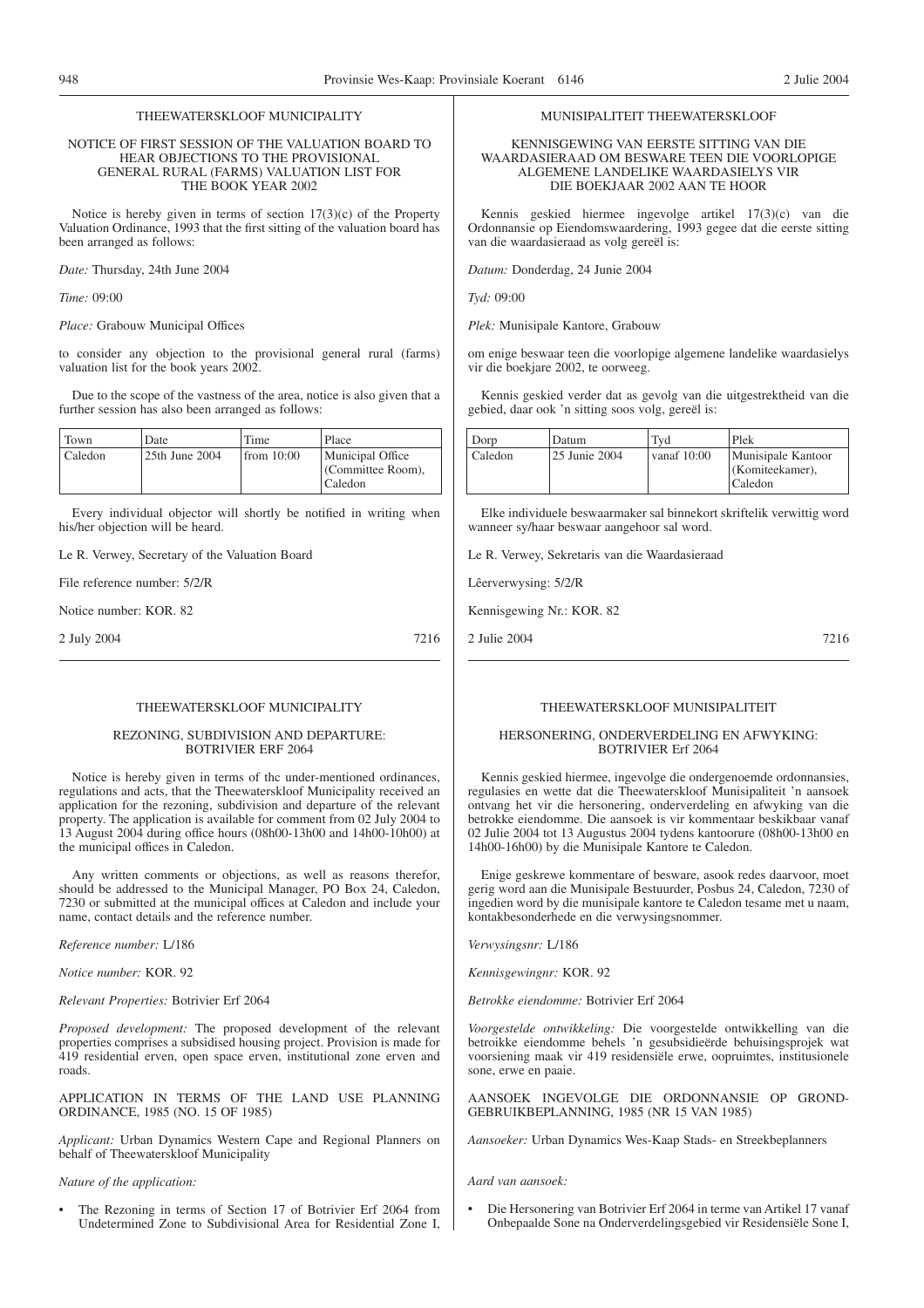Open Space Zone I, Institutional Zone II with Consent for Place of Assembly and Transport Zone II.

- The Subdivision in terms of Section 24 of Botrivier Erf 2064 for 419 Residential Zone I erven, 4 Open Space Zone I erven, 1 Institutional Zone II erven with Consent for Place of Assembly and Transport Zone II erven.
- Application for Departure in terms of Section  $15(1)(a)(i)$  for building line relaxation from 2 m to 0 m for only one lateral boundary of erven zoned as Residential Zone I. according to the Section 8 Zoning Scheme Regulatlons

APPLICATION IN TERMS OF THE ENVIRONMENT CONSERVA-TION ACT, 1989 (NO 73 OF 1989)

### *Applicant:* Theewaterskloof Municipality

### *Nature of the application:*

Authorisation for the proposed housing project and associated infrastructure as described above is sought from the relevant authority (Western Cape Department of Environmental Affairs and Development Planning) in terms of the provisions of the Regulations published in Government Notice Nos R1182 and R1183 of 5 September 1997, as amended, promulgated in terms of Sections 21, 26 and 28 of the Environment Conservation Act, 1989 (No. 73 of 1989).

### *Invitation to comment:*

Interested and affected parties are invited to comment on or raise any concerns about any aspect of the proposed development. Such comment or concerns must be lodged in writing with the Theewaterskloof Municipality in the manner described above. The closing date for comments is given above.

APPLICATION IN TERMS OF THE NATIONAL HERITAGE RESOURCES ACT, 1999 (NO 25 OF 1999)

### *Applicant:* Theewaterskloof Municipality

### *Nature of the application:*

Approval for the proposed subsidised housing project and associated infrastructure as described above is sought in terms of Section 38 of the National Heritage Resources Act, 1999 (No 25 of 1999), subject to the provisions of Section 38(8) of the said Act.

### *Invitation to comment:*

Interested and affected parties are invited to comment on or raise any concerns, about any aspect of the proposed development. Such comment or concerns must be lodged in writing with the Theewaterskloof Municipality in the manner described above. The closing date for comments is given above.

2 July 2004 7217

### WEST COAST DISTRICT MUNICIPALITY

### PROPOSED SUBDIVISION: ERF 186 BITTERFONTEIN

Notice is hereby given in terms of Section 24(2)(a) of the Land Use Planning Ordinance, 1985 (Ordinance 15 of 1985), that an application has been received for the subdivision of Erf 186, Bitterfontein into portion A (1,12 ha) and a remainder (1,2 ha). After subdivision portion A will be consolidated with the adjacent Erf 381.

Full details of the proposal are available for inspection, during office hours, at the West Coast District Municipality at 58 Long Street, Moorreesburg.

Objections, against the proposal or comments must be lodged at the West Coast District Municipality, (P O Box 242, Moorreesburg, 7310) on or before 30 July 2004. Reference number 13/2/2/110.

WP Rabbets, Municipal Manager

2 July 2004 7218

Oopruimtesone I, institusionele Sone II met Vergunning vir Vergaderplek en Vervoer Sone II.

- Die Onderverdeling van Botrivier Erf 2064 in terme van Artikel 24 vir 419 Residensiële Sone I erwe, 4 Oopruimtesone I erwe, 1 institusionele Sone II erf met Vergunning vir Vergaderplek en Vervoersone II.
- Aansoek om Afwyking in terme van Artikel 15(1)(a)(i) vir boulynverslapping van  $2 \text{ m}$  na 0 m van slegs een sygrens van 'n erf gesoneer vir Residensiële Sone I ingevolge die Artikel 8 Skema Regulasies.

AANSOEK INGEVOLGE DIE WET OP OMGEWlNGSBEWARING, 1989 (NR 73 VAN 1989)

### *Aansoeker:* Theewaterskloof Munisipaliteit

*Aard van aansoek:*

Magtiging vir die voorgestelde ontwikkeling en gepaardgaande grondgebruike en infrastruktuur soos hierbo beskryf, word verlang van die betrokke owerheid (Wes-Kaapse Departement van Omgewingsake en Ontwikkelingsbeplanning) ingevolge die bepalings van die Regulasies soos gepubliseer in die Regeringskennisgewing No R1182 en R1183 van 5 September 1997 (soos gewysig) gepromulgeer ingevolge Artikels 21, 26 en 28 van die Wet op Omgewingsbewaring, 1989 (Nr 73 van 1989).

### *Uitnodiging vir kommentaar:*

Geïnteresseerde partye en belangegroepe word uitgenooi om kommentaar te lewer op, of om enige kwessie te lig rakende enige aspekte van die voorgestelde ontwikkeling. Sodanige geskrewe kommentaar of insette moet ingehandig word by Theewaterskloof Munisipaliteit op die manier soos bo beskryf. Die sluitingsdatum vir kommentaar word bo aangetoon.

### AANSOEK IN TERME VAN DIE WET OP NASIONALE ERFENIS HULPBRONNE, 1999 (NR 25 VAN 1999)

### *Aansoeker:* Theewaterskloof Munisipaliteit

### *Aard van aansoek:*

Goedkeuring vir die voorgestelde gesubsieërde behuisingsprojek en gepaardgaande infrastruktuur soos bo beskryf word verlang in terme van Artikel 38 van die Wet op Nasionale Erfenis Hulpbronne, 1999 (Nr 25 van 1999), onderhewig aan die bepalings van Artikel 38(8) van hierdie Wet.

### *Uitnodiging vir kommentaar:*

Geïnteresseerde partye en belangegroepe word uitgenooi om kommentaar te lewer op, of om enige kwessie te lig rakende enige aspekte van die voorgestelde ontwikkeling. Sodanige geskrewe kommentaar of insette moet ingehandig word by Theewaterskloof Munisipaliteit op die manier soos bo beskryf. Die sluitingsdatum vir kommentaar word bo aangetoon.

### 2 Julie 2004 7217

### WESKUS DISTRIKSMUNISIPALITEIT

### VOORGESTELDE ONDERVERDELING: ERF 186, BITTERFONTEIN

Kennis geskied hiermee ingevolge die bepalings van Artikel 24(2)(a) van die Ordonnansie op Grondgebruikbeplanning 1985, (Ordonnansie 15 van 1985), die Raad 'n aansoek ontvang het vir die onderverdeling van Erf 186, Bitterfontein, in gedeelte A (1,12 ha) en 'n Restant (1,20 ha). Na onderverdeling word gedeelte A met die aanliggende Erf 381 gekonsolideer.

Besonderhede, van die voorstel lê ter insae, gedurende kantoorure by die kantoor van die Weskus Distriksmunisipaliteit te Langstraat 58, Moorreesburg.

Besware, teen die voorstel of kommentaar moet die Weskus Distriksmunisipaliteit (Posbus 242, Moorreesburg, 7310) voor of op 30 Julie 2004 bereik. Let daarop dat alle skriftelike insette onderteken moet wees. Verwysingsnommer 13/2/5/216.

WP Rabbets, Munisipale Bestuurder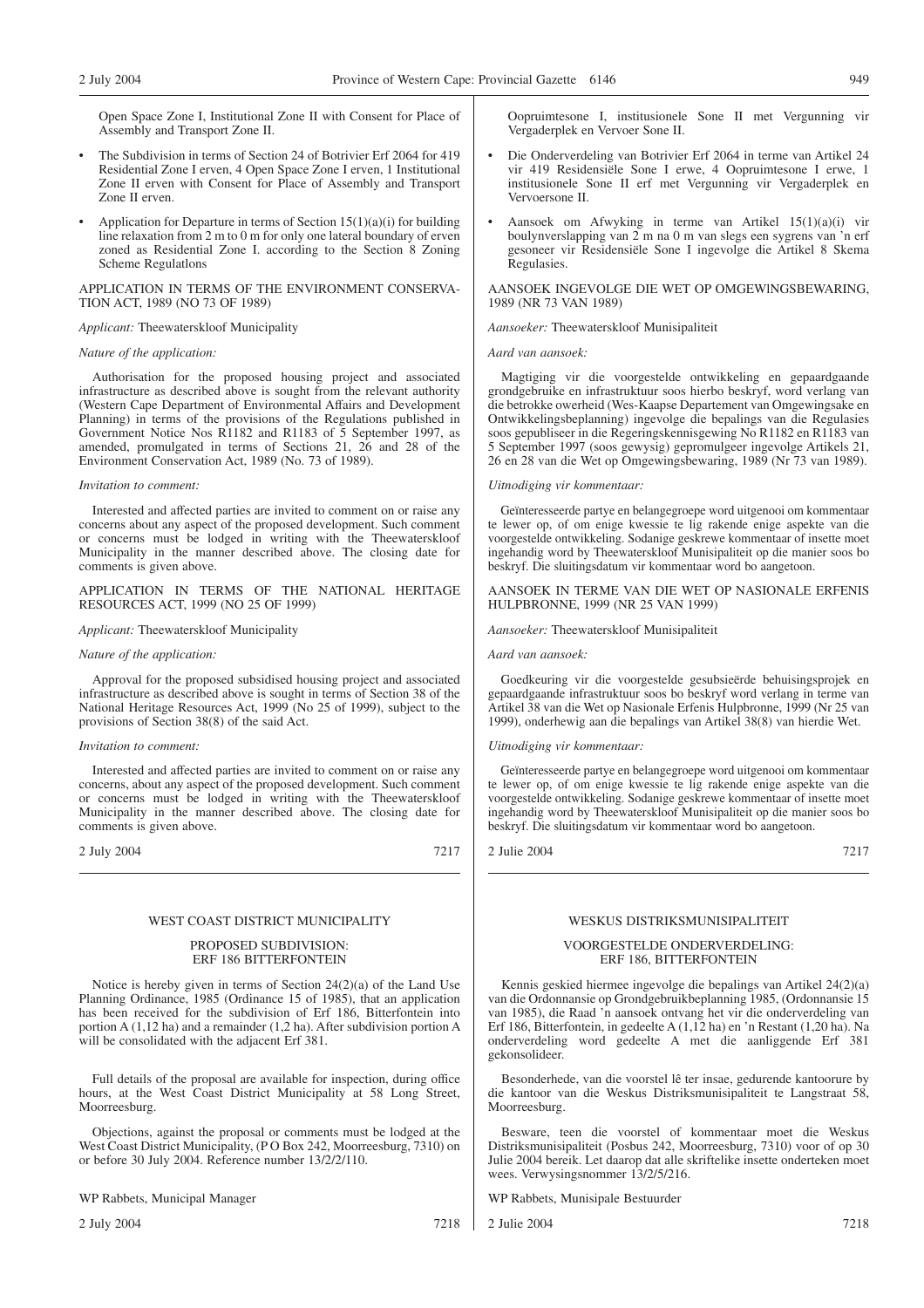### NOTICE NO 191 OF 2004

### PROPOSED CLOSURE, SUBDIVISION, REZON1NG AND ALIENATION OF A PORTION OF PUBLIC OPEN SPACE ERF 3283, KUDU STREET, DENNEOORD, GEORGE

Notice is hereby given in terms of the provisions of Section 17(2)(a) and 24(2) of the Land Use Planning Ordinance, 1985 (Ordinance 15 of 1985) that it is Council's intention to close, subdivide, rezone a portion of public open space Erf 3283, Kudu Street, Denneoord, George to General Residential purposes (Group housing), to consolidate it with Erf 16767 and to alienate it to the owner of Erf 16767 George.

Full particulars of the afore-going proposals are available for inspection at the office of the Deputy Director: Planning during normal office hours. Any objector thereto must be lodged in writing to reach the undersigned not later than Monday, 26 July 2004. Any person, who is unable to write, can submit their objection verbally to the Council's offices where they will be assisted by a staff member to put their comments in writing.

T I Lötter, Municipal Manager

Civic Centre, York Street, George, 6529

2 July 2004 7220

### BREEDE RIVER/WINELANDS MUNICIPALITY

### PROPOSED REZONING: PORTION 14 (PORTION OF PORTION 6) OF THE FARM BOSJESMAN'S PAD NO. 173, SWELLENDAM, PORTIONS FROM OPEN SPACE ZONE III TO RESIDENTIAL ZONE V (TOURIST ACCOMMODATION)

In terms of Section 17(2)a of the Land Use Planning Ordinance, 1985 (Ordinance 15 of 1985), notice is hereby given that an application has been received for the proposed rezoning as set out below. This application is to be submitted to Council and will be available for scrutiny at Council's Department of Planning and Economic Development (Montagu) at 3 Piet Retief Street, Montagu and at the Health Department at the Ashton Office at 28 Main Road, Ashton. Further details are obtainable from Martin Oosthuizen (023-614 1112) during office hours.

*Applicant:* Ron Brunings for TPS Town and Regional Planning.

*Property:* Bosjesman's Pad No. 173/14, Swellendam.

*Owners:* Philip Clive Marshall.

*Locality:* 12 km south-east of Ashton.

*Size:* 226,1119 ha.

*Proposal:* New Tourist accommodation in the private nature reserve.

*Existing zoning:* Open space zone III (Private Nature Reserve).

Written, legal and fully motivated objections/comments, if any, against the application must be lodged in writing with the undersigned or at Council's Montagu office on or before Monday, 26 July 2004. Any person who cannot write may come during office hours to a place where a staff member of the municipality named in the invitation, will assist that person to transcribe that person's comments or representations. Late objections will not be considered.

N Nel, Municipal Manager, Breede River/Winelands Municipality, Private Bag X2, Ashton, 6715

Notice No MK 55/2004. 2 Julie 2004 7221

### MUNISIPALITEIT GEORGE

### KENNISGEWING NR 191 VAN 2004

### VOORGESTELDE SLUITING, ONDERVERDELING, HERSONERING EN VERVREEMDING VAN 'N GEDEELTE VAN OPENBARE OOPRUIMTE ERF 3283, KUDUSTRAAT, DENNEOORD, GEORGE

Kennis geskied hiermee ingevolge die bepalings van Artikel 17(2)(a) en 24(2) van die Ordonnansie op Grondgebruikbeplanning, 1985 (Ordonnansie 15 van 1985) aan die Raad van voorneme is om 'n gedeelte van Openbare Oopruimte Erf 3283 Kudustraat, Denneoord, George te sluit, te onderverdeel, te hersoneer na Algemene Woondoeleindes (Groepbehuising), te konsolideer met Erf 16767 en aan die eienaar van Erf 16767 George te vervreem.

Volledige besonderhede van die voorafgaande voorstelle is ter insae beskikbaar by die kantoor van die Adjunk Direkteur: Beplanning gedurende gewone kantoorure. Enige besware daarteen moet skriftelik ingedien word nie later as Maandag, 26 Julie 2004, nie. Indien 'n persoon nie kan skryf nie, kan sodanige persoon sy kommentaar mondeling by die Raad se kantoor aflê waar 'n personeellid sal help om die kommentaar/ vertoë op skrif te stel.

T I Lötter, Munisipale Bestuurder

Burgersentrum, Yorkstraat, George, 6530

2 Julie 2004 7220

### MUNISIPALITEIT BREËRIVIER/WYNLAND

VOORGESTELDE HERSONERING: GEDEELTE 14 (GEDEELTE VAN GEDEELTE 6) VAN DIE PLAAS BOSJEMAN'S PAD NR. 173, SWELLENDAM, GEDEELTES VANAF OOPRUIMTESONE III NA RESIDENSIËLE SONE V (TOERISTE AKKOMMODASIE)

Kennis gieskied hiermee ingevolge die bepalings van Artikel 17(2)a van die Ordonnansie op Grondgebruikbeplanning, 1985 (Ordonnansie 15 van 1985) dat 'n aansoek om voorgestelde hersonering soos hieronder uiteengesit by die Raad voorgelê gaan word en dat dit gedurende kantoorure ter insae lê by die Raad se Departement Beplanning en Ekonomiese Ontwikkeling (Montagu) te Piet Retiefstaat 3, Montagu en by die Gesondheidsdepartement van die Ashton kantoor te Hoofweg 28, Ashton. Nadere besonderhede is gedurende kantoorure by Martin Oosthuizen (023-614 4800) beskikbaar.

*Aansoeker:* Ron Brunings vir TPS Stads- en Streekbeplanning.

*Eiendom:* Bosjesman's Pad Nr. 173/14, Swellendam.

*Eienaar:* Philip Clive Marshall.

*Ligging:* 12 km suidoos van Ashton.

*Grootte:* 226,1119 ha.

*Voorstel:* Nuwe toeriste akkommodasie eenhede in privaat natuurreservaat.

*Huidige sonering:* Oopruimtesone III (Privaat natuurreservaat).

Skriftelike, regsgeldige en goed gemotiveerde besware/kommentaar, indien enige, kan by die ondergemelde adres of by hierdie Raad se Montagu kantoor ingedien word voor of op Maandag, 26 Julie 2004. 'n Persoon wat nie kan skryf nie kan gedurende kantoorure na 'n plek kom waar 'n personeellid van die Munisipaliteit, wat in die uitnodiging gemeld word, daardie persoon sal help om die persoon se kommentaar of vertoë af te skryf. Geen laat besware sal oorweeg word nie.

N Nel, Munisipale Bestuurder, Breërivier/Wynland Munisipaliteit, Privaatsak X2, Ashton, 6715

Kennisgewing nommer: MK 55/2004. 2 Julie 2004 7221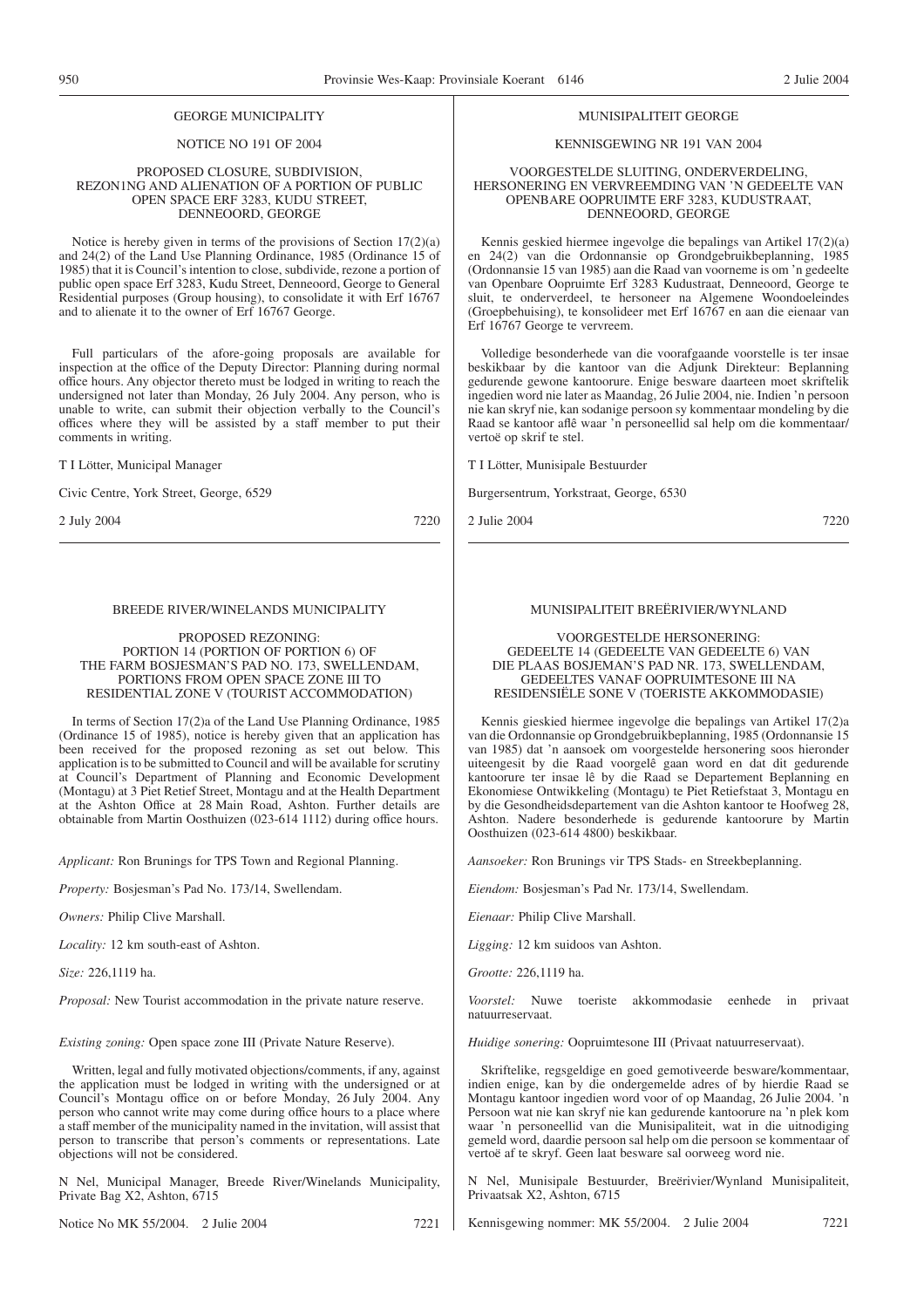### NOTICE NO 196 Of 2004

### PROPOSED CLOSURE, SUBDIVISION, REZONING AND ALIENATION OF A ROAD PORTION ADJACENT TO ERF 689, WILDERNESS

Notice is hereby given in terms of the provisions of Section 17(2)(a) and 24(2) of the Land Use Planning Ordinance, 1985 (Ordinance 15 of 1985) that it is Council's intention to close, subdivide, rezone a road portion situated adjacent to Erf 689 Lake Road, Wilderness to Single Residential purposes, to consolidate it with Erf 689 and to alienate it to the owner of Erf 689 Wilderness.

Full particulars of the afore-going proposals are available for inspection at the office of the Deputy Director: Planning during normal office hours. Any objections thereto must be lodged in writing to reach the undersigned not later than Monday, 2 August 2004. Any person, who is unable to write, can submit their objection verbally to the Council's offices where they will be assisted by a staff member to put their comments in writing.

T I Lötter, Municipal Manager

Civic Centre, York Street, George, 6529

2 July 2004 7219

### BREEDE RIVER/WINELANDS MUNICIPALITY

### PROPOSED SUBDIVISION: REMAINDER OF THE FARM FAIRVIEW NO. 34, ROBERTSON

In terms of Section 24(2)a of the Land Use Planning Ordinance, 1985 (Ordinance 15 of 1985), notice is hereby given that an application has been received for the proposed subdivision as set out below. This application is to be submitted to Council and will be available for scrutiny at Council's Department of Planning and Economic Development (Montagu) at 3 Piet Retief Street, Montagu and the McGregor Office at Voortrekker Street, McGregor. Further details are obtainable from Martin Oosthuizen (023-614 8000) during office hours.

*Applicant:* WRAP.

*Property:* Fairview No. 234, McGregor.

*Owner:* Fairview Trust.

*Locality:* ± 3 km north-east of McGregor.

*Size:* 269, 8053 ha.

*Proposal:* Subdivision for agricultural purposes.

*Existing zoning:*Agricultural zone I, Open space zone III and Resort zone II.

Written, legal and fully motivated objections/comments, if any, against the application must be lodged in writing with the undersigned on or before Monday, 26 July 2004. Any person who cannot write may come during office hours to a place where a staff member of the municipality named in the invitation, will assist that person to transcribe that person's comments or representations. Late objections will not be considered.

N Nel, Municipal Manager, Breede River/Winelands Municipality, Private Bag X2, Ashton, 6715

Notice No MK 56/2004. 2 Julie 2004 7222

### MUNISIPALITEIT GEORGE

### KENNISGEWING NR 196 VAN 2004

### VOORGESTELDE SLUITING, ONDERVERDELING, HERSONERING EN VERVREEMDING VAN 'N PADGEDEELTE AANGRENSEND AAN ERF 689, WILDERNESS

Kennis geskied hiermee ingevolge die bepalings van Artikel 17(2)(a) en 24(2) van die Ordonnansie op Grondgebruikbeplanning, 1985 (Ordonnansie 15 van 1985) dat die Raad van voorneme is om 'n padgedeelte aangrensend aan Erf 689 Lakestraat, Wilderness te sluit, te onderverdeel, te hersoneer na Enkelwoondoeleindes, te konsolideer met Erf 689 en aan die eienaar van Erf 689, Wilderness te vervreem.

Volledige besonderhede van die voorafgaande voorstelle is ter insae beskikbaar by die kantoor van die Adjunk Direkteur: Beplanning gedurende gewone kantoorure. Enige besware daarteen moet skriftelike ingedien word nie later as Maandag, 2 Augustus 2004 nie. Indien 'n persoon nie kan skryf nie, kan sodanige persoon sy kommentaar mondeling by die Raad se kantoor aflê waar 'n personeellid sal help om die kommentaar/vertoë op skrif te stel.

T I Lötter, Munisipale Bestuurder

Burgersentrum, Yorkstraat, George, 6530

2 Julie 2004 7219

### MUNISIPALITEIT BREËRIVIER/WYNLAND

### VOORGESTELDE ONDERVERDELING: RESTANT VAN DIE PLAAS FAIRVIEW NR. 234, ROBERTSON

Kennis gieskied hiermee ingevolge die bepalings van Artikel 24(2)a van die Ordonnansie op Grondgebruikbeplanning, 1985 (Ordonnansie 15 van 1985) dat 'n aansoek om voorgestelde onderverdeling soos hieronder uiteengesit by die Raad voorgelê gaan word en dat dit gedurende kantoorure ter insae lê by die Raad se Departement Beplanning en Ekonomiese Ontwikkeling (Montagu) te Piet Retiefstaat 3, Montagu en McGregor kantoor te Voortrekkerstraat, McGregor. Nadere besonderhede is gedurende kantoorure by Martin Oosthuizen (023-614 4800) beskikbaar.

*Aansoeker:* WRAP.

*Eiendom:* Fairview Nr. 234, Robertson.

*Eienaar:* Fairview Trust.

*Ligging:* ± 3 km noordoos van McGregor.

*Grootte:* 269,8053 ha.

*Voorstel:* Landbou onderverdeling.

*Huidige sonering:* Landbousone I, Oopruimtesone III en Oordsone II.

Skriftelike, regsgeldige en goed gemotiveerde besware/kommentaar, indien enige, kan by die ondergemelde adres ingedien word of op Maandag, 26 Julie 2004. 'n Persoon wat nie kan skryf nie kan gedurende kantoorure na 'n plek kom waar 'n personeellid van die Munisipaliteit, wat in die uitnodiging gemeld word, daardie persoon sal help om die persoon se kommentaar of vertoë af te skryf. Geen laat besware sal oorweeg word nie.

N Nel, Munisipale Bestuurder, Breërivier/Wynland Munisipaliteit, Privaatsak X2, Ashton, 6715

Kennisgewing nommer: MK 56/2004. 2 Julie 2004 7222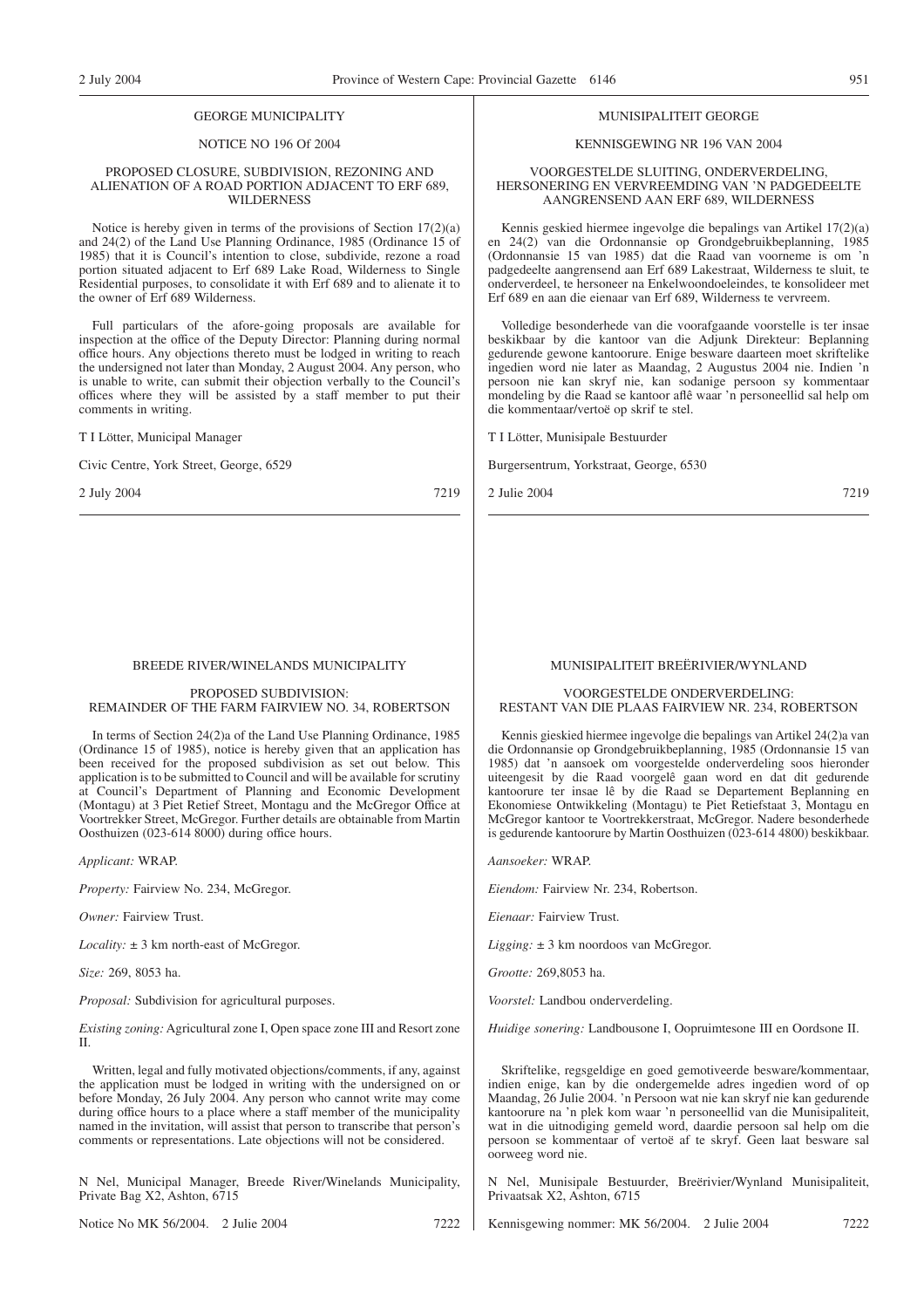### CITY OF CAPE TOWN

### BY-LAW RELATING TO STORMWATER MANAGEMENT

Notice is hereby given that the City of Cape Town intends promulgating a By-law relating to Stormwater Management in an effort to regulate activities that may have a detrimental effect on the development, operation and maintenance of the stormwater system. It should be noted that an earlier draft was released for public comment during December 2002. The comments received required significant changes to the format and text thus requiring further public consultation.

Hard copies may be requested from Liezel Simons (021) 487-2206 whilst electronic versions are available by e-mail request from barry.wood@capetown.gov.za.

Interested parties are invited to lodge written comment as follows:

By mail: City of Cape Town, Catchment, Stormwater & River Management Branch Transport, Roads & Stormwater Directorate P.O. Box 16548, Vlaeberg, 8018. (Attention: Mr Barry Wood)

By fax: (021) 487-2441 (Attention: Mr Barry Wood)

By e-mail: barry.wood@capetown.gov.za

The closing date for comments is 16 August 2004.

WA Mgoqi, City Manager 2 July 2004 7223

### STAD KAAPSTAD

### VERORDENING OP VLOEDWATERBESTUUR

Kennis geskied hiermee dat die Stad Kaapstad voornemens is om 'n Verordening op Vloedwaterbestuur te promulgeer in 'n poging om aktiwiteite te reguleer wat 'n nadelige uitwerking op die ontwikkeling, bedryf en instandhouding van die vloedwaterstelsel mag hê. Let asseblief daarop dat 'n vroeër konsep gedurende Desember 2002 vir openbare kommentaar vrygestel is. Volgens die kommentaar ontvang was belangrike veranderinge aan die formaat en teks nodig wat dus verdere openbare konsultasie vereis.

Harde kopieë kan by Liezel Simons (021) 487-2206 versoek word terwyl elektroniese weergawes op versoek by barry.wood@capetown.gov.za beskikbaar is.

Belangstellende partye word genooi om soos volg skriftelik kommentaar te lewer:

Per pos: Stad Kaapstad Opvangsgebied-, vloedwater-en-rivierbestuurstak Direktoraat: Vervoer, Paaie en Vloedwater Posbus 16548, Vlaeberg, 8018. (Aandag: Mnr Barry Wood)

Per faks: (021) 487-2441 (Aandag: Mnr Barry Wood)

Per e-pos: barry.wood@capetown.gov.za

Die sluitingsdatum vir kommentaar is 16 Augustus 2004.

WA Mgoqi, Stadsbestuurder 2 Julie 2004 7223

### ISIXEKO SASEKAPA

### UMTHETHO KAMASIPALA OMALUNGA NOLAWULO LWEZIKHUKULA ZESITSHI

Kukhutshwa esi saziso sokuba isiXeko saseKapa sifuna ukubhengeza uMthetho kaMasipala omalunga noLawulo lweziKhukula zeSitshi ngeenzame sokulawuli amanyathelo anganemiphumela emibi kuphuhliso, ukusetyenziswa kunye nokunonotshelwa kwesixokelelwano semibhobho nemijelo ehamba izikhukula zesitshi. Kuya kuqatshelwa ukuba uMthetho kaMasipala omalungu noku ovandlakanya izimvo zoluntu wawukhutshiwe ngesithuba senyanga yoMnga (December) 2002 ukuze uluntu lwenze izigxeko-ncomo. Izigxeko-ncomo ezafunyanwayo zafuna ukuba kwenziwe utshintsho olukhulu kwimilo nokubhaliwe kulo mthetho, kungako oko kusafuneka intatho-nxaxheba yoluntu eyongezekileyo.

Likopi ezingamaxwebhu zingafumaneka nokwenza isicelo kuLiezel Simons kwinombolo yomnxeba engu-021-487-2206 ekubeni iikopi ezikwikhompyutha zingacelwa ngokuthumela i-imeyili ku-barry.wood@capetown.gov.za.

Amaqela anomdla ayamenwa ukuba athumele izigxeko-ncomo ezibhaliweyo ngale ndlela ilandelayo:

Ngeposi: City of Cape Town Catchment, Stormwater & River Management Branch Transport, Roads & Stormwater Directorate P.O. Box 16548, Vlaeberg, 8018. (Ingqalelo: Mnu Barry Wood)

Ngefeksi: (021) 487-2441 (Ingqalelo: uMnu Barry Wood)

Nge-imeyili: barry.wood@capetown.gov.za

Usuku lokuvalwa kokungeniswa kwezigxeko-ncomo ngowe-16 kweyeThupha (August) 2004.

WA Mgoqi, Umphathi wesiXeko. 2 July 2004 7223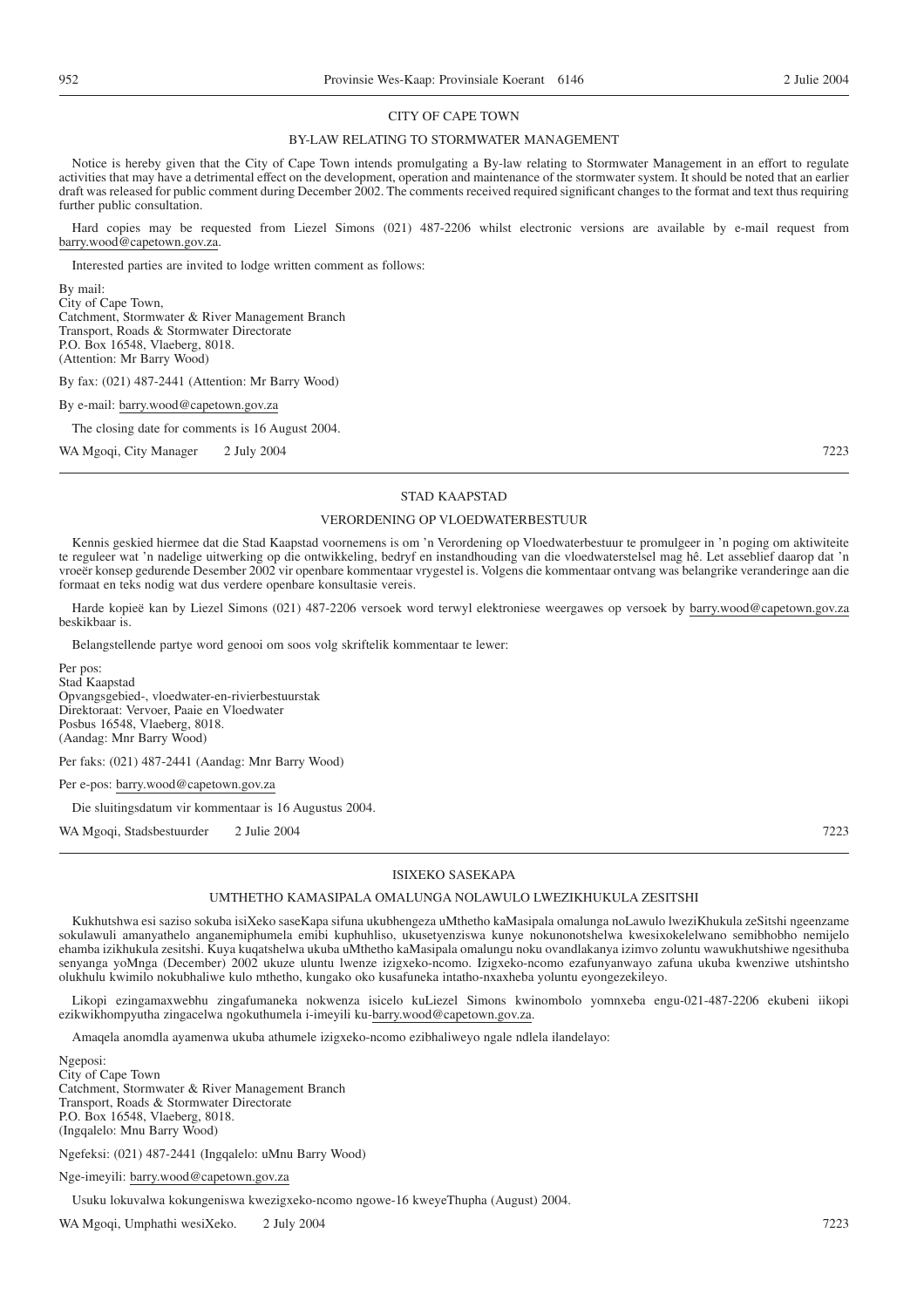# *SOUTH AFRICA FIRST –* BUY SOUTH AFRICAN MANUFACTURED GOODS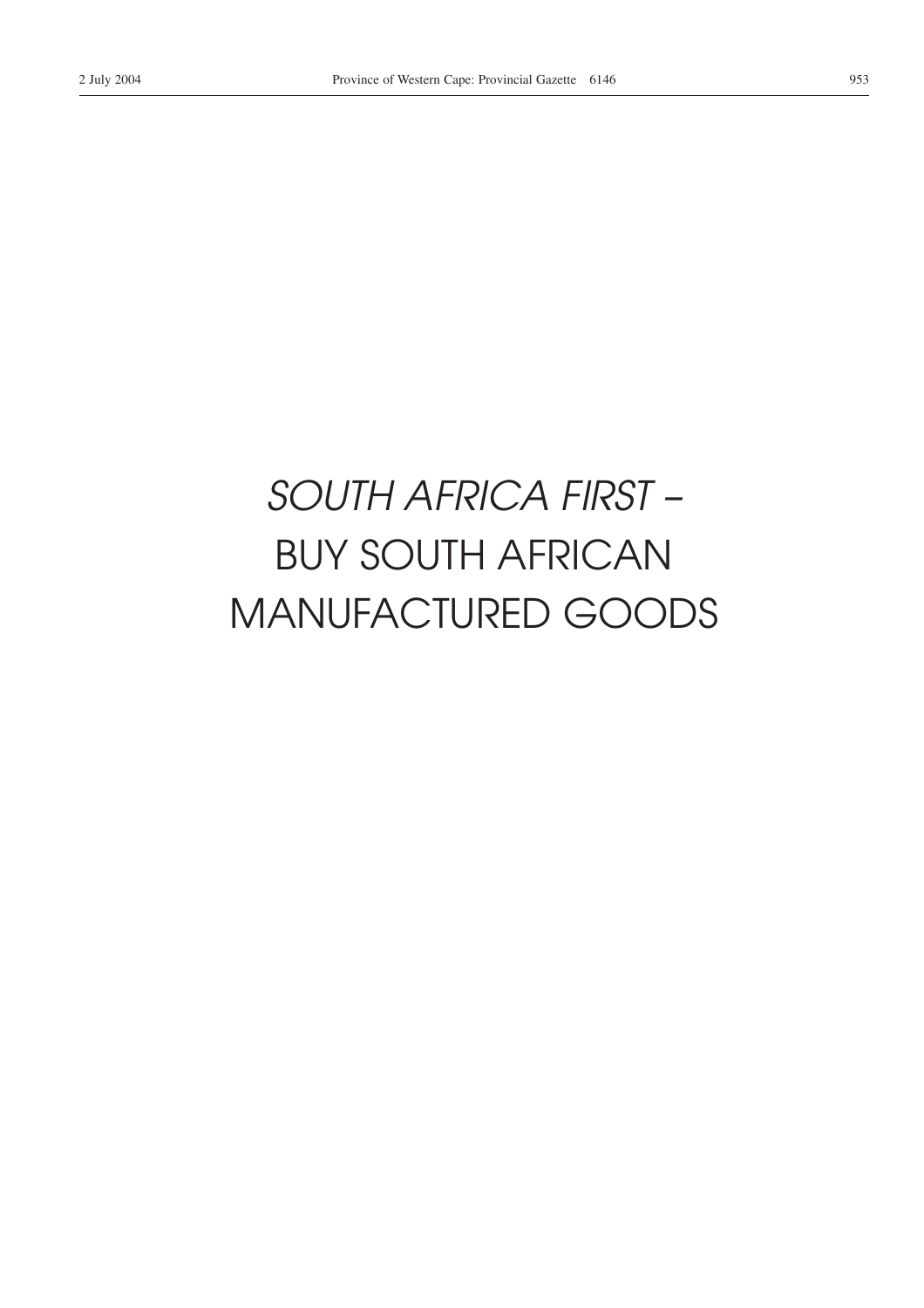# *SUID-AFRIKA EERSTE –* KOOP SUID-AFRIKAANS VERVAARDIGDE GOEDERE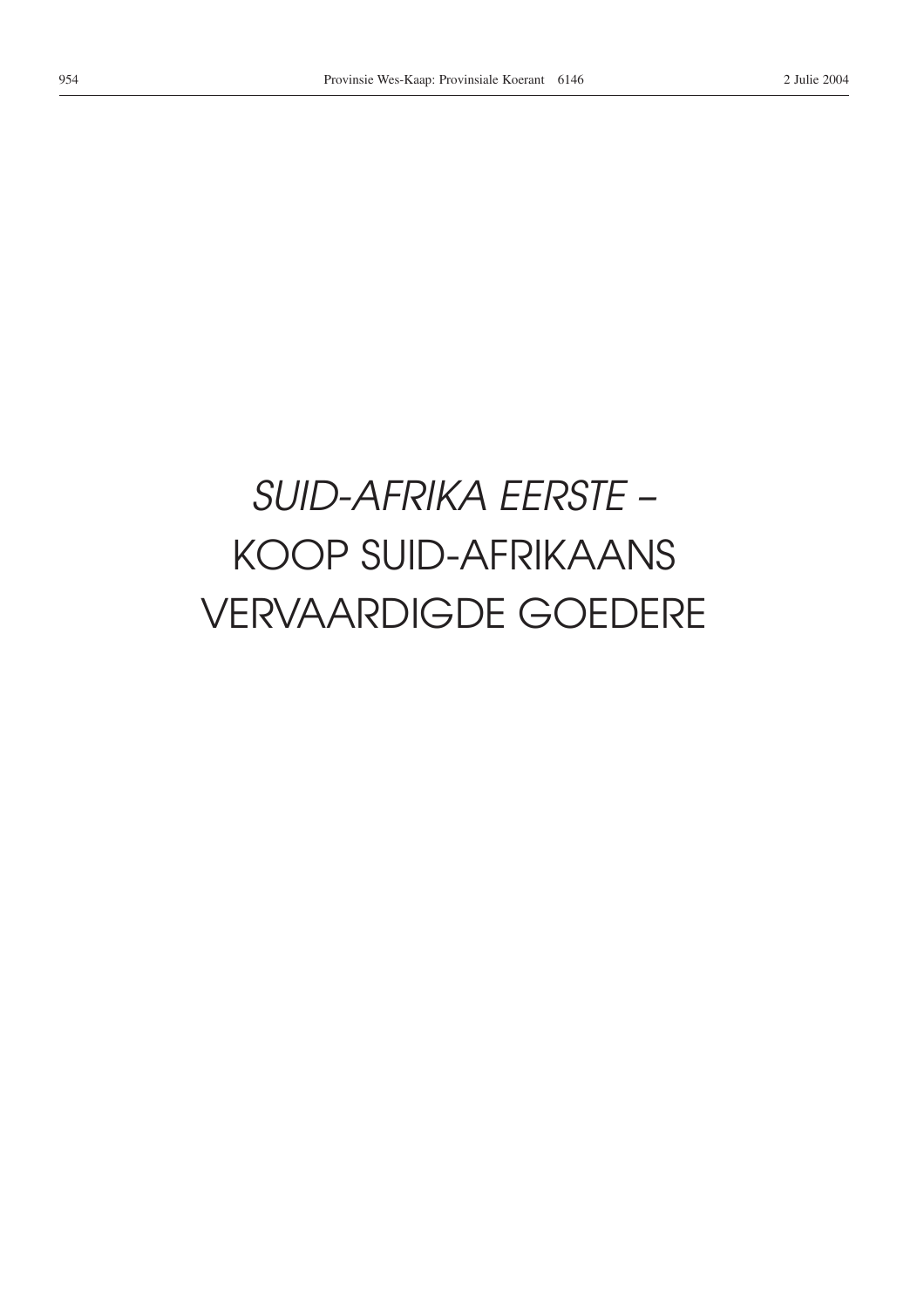# **The ''Provincial Gazette'' of the Western Cape** appears every Friday, or if that day is a public holiday, on the last preceding working day. ———— *Subscription Rates* R46,00 per half-year, throughout the Republic of South Africa. R46,00 + postage per half-year, Foreign Countries. R92,00 per annum, throughout the Republic of South Africa. R92,00 + postage per annum, Foreign Countries. Subscriptions are payable in advance. *Single copies* are obtainable at Room 12-06, Provincial Building, 4 Dorp Street, Cape Town 8001, at R3,00 per copy. ———— *Advertisement Tariff* First insertion, R13,00 per cm, double column. Repeats R10,00 per cm, double column. Fractions of cm are reckoned as a cm. ———— Notices must reach the Director-General not later than 10:00 on the last working day but one before the issue of the *Gazette*. Whilst every effort will be made to ensure that notices are published as submitted **Die ''Provinsiale Koerant'' van die Wes-Kaap** verskyn elke Vrydag of, as die dag 'n openbare vakansiedag is, op die laaste vorige werkdag. ———— *Tarief van Intekengelde* R46,00 per halfjaar, in the Republiek van Suid-Afrika. R46,00 + posgeld per halfjaar, Buiteland. R92,00 per jaar, in die Republiek van Suid-Afrika. R92,00 + posgeld per jaar, Buiteland. Intekengeld moet vooruitbetaal word. *Los eksemplare* is verkrygbaar by Kamer 12-06, Provinsiale-gebou, Dorpstraat 4, Kaapstad 8001, teen R3,00 per eksemplaar. ———— *Advertensietarief* Eerste plasing, R13,00 per cm, dubbelkolom. Herhaling, R10,00 per cm, dubbelkolom. Gedeeltes van 'n cm word as een cm beskou. ———— Kennisgewings moet die Direkteur-generaal uiterlik om 10:00 op die voorlaaste werkdag voor die uitgawe van die *Koerant* bereik. Hoewel alle pogings aangewend sal word om te sorg dat kennisgewings soos 2 July 2004 Province of Western Cape: Provincial Gazette 6146 955

publiseer nie.

and on the date desired, the Administration does not accept responsibility for errors, omissions, late publications or failure to publish.

All correspondence must be addressed to the Director-General, P.O. Box 659, Cape Town 8000, and cheques, bank drafts, postal orders and money orders must be made payable to the Provincial Administration Western Cape.

Alle briefwisseling moet aan die Direkteur-generaal, Posbus 659, Kaapstad 8000, gerig word en tjeks, bankwissels, posorders en poswissels moet aan die Provinsiale Administrasie Wes-Kaap.

ingedien en op die verlange datum gepubliseer word, aanvaar die Administrasie nie verantwoordelikheid vir foute, weglatings, laat publikasies of versuim om dit te